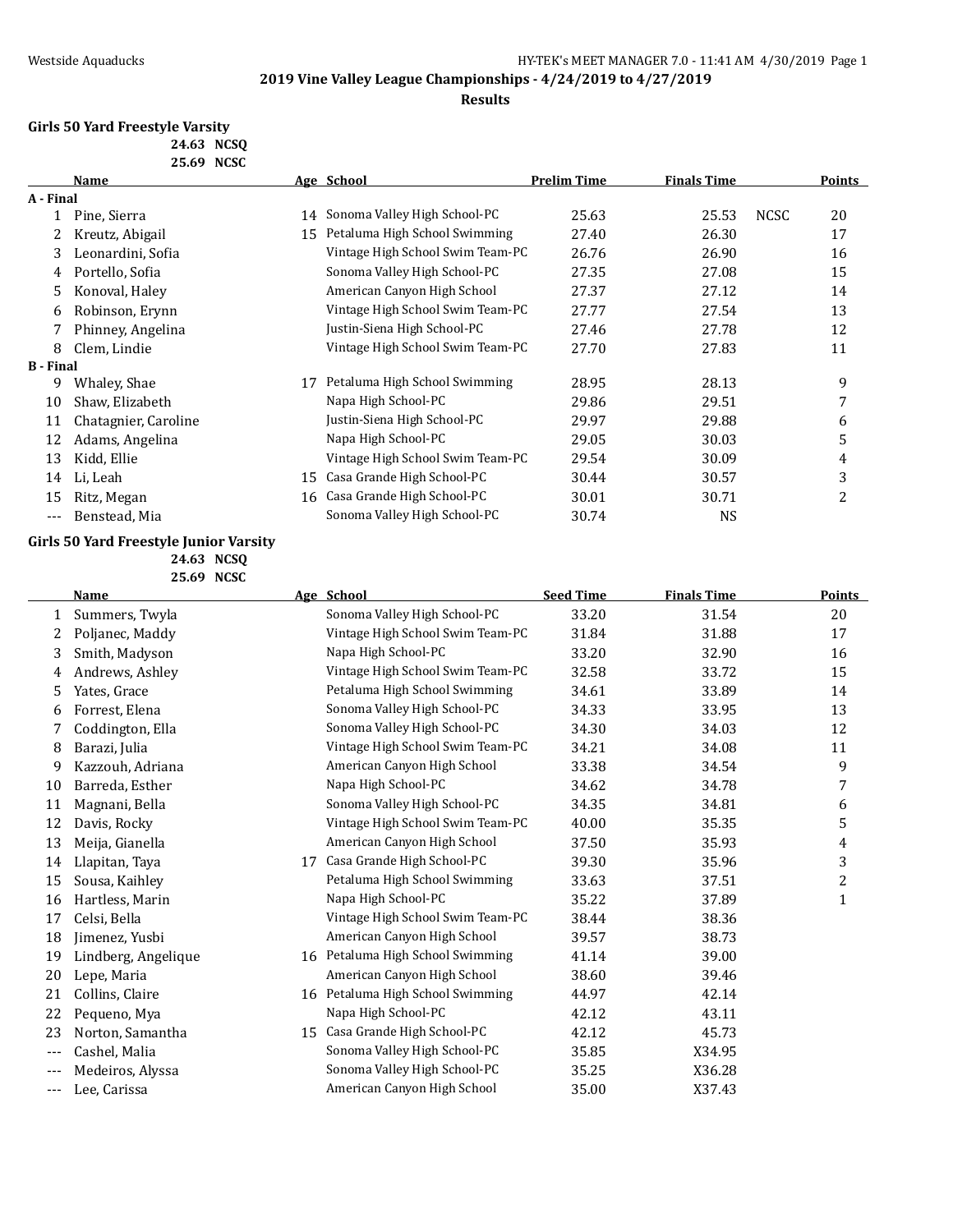### **Results**

| (Girls 50 Yard Freestyle Junior Varsity) |  |
|------------------------------------------|--|
|                                          |  |

|                     | <b>Name</b>       | Age School                       | <b>Seed Time</b> | <b>Finals Time</b> | <b>Points</b> |
|---------------------|-------------------|----------------------------------|------------------|--------------------|---------------|
| $---$               | Garcia, Amanda    | Vintage High School Swim Team-PC | 41.00            | X39.80             |               |
| $\qquad \qquad - -$ | Bullock, Myla     | Vintage High School Swim Team-PC | 41.60            | X40.32             |               |
| $---$               | Randuch, Jenna    | Sonoma Valley High School-PC     | 46.29            | X43.91             |               |
| $---$               | Kazzaouh, Alondra | American Canyon High School      | 40.50            | X44.73             |               |
| $---$               | Hinds. Madison    | 16 Casa Grande High School-PC    | 45.00            | <b>XNS</b>         |               |

### **Girls 50 Yard Freestyle Varsity**

**24.63 NCSQ**

|     | 25.69 NCSC           |    |                                  |                  |                    |          |
|-----|----------------------|----|----------------------------------|------------------|--------------------|----------|
|     | Name                 |    | Age School                       | <b>Seed Time</b> | <b>Prelim Time</b> |          |
|     | <b>Preliminaries</b> |    |                                  |                  |                    |          |
| 1   | Pine, Sierra         |    | 14 Sonoma Valley High School-PC  | 25.50            | 25.63              | qNCSC    |
| 2   | Leonardini, Sofia    |    | Vintage High School Swim Team-PC | 27.06            | 26.76              | a        |
| 3   | Portello, Sofia      |    | Sonoma Valley High School-PC     | 27.19            | 27.35              | a        |
| 4   | Konoval, Haley       |    | American Canyon High School      | 27.20            | 27.37              | a        |
| 5   | Kreutz, Abigail      |    | 15 Petaluma High School Swimming | 26.81            | 27.40              | q        |
| 6   | Phinney, Angelina    |    | Justin-Siena High School-PC      | 27.54            | 27.46              | q        |
| 7   | Clem, Lindie         |    | Vintage High School Swim Team-PC | 28.61            | 27.70              | a        |
| 8   | Robinson, Erynn      |    | Vintage High School Swim Team-PC | 27.84            | 27.77              | a        |
| 9   | Whaley, Shae         | 17 | Petaluma High School Swimming    | 27.87            | 28.95              | $\alpha$ |
| 10  | Adams, Angelina      |    | Napa High School-PC              | 28.75            | 29.05              | a        |
| 11  | Kidd, Ellie          |    | Vintage High School Swim Team-PC | 29.73            | 29.54              | q        |
| 12  | Shaw, Elizabeth      |    | Napa High School-PC              | 29.48            | 29.86              | q        |
| 13  | Chatagnier, Caroline |    | Justin-Siena High School-PC      | 30.96            | 29.97              | a        |
| 14  | Ritz, Megan          | 16 | Casa Grande High School-PC       | 29.86            | 30.01              | q        |
| 15  | Li, Leah             | 15 | Casa Grande High School-PC       | 30.93            | 30.44              | a        |
| 16  | Arzaga, Toni         |    | Sonoma Valley High School-PC     | 30.47            | 30.62              | a        |
| 17  | Benstead, Mia        |    | Sonoma Valley High School-PC     | 30.55            | 30.74              |          |
| 18  | Bulman, Juliana      |    | Napa High School-PC              | 31.45            | 31.19              |          |
| 19  | Sather, Sunshine     | 16 | Petaluma High School Swimming    | 32.33            | 31.35              |          |
| 20  | Chaussee, Claire     | 15 | Casa Grande High School-PC       | 32.31            | 31.97              |          |
| 21  | Labott, Madeline     | 17 | Casa Grande High School-PC       | 31.18            | 31.98              |          |
| 22  | Kaiser, Ellie        |    | Petaluma High School Swimming    | 40.00            | 34.81              |          |
| 23  | Hayes, Emma          |    | Justin-Siena High School-PC      | 35.85            | 34.82              |          |
|     | Toscano, Allison     |    | Sonoma Valley High School-PC     | 32.19            | X31.57             |          |
| --- | Presslev, Emma       |    | Sonoma Valley High School-PC     | 32.66            | X32.38             |          |

## **Girls 100 Yard Freestyle Varsity**

**53.44 NCSQ 55.99 NCSC**

|           | Name              |    | Age School                       | <b>Prelim Time</b> | <b>Finals Time</b> | Points |
|-----------|-------------------|----|----------------------------------|--------------------|--------------------|--------|
| A - Final |                   |    |                                  |                    |                    |        |
|           | Pine, Sierra      | 14 | Sonoma Valley High School-PC     | 58.22              | 57.22              | 20     |
|           | 57.22<br>26.79    |    |                                  |                    |                    |        |
| 2         | Coronado, Chiara  |    | American Canyon High School      | 59.37              | 58.15              | 17     |
|           | 27.99<br>58.15    |    |                                  |                    |                    |        |
|           | Anderson, Ava     |    | Vintage High School Swim Team-PC | 59.50              | 58.94              | 16     |
|           | 28.27<br>58.94    |    |                                  |                    |                    |        |
| 4         | Leonardini, Sofia |    | Vintage High School Swim Team-PC | 59.78              | 1:00.54            | 15     |
|           | 28.48<br>1:00.54  |    |                                  |                    |                    |        |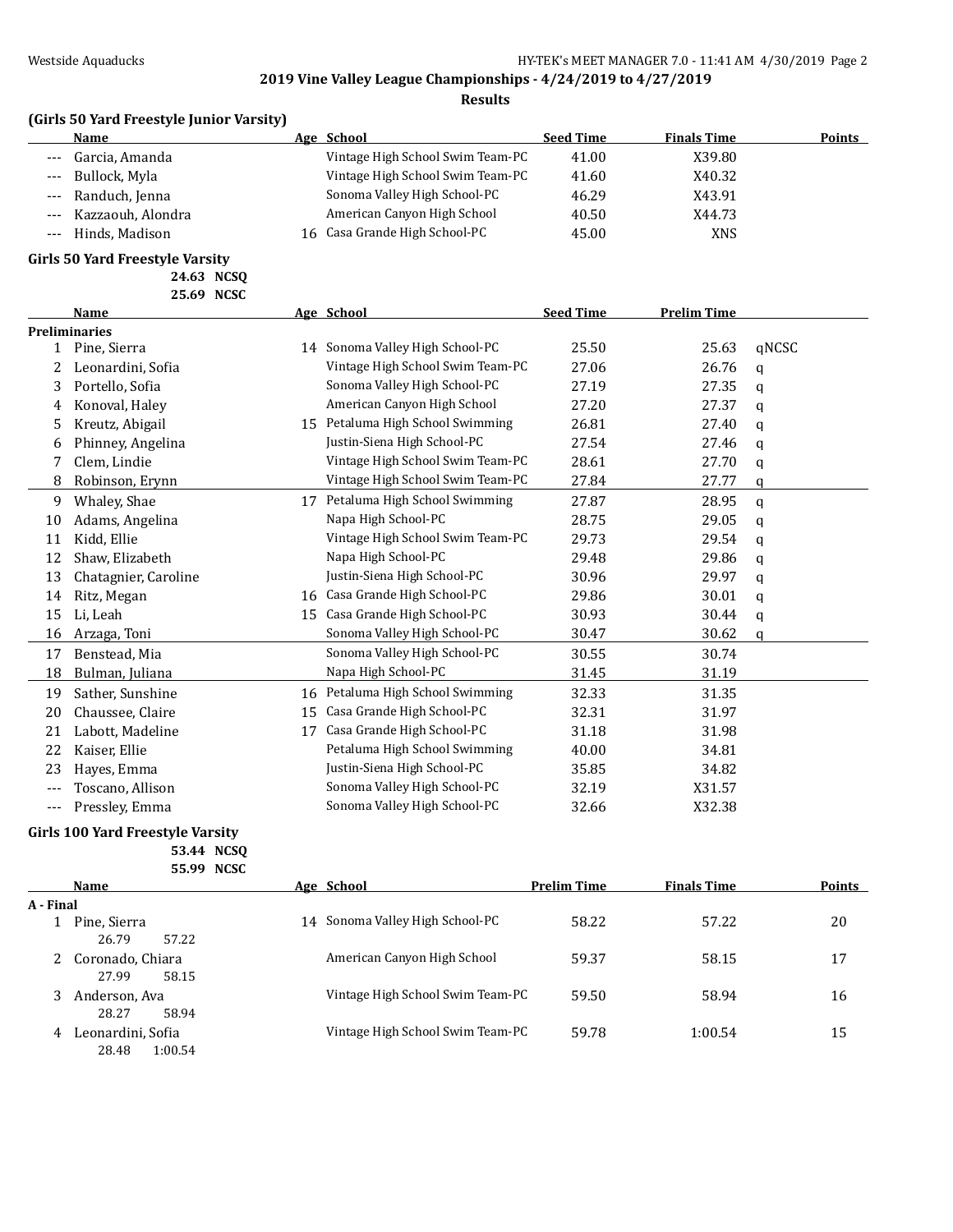**Results**

# **A - Final ... (Girls 100 Yard Freestyle Varsity)**

|                  | <b>Name</b>                              |    | Age School                       | <b>Prelim Time</b> | <b>Finals Time</b> | <b>Points</b> |
|------------------|------------------------------------------|----|----------------------------------|--------------------|--------------------|---------------|
| 5.               | Garay, Amaia<br>29.23<br>1:02.46         |    | 14 Casa Grande High School-PC    | 1:03.44            | 1:02.46            | 14            |
| 6                | Clem, Lindie<br>29.88<br>1:02.68         |    | Vintage High School Swim Team-PC | 1:03.28            | 1:02.68            | 13            |
|                  | Manzagol, Maia<br>31.38<br>1:05.74       |    | Napa High School-PC              | 1:06.93            | 1:05.74            | 12            |
| 8                | Barmore, Emily<br>31.58<br>1:06.56       |    | 15 Sonoma Valley High School-PC  | 1:05.24            | 1:06.56            | 11            |
| <b>B</b> - Final |                                          |    |                                  |                    |                    |               |
| 9                | Kidd, Ellie                              |    | Vintage High School Swim Team-PC | 1:07.27            | 1:08.44            | 9             |
|                  | 32.60<br>1:08.44                         |    |                                  |                    |                    |               |
| 10               | Fagundes, Jill                           | 15 | Casa Grande High School-PC       | 1:08.68            | 1:08.55            | 7             |
|                  | 32.87<br>1:08.55                         |    |                                  |                    |                    |               |
| 11               | Chatagnier, Caroline<br>33.47<br>1:08.75 |    | Justin-Siena High School-PC      | 1:08.26            | 1:08.75            | 6             |
| 12               | Koehler, Athena                          |    | 16 Casa Grande High School-PC    | 1:07.96            | 1:09.58            | 5             |
|                  | 33.49<br>1:09.58                         |    |                                  |                    |                    |               |
| 13               | Canela, Victoria                         |    | 15 Petaluma High School Swimming | 1:08.99            | 1:09.60            | 4             |
|                  | 32.80<br>1:09.60                         |    |                                  |                    |                    |               |
| 14               | Bulman, Juliana                          |    | Napa High School-PC              | 1:11.36            | 1:10.84            | 3             |
|                  | 33.19<br>1:10.84                         |    |                                  |                    |                    |               |
| 15               | Levy, Jaxon                              |    | Justin-Siena High School-PC      | 1:10.10            | 1:11.70            | 2             |
|                  | 1:11.70<br>33.43                         |    |                                  |                    |                    |               |
| 16               | Toscano, Allison                         |    | Sonoma Valley High School-PC     | 1:09.60            | 1:13.93            | 1             |
|                  | 32.19<br>1:13.93                         |    |                                  |                    |                    |               |

### **Girls 100 Yard Freestyle Junior Varsity 53.44 NCSQ**

**55.99 NCSC**

|              | <b>Name</b>                           | Age School                       | <b>Seed Time</b> | <b>Finals Time</b> | <b>Points</b> |
|--------------|---------------------------------------|----------------------------------|------------------|--------------------|---------------|
| $\mathbf{1}$ | Gressi, Alessia<br>33.67<br>1:09.81   | Vintage High School Swim Team-PC | 1:14.11          | 1:09.81            | 20            |
| 2            | Cormany, Vivian<br>1:13.99<br>33.68   | Sonoma Valley High School-PC     | 1:15.99          | 1:13.99            | 17            |
| 3            | Soto, AK<br>36.96<br>1:15.88          | Napa High School-PC              | 1:15.98          | 1:15.88            | 16            |
| 4            | Dodson, Toni<br>36.95<br>1:16.40      | Vintage High School Swim Team-PC | 1:18.85          | 1:16.40            | 15            |
| 5.           | Phillips, Camille<br>36.37<br>1:16.53 | Sonoma Valley High School-PC     | 1:15.18          | 1:16.53            | 14            |
| 6            | Smith, Madyson<br>36.54<br>1:17.25    | Napa High School-PC              | 1:15.92          | 1:17.25            | 13            |
|              | Minehan, Kacy<br>37.42<br>1:18.71     | Sonoma Valley High School-PC     | 1:19.80          | 1:18.71            | 12            |
| 8            | Coddington, Ella<br>36.78<br>1:18.91  | Sonoma Valley High School-PC     | 1:19.02          | 1:18.91            | 11            |
| 9            | Kazzouh, Adriana<br>37.14<br>1:19.00  | American Canyon High School      | 1:22.51          | 1:19.00            | 9             |
| 10           | Romero, Jesse<br>41.81<br>1:27.63     | Vintage High School Swim Team-PC | 1:29.11          | 1:27.63            | 7             |
| 11           | Sousa, Kaihley                        | Petaluma High School Swimming    | 1:29.42          | 1:28.65            | 6             |
| 12           | Jimenez, Yusbi<br>1:30.32<br>43.69    | American Canyon High School      | 1:30.63          | 1:30.32            | 5             |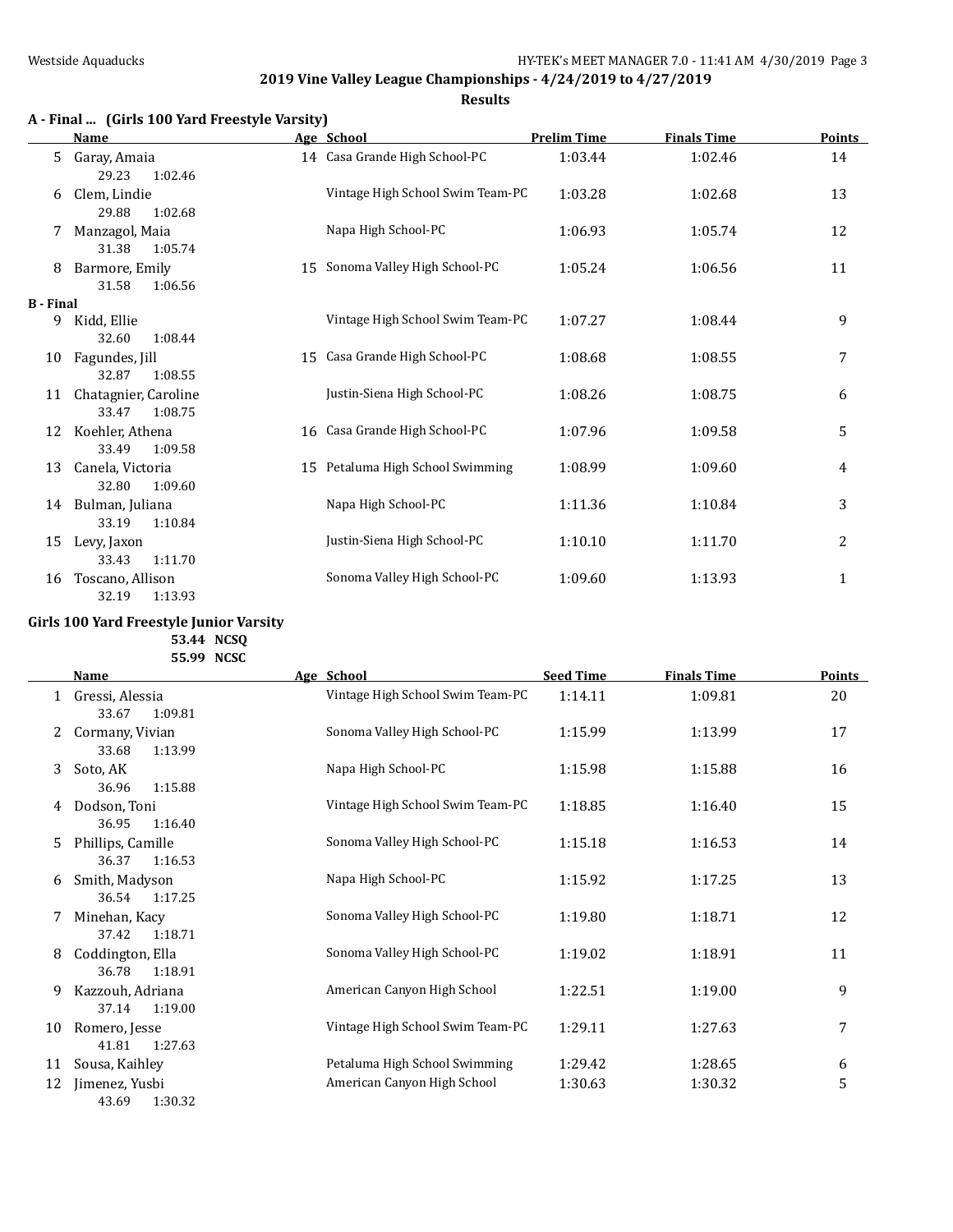**Results**

## **(Girls 100 Yard Freestyle Junior Varsity)**

|       | <b>Name</b>                                             |    | Age School                       | <b>Seed Time</b> | <b>Finals Time</b> | <b>Points</b> |
|-------|---------------------------------------------------------|----|----------------------------------|------------------|--------------------|---------------|
| 13    | Hanson, Isabella                                        |    | American Canyon High School      | 1:30.50          | 1:30.83            | 4             |
| 14    | 44.06<br>1:30.83<br>Fitzhugh, Haley<br>43.25<br>1:31.40 |    | Petaluma High School Swimming    | 1:37.85          | 1:31.40            | 3             |
| 15    | Bullock, Myla<br>45.15<br>1:32.25                       |    | Vintage High School Swim Team-PC | 1:33.22          | 1:32.25            | 2             |
| 16    | Garcia, Amanda<br>43.50<br>1:34.98                      |    | Vintage High School Swim Team-PC | 1:40.00          | 1:34.98            | $\mathbf{1}$  |
| 17    | Moss, Greer<br>1:41.72<br>47.66                         |    | Petaluma High School Swimming    | 1:30.00          | 1:41.72            |               |
| 18    | Kazzaouh, Alondra<br>48.30<br>1:43.52                   |    | American Canyon High School      | 1:49.44          | 1:43.52            |               |
| $---$ | Davis, Rocky<br>1:19.22<br>37.97                        |    | Vintage High School Swim Team-PC | 1:45.00          | X1:19.22           |               |
| $---$ | Lee, Carissa<br>1:24.97<br>38.47                        |    | American Canyon High School      | 1:30.00          | X1:24.97           |               |
| ---   | Medeiros, Alyssa<br>38.92<br>1:29.59                    |    | Sonoma Valley High School-PC     | 1:21.55          | X1:29.59           |               |
| ---   | Randuch, Jenna<br>46.09<br>1:38.83                      |    | Sonoma Valley High School-PC     | 1:42.50          | X1:38.83           |               |
| $---$ | Ruddell, Grace                                          | 18 | Petaluma High School Swimming    | 1:43.65          | <b>NS</b>          |               |

### **Girls 100 Yard Freestyle Varsity 53.44 NCSQ**

**55.99 NCSC**

|    | <b>Name</b>          |    | Age School                       | <b>Seed Time</b> | <b>Prelim Time</b> |              |
|----|----------------------|----|----------------------------------|------------------|--------------------|--------------|
|    | <b>Preliminaries</b> |    |                                  |                  |                    |              |
|    | 1 Pine, Sierra       |    | 14 Sonoma Valley High School-PC  | 57.69            | 58.22              | $\mathbf{q}$ |
|    | 27.39<br>58.22       |    |                                  |                  |                    |              |
|    | Coronado, Chiara     |    | American Canyon High School      | 57.80            | 59.37              | q            |
|    | 28.88<br>59.37       |    |                                  |                  |                    |              |
| 3  | Anderson, Ava        |    | Vintage High School Swim Team-PC | 57.91            | 59.50              | q            |
|    | 28.52<br>59.50       |    |                                  |                  |                    |              |
| 4  | Leonardini, Sofia    |    | Vintage High School Swim Team-PC | 1:02.38          | 59.78              | q            |
|    | 28.78<br>59.78       |    |                                  |                  |                    |              |
| 5. | Clem, Lindie         |    | Vintage High School Swim Team-PC | 1:03.76          | 1:03.28            | $\mathsf{q}$ |
|    | 30.18<br>1:03.28     |    |                                  |                  |                    |              |
| 6  | Garay, Amaia         |    | 14 Casa Grande High School-PC    | 1:07.19          | 1:03.44            | q            |
|    | 29.96<br>1:03.44     |    |                                  |                  |                    |              |
| 7  | Barmore, Emily       |    | 15 Sonoma Valley High School-PC  | 1:07.50          | 1:05.24            | q            |
|    | 30.99<br>1:05.24     |    |                                  |                  |                    |              |
| 8  | Manzagol, Maia       |    | Napa High School-PC              | 1:08.53          | 1:06.93            | $\mathsf{q}$ |
|    | 32.88<br>1:06.93     |    |                                  |                  |                    |              |
| 9  | Kidd, Ellie          |    | Vintage High School Swim Team-PC | 1:09.59          | 1:07.27            | $\mathsf{q}$ |
|    | 32.34<br>1:07.27     |    |                                  |                  |                    |              |
| 10 | Koehler, Athena      | 16 | Casa Grande High School-PC       | 1:10.15          | 1:07.96            | q            |
|    | 31.68<br>1:07.96     |    |                                  |                  |                    |              |
| 11 | Chatagnier, Caroline |    | Justin-Siena High School-PC      | 1:11.82          | 1:08.26            | $\mathsf{q}$ |
|    | 32.58<br>1:08.26     |    |                                  |                  |                    |              |
| 12 | Fagundes, Jill       | 15 | Casa Grande High School-PC       | 1:10.01          | 1:08.68            | q            |
|    | 32.73<br>1:08.68     |    |                                  |                  |                    |              |
| 13 | Canela, Victoria     | 15 | Petaluma High School Swimming    | 1:08.49          | 1:08.99            | q            |
|    | 32.48<br>1:08.99     |    |                                  |                  |                    |              |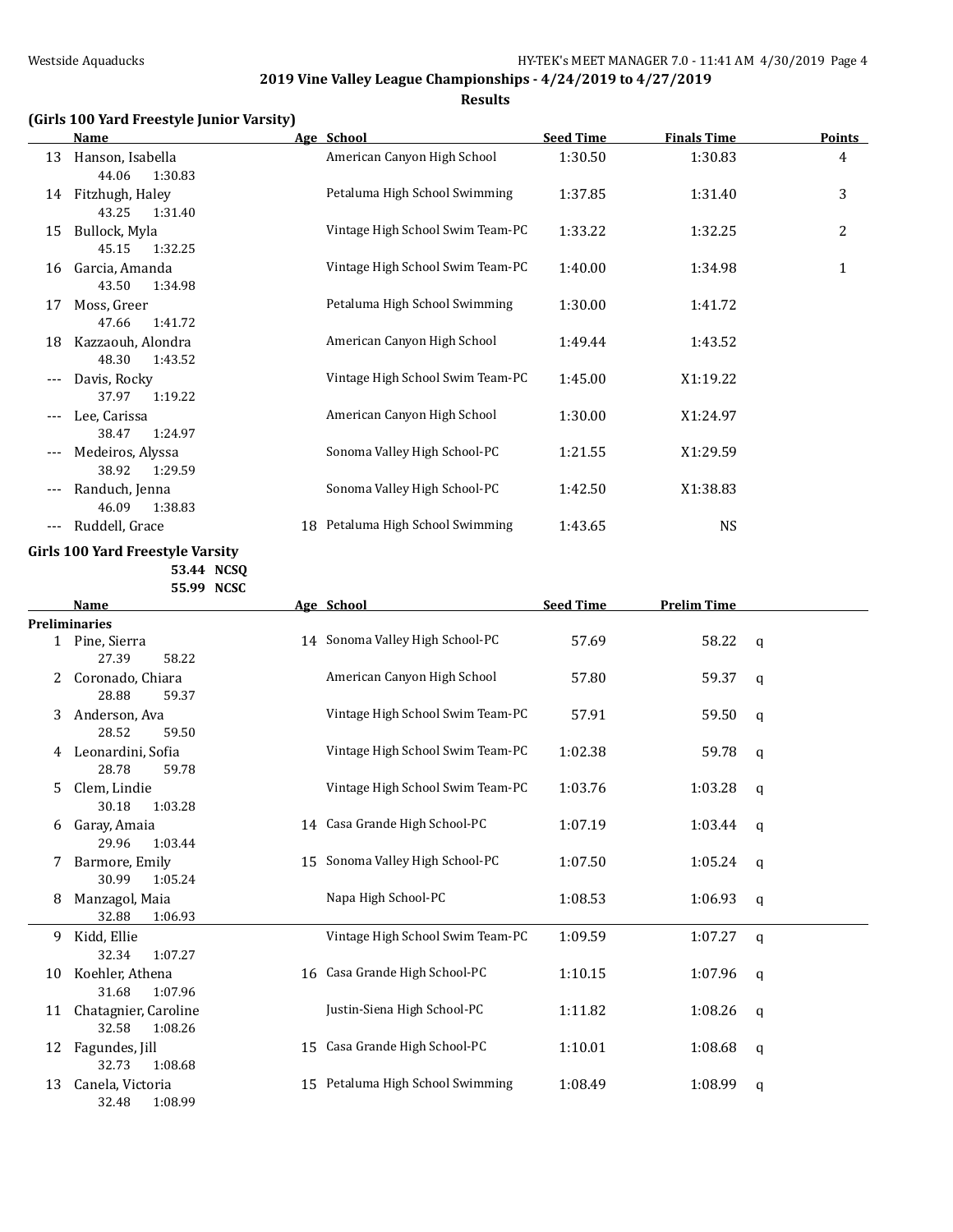|                  | Preliminaries  (Girls 100 Yard Freestyle Varsity)<br><b>Name</b> |         | Age School                       | <b>Seed Time</b>   | <b>Prelim Time</b> |               |
|------------------|------------------------------------------------------------------|---------|----------------------------------|--------------------|--------------------|---------------|
|                  |                                                                  |         | Sonoma Valley High School-PC     |                    |                    |               |
|                  | 14 Toscano, Allison<br>32.05<br>1:09.60                          |         |                                  | 1:12.33            | 1:09.60            | $\mathbf q$   |
| 15               | Levy, Jaxon<br>33.20<br>1:10.10                                  |         | Justin-Siena High School-PC      | 1:13.34            | 1:10.10            | q             |
| 16               | Bulman, Juliana<br>33.73<br>1:11.36                              |         | Napa High School-PC              | 1:12.32            | 1:11.36            | q             |
|                  | 17 Pressley, Emma                                                |         | Sonoma Valley High School-PC     | 1:12.28            | 1:11.69            |               |
|                  | 1:11.69<br>33.88                                                 |         |                                  |                    |                    |               |
| 18               | Resendiz-Torres, Yessenia<br>35.63<br>1:14.32                    |         | 17 Petaluma High School Swimming | 1:16.45            | 1:14.32            |               |
|                  | 19 Sather, Sunshine<br>35.22<br>1:14.38                          |         | 16 Petaluma High School Swimming | 1:13.37            | 1:14.38            |               |
| 20               | Ciampi, Ariana                                                   |         | American Canyon High School      | 1:10.00            | 1:15.92            |               |
|                  | 36.36<br>1:15.92                                                 |         |                                  |                    |                    |               |
|                  | 21 Hayes, Emma<br>37.33<br>1:18.47                               |         | Justin-Siena High School-PC      | 1:24.11            | 1:18.47            |               |
| 22               | Husary, Isabella<br>36.95<br>1:22.42                             | 16      | Casa Grande High School-PC       | 1:15.16            | 1:22.42            |               |
|                  | Adams, Angelina                                                  |         | Napa High School-PC              | 1:01.23            | <b>DFS</b>         |               |
| $---$            | Shaw, Elizabeth                                                  |         | Napa High School-PC              | 1:08.13            | <b>DFS</b>         |               |
|                  |                                                                  |         |                                  |                    |                    |               |
|                  | Girls 200 Yard Freestyle Varsity                                 |         |                                  |                    |                    |               |
|                  | 1:54.89 NCSC                                                     |         |                                  |                    |                    |               |
|                  | 2:02.99 NCSQ                                                     |         |                                  |                    |                    |               |
|                  | Name                                                             |         | Age School                       | <b>Prelim Time</b> | <b>Finals Time</b> | <b>Points</b> |
| A - Final        |                                                                  |         |                                  |                    |                    |               |
|                  | 1 Ring, Glorianna<br>28.12<br>58.83<br>1:30.61                   | 2:03.33 | 14 Sonoma Valley High School-PC  | 2:05.91            | 2:03.33            | 20            |
| 2                | Portello, Sofia                                                  |         | Sonoma Valley High School-PC     | 2:12.71            | 2:06.61            | 17            |
|                  | 29.06<br>1:00.99<br>1:34.17                                      | 2:06.61 |                                  |                    |                    |               |
| 3                | Wales, Hanna                                                     |         | 16 Sonoma Valley High School-PC  | 2:09.27            | 2:07.80            | 16            |
|                  | 29.40<br>1:01.43<br>1:34.96                                      | 2:07.80 |                                  |                    |                    |               |
|                  | 4 Beaumond, Aurora                                               |         | 16 Petaluma High School Swimming | 2:13.47            | 2:08.25            | 15            |
|                  | 29.72<br>1:02.34<br>1:35.63                                      | 2:08.25 |                                  |                    |                    |               |
| 5.               | Sapida, Alyssa                                                   |         | American Canyon High School      | 2:13.67            | 2:10.75            | 14            |
|                  | 29.88<br>1:02.79<br>1:37.02                                      | 2:10.75 |                                  |                    |                    |               |
|                  | 6 Garay, Amaia<br>30.35<br>1:04.84<br>1:40.61                    | 2:15.52 | 14 Casa Grande High School-PC    | 2:21.87            | 2:15.52            | 13            |
|                  | 7 Hayashi, Emily                                                 |         | Vintage High School Swim Team-PC | 2:17.36            | 2:16.36            | 12            |
|                  | 32.67<br>1:06.74<br>1:42.00                                      | 2:16.36 |                                  |                    |                    |               |
| 8                | Dion, Abigail                                                    |         | American Canyon High School      | 2:20.53            | 2:17.09            | 11            |
|                  | 30.99<br>1:05.31<br>1:41.18                                      | 2:17.09 |                                  |                    |                    |               |
| <b>B</b> - Final |                                                                  |         |                                  |                    |                    |               |
|                  | 9 Rulloda, Emma                                                  |         | American Canyon High School      | 2:25.94            | 2:17.08            | 9             |
|                  |                                                                  | 2:17.08 |                                  |                    |                    |               |
|                  | 32.10<br>1:07.95<br>1:43.23                                      |         |                                  |                    |                    |               |
| 10               | Hansen, Meghan                                                   |         | Justin-Siena High School-PC      | 2:23.63            | 2:17.21            | 7             |
|                  | 30.56<br>1:04.91<br>1:40.81                                      | 2:17.21 |                                  |                    |                    |               |
| 11               | Klieman, Rina                                                    |         | Napa High School-PC              | 2:25.37            | 2:23.38            | 6             |
|                  | 31.97<br>1:07.88<br>1:45.80                                      | 2:23.38 |                                  |                    |                    |               |
| 12               | Barmore, Emily                                                   |         | 15 Sonoma Valley High School-PC  | 2:22.45            | 2:23.81            | 5             |
| 13               | 32.35<br>1:07.85<br>1:46.00<br>Rico, Carmen                      | 2:23.81 | 16 Petaluma High School Swimming | 2:28.48            | 2:28.86            | 4             |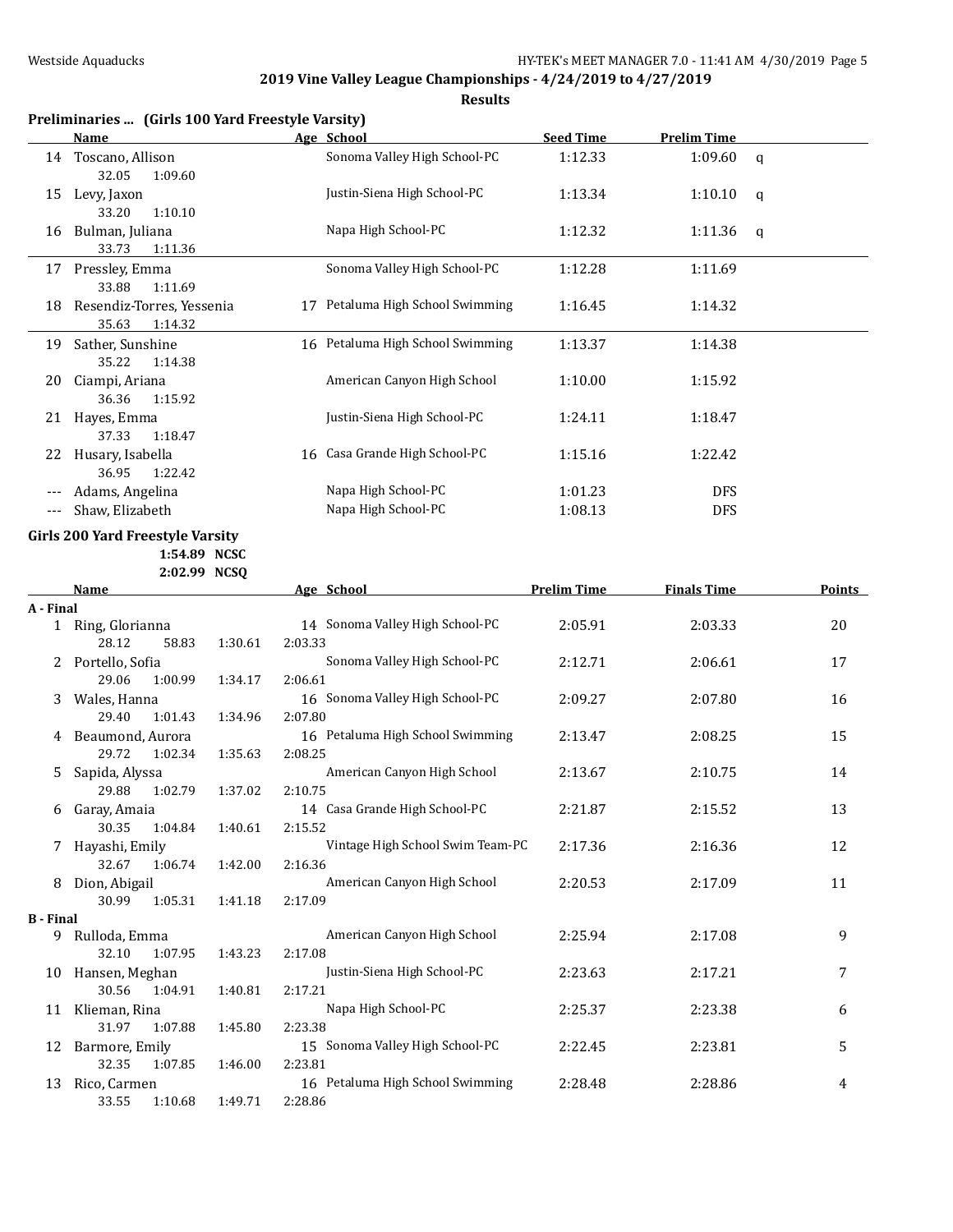**Results**

## **B - Final ... (Girls 200 Yard Freestyle Varsity)**

|    | Name          |         |         | Age School                       | <b>Prelim Time</b> | <b>Finals Time</b> | <b>Points</b> |
|----|---------------|---------|---------|----------------------------------|--------------------|--------------------|---------------|
| 14 | Ritz, Megan   |         |         | 16 Casa Grande High School-PC    | 2:30.86            | 2:30.97            | ມ             |
|    | 32.42         | 1:08.72 | 1:47.99 | 2:30.97                          |                    |                    |               |
| 15 | Douglas, Maya |         |         | Vintage High School Swim Team-PC | 2:32.08            | 2:31.87            | ∸             |
|    | 33.33         | 1:09.83 | 1:49.33 | 2:31.87                          |                    |                    |               |
| 16 | Gaul, Madison |         |         | Justin-Siena High School-PC      | 2:36.37            | 2:42.19            |               |
|    | 35.64         | 1:16.44 | 1:59.77 | 2:42.19                          |                    |                    |               |

#### **Girls 200 Yard Freestyle Junior Varsity**

**1:54.89 NCSC**

**2:02.99 NCSQ**

|    | <b>Name</b>     |         |         | Age School                       | <b>Seed Time</b> | <b>Finals Time</b> | <b>Points</b> |
|----|-----------------|---------|---------|----------------------------------|------------------|--------------------|---------------|
|    | Gressi, Alessia |         |         | Vintage High School Swim Team-PC | 2:33.04          | 2:34.90            | 20            |
|    | 36.70           | 1:16.66 | 1:56.90 | 2:34.90                          |                  |                    |               |
| 2  | Andrews, Ashley |         |         | Vintage High School Swim Team-PC | 2:41.00          | 2:46.49            | 17            |
|    | 36.22           | 1:17.81 | 2:02.90 | 2:46.49                          |                  |                    |               |
| 3  | Enos, Emma      |         |         | Vintage High School Swim Team-PC | 2:44.00          | 2:49.22            | 16            |
|    | 38.93           | 1:21.05 | 2:06.43 | 2:49.22                          |                  |                    |               |
| 4  | Magnani, Bella  |         |         | Sonoma Valley High School-PC     | 2:52.51          | 2:50.89            | 15            |
|    | 36.55           | 1:18.85 | 2:04.12 | 2:50.89                          |                  |                    |               |
| 5. | Yates, Grace    |         |         | Petaluma High School Swimming    | 3:15.00          | 2:53.32            | 14            |
|    | 35.59           | 1:18.53 | 2:06.42 | 2:53.32                          |                  |                    |               |
| 6  | Cardozo, Hana   |         |         | Petaluma High School Swimming    | 3:09.01          | 2:54.41            | 13            |
|    | 37.77           | 1:22.10 | 2:08.65 | 2:54.41                          |                  |                    |               |

#### **Girls 200 Yard Freestyle Varsity**

**1:54.89 NCSC**

**2:02.99 NCSQ**

|    | <b>Name</b>          |         | Age School                       | <b>Seed Time</b> | <b>Prelim Time</b> |   |
|----|----------------------|---------|----------------------------------|------------------|--------------------|---|
|    | <b>Preliminaries</b> |         |                                  |                  |                    |   |
|    | 1 Ring, Glorianna    |         | 14 Sonoma Valley High School-PC  | 2:07.50          | 2:05.91            | q |
|    | 29.11<br>1:00.50     | 1:32.78 | 2:05.91                          |                  |                    |   |
|    | Wales, Hanna         |         | 16 Sonoma Valley High School-PC  | 2:10.20          | 2:09.27            | q |
|    | 28.91<br>1:00.94     | 1:34.86 | 2:09.27                          |                  |                    |   |
| 3  | Portello, Sofia      |         | Sonoma Valley High School-PC     | 2:11.17          | 2:12.71            | q |
|    | 29.51<br>1:02.97     | 1:37.93 | 2:12.71                          |                  |                    |   |
| 4  | Beaumond, Aurora     |         | 16 Petaluma High School Swimming | 2:11.43          | 2:13.47            | a |
|    | 30.70<br>1:04.73     | 1:39.03 | 2:13.47                          |                  |                    |   |
| 5  | Sapida, Alyssa       |         | American Canyon High School      | 2:11.58          | 2:13.67            | a |
|    | 30.57<br>1:04.56     | 1:39.43 | 2:13.67                          |                  |                    |   |
| 6  | Hayashi, Emily       |         | Vintage High School Swim Team-PC | 2:15.55          | 2:17.36            | a |
|    | 33.40<br>1:06.95     | 1:42.81 | 2:17.36                          |                  |                    |   |
|    | Dion, Abigail        |         | American Canyon High School      | 2:20.51          | 2:20.53            | q |
|    | 30.72<br>1:05.69     | 1:43.25 | 2:20.53                          |                  |                    |   |
| 8  | Garay, Amaia         |         | 14 Casa Grande High School-PC    | 2:23.06          | 2:21.87            | q |
|    | 31.85<br>1:08.01     | 1:45.33 | 2:21.87                          |                  |                    |   |
| 9  | Barmore, Emily       |         | 15 Sonoma Valley High School-PC  | 2:29.52          | 2:22.45            | q |
|    | 32.51<br>1:08.39     | 1:45.76 | 2:22.45                          |                  |                    |   |
| 10 | Hansen, Meghan       |         | Justin-Siena High School-PC      | 2:27.28          | 2:23.63            | q |
|    | 31.61<br>1:07.84     | 1:45.99 | 2:23.63                          |                  |                    |   |
| 11 | Klieman, Rina        |         | Napa High School-PC              | 2:26.28          | 2:25.37            | a |
|    | 32.08<br>1:08.49     | 1:47.88 | 2:25.37                          |                  |                    |   |
| 12 | Rulloda, Emma        |         | American Canyon High School      | 2:29.48          | 2:25.94            | q |
|    | 1:12.16<br>33.50     | 1:49.88 | 2:25.94                          |                  |                    |   |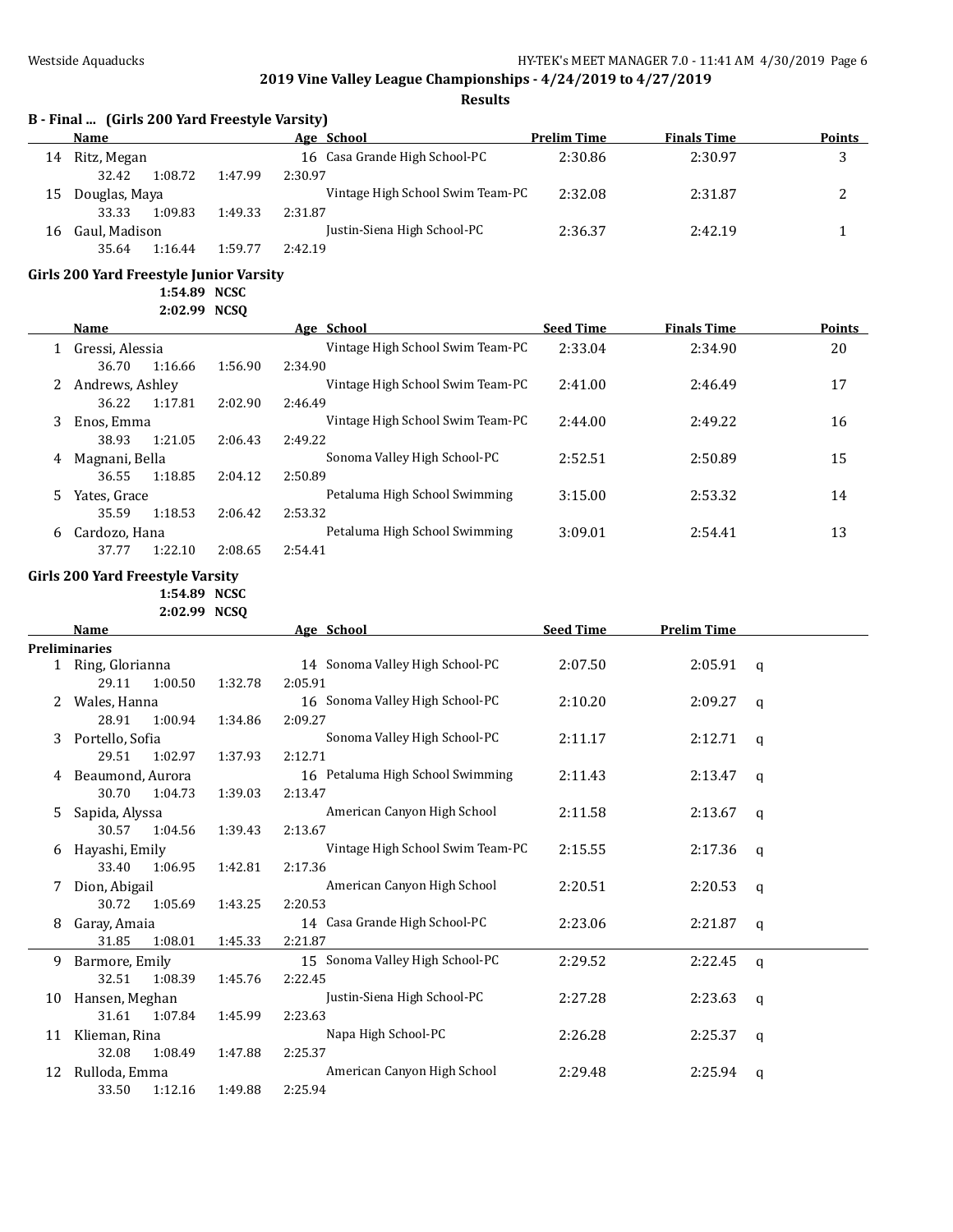|           |                                                           |         |                                 | Results                          |                    |                    |             |               |
|-----------|-----------------------------------------------------------|---------|---------------------------------|----------------------------------|--------------------|--------------------|-------------|---------------|
|           | Preliminaries  (Girls 200 Yard Freestyle Varsity)<br>Name |         | Age School                      |                                  | <b>Seed Time</b>   | <b>Prelim Time</b> |             |               |
|           | 13 Rico, Carmen                                           |         |                                 | 16 Petaluma High School Swimming | 2:27.90            | 2:28.48            | $\mathbf q$ |               |
|           | 33.86<br>1:10.74                                          | 1:49.44 | 2:28.48                         |                                  |                    |                    |             |               |
|           | 14 Ritz, Megan                                            |         | 16 Casa Grande High School-PC   |                                  | 2:28.88            | 2:30.86            | q           |               |
|           | 32.25<br>1:09.35                                          | 1:50.08 | 2:30.86                         |                                  |                    |                    |             |               |
|           | 15 Douglas, Maya                                          |         |                                 | Vintage High School Swim Team-PC | 2:24.74            | 2:32.08            | q           |               |
|           | 32.83<br>1:09.61                                          | 1:49.94 | 2:32.08                         |                                  |                    |                    |             |               |
|           | 16 Gaul, Madison                                          |         |                                 | Justin-Siena High School-PC      | 2:41.41            | 2:36.37            | q           |               |
|           | 34.56<br>1:14.53                                          | 1:56.86 | 2:36.37                         |                                  |                    |                    |             |               |
|           | 17 Canela, Victoria                                       |         |                                 | 15 Petaluma High School Swimming | 2:34.76            | 2:37.15            |             |               |
|           | 33.61<br>1:12.05                                          | 1:54.41 | 2:37.15                         |                                  |                    |                    |             |               |
|           | 18 Miller, Anna                                           |         | Napa High School-PC             |                                  | 2:39.15            | 2:38.59            |             |               |
|           | 34.55<br>1:13.09                                          | 2:38.59 |                                 |                                  |                    |                    |             |               |
|           | 19 Beal, Maggie                                           |         | 16 Casa Grande High School-PC   |                                  | 2:44.81            | 2:40.97            |             |               |
|           | 35.40<br>1:15.93                                          | 1:59.80 | 2:40.97                         |                                  |                    |                    |             |               |
|           | 20 Cole, Jackie                                           |         |                                 | Vintage High School Swim Team-PC | 2:40.73            | 2:44.39            |             |               |
|           | 35.59<br>1:14.58                                          | 1:58.83 | 2:44.39                         |                                  |                    |                    |             |               |
|           | 21 Almond, Amber                                          |         | 17 Casa Grande High School-PC   |                                  | 2:44.35            | 2:50.68            |             |               |
|           | 35.08<br>1:16.33                                          | 2:02.92 | 2:50.68                         |                                  |                    |                    |             |               |
|           | 22 Navarro, Jade                                          |         |                                 | Petaluma High School Swimming    | 2:56.69            | 3:00.00            |             |               |
|           | 39.81<br>1:26.52                                          | 2:14.21 | 3:00.00                         |                                  |                    |                    |             |               |
|           | <b>Girls 500 Yard Freestyle Varsity</b>                   |         |                                 |                                  |                    |                    |             |               |
|           | 5:20.95 NCSQ                                              |         |                                 |                                  |                    |                    |             |               |
|           | 5:34.99 NCSC                                              |         |                                 |                                  |                    |                    |             |               |
|           | <b>Name</b>                                               |         | Age School                      |                                  | <b>Prelim Time</b> | <b>Finals Time</b> |             | <b>Points</b> |
| A - Final | 1 Ring, Glorianna                                         |         | 14 Sonoma Valley High School-PC |                                  | 5:34.57            | 5:31.14            | NCSC+       | 20            |
|           | 30.93<br>1:03.89                                          | 1:37.20 | 2:43.71<br>2:10.20              | 3:17.41<br>3:51.17               | 4:24.70            |                    |             |               |
|           | 4:58.80<br>5:31.14                                        |         |                                 |                                  |                    |                    |             |               |
|           | 2 Beaumond, Aurora                                        |         |                                 | 16 Petaluma High School Swimming | 5:51.96            | 5:42.68            |             | 17            |
|           | 30.92<br>1:04.45                                          | 1:38.58 | 2:47.72<br>2:13.27              | 3:22.40<br>3:57.51               | 4:32.64            |                    |             |               |
|           | 5:07.92<br>5:42.68                                        |         |                                 |                                  |                    |                    |             |               |
| 3         | Sapida, Alyssa                                            |         |                                 | American Canyon High School      | 5:57.96            | 5:53.50            |             | 16            |
|           | 31.49<br>1:05.85                                          | 1:40.94 | 2:16.32<br>2:53.09              | 3:29.89<br>4:06.35               | 4:41.78            |                    |             |               |
|           | 5:17.50<br>5:53.50                                        |         |                                 |                                  |                    |                    |             |               |
|           | 4 Wales, Hanna                                            |         | 16 Sonoma Valley High School-PC |                                  | 5:48.93            | 5:56.24            |             | 15            |
|           | 31.55<br>1:05.34                                          | 1:39.85 | 2:15.52<br>2:51.58              | 3:28.62<br>4:06.00               | 4:43.16            |                    |             |               |
|           | 5:20.57<br>5:56.24                                        |         |                                 |                                  |                    |                    |             |               |
| 5.        | Stevenson, Delaney                                        |         | 17 Casa Grande High School-PC   |                                  | 5:51.05            | 6:00.13            |             | 14            |
|           | 31.98<br>1:06.38                                          | 1:41.96 | 2:54.85<br>2:18.41              | 3:31.68<br>4:08.39               | 4:46.24            |                    |             |               |
|           | 5:23.94<br>6:00.13                                        |         |                                 |                                  |                    |                    |             |               |
| 6         | Robinson, Erynn                                           |         |                                 | Vintage High School Swim Team-PC | 6:08.14            | 6:07.70            |             | 13            |
|           | 32.35<br>1:08.47                                          | 1:45.77 | 2:23.43<br>3:01.20              | 3:38.59<br>4:16.94               | 4:54.64            |                    |             |               |
|           | 5:32.06<br>6:07.70                                        |         |                                 | Justin-Siena High School-PC      |                    |                    |             |               |
|           | 7 Phinney, Angelina<br>32.55<br>1:08.96                   | 1:47.10 | 3:04.01<br>2:25.53              | 3:43.48<br>4:22.59               | 6:10.52<br>5:01.39 | 6:15.96            |             | 12            |
|           | 5:40.09<br>6:15.96                                        |         |                                 |                                  |                    |                    |             |               |
| 8         | Borsetto, Jo                                              |         |                                 | Vintage High School Swim Team-PC | 6:11.48            | 6:20.25            |             | 11            |
|           | 32.38<br>1:08.79                                          | 1:46.26 | 3:03.41<br>2:24.37              | 3:42.76<br>4:22.66               | 5:02.65            |                    |             |               |
|           | 5:42.10<br>6:20.25                                        |         |                                 |                                  |                    |                    |             |               |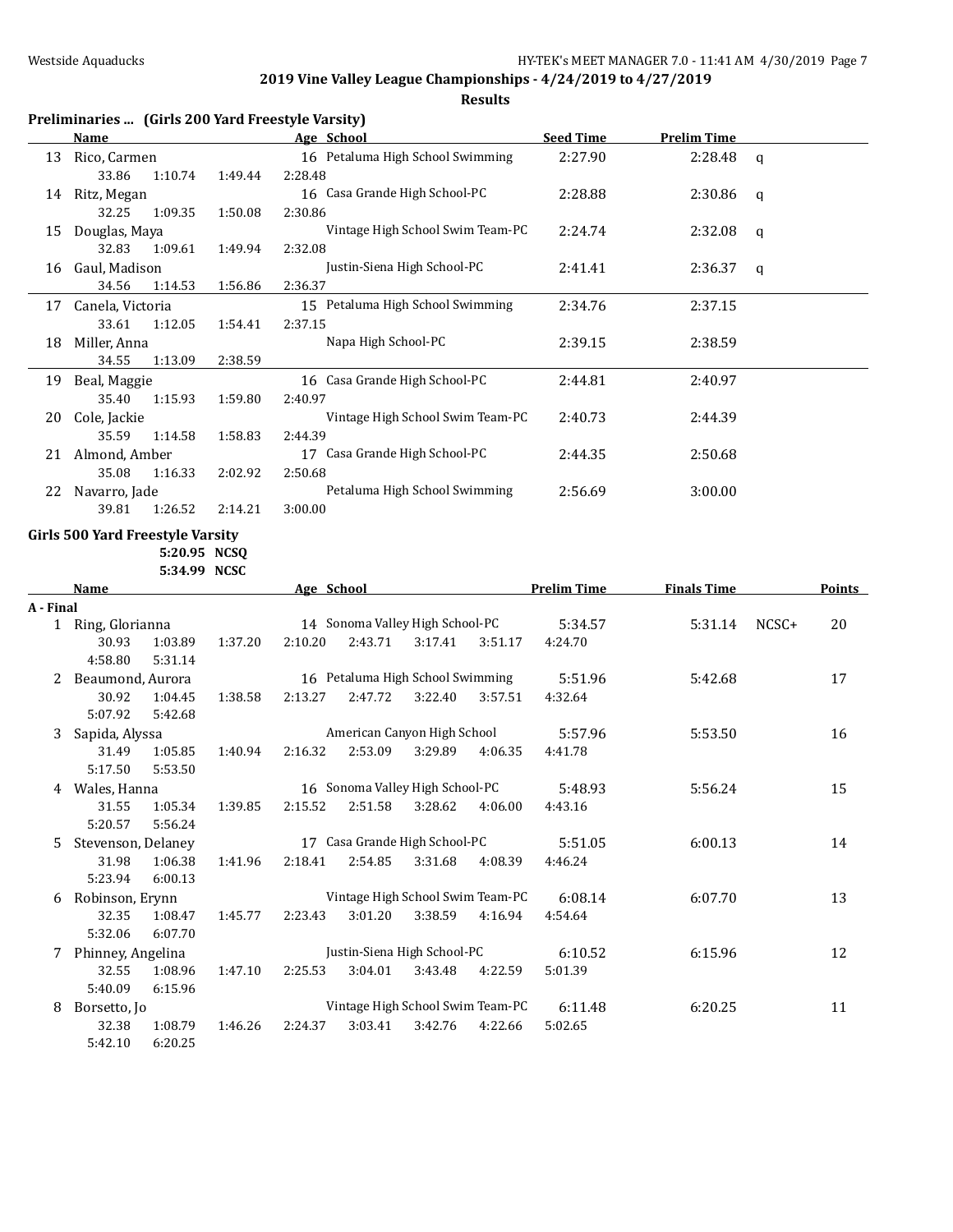**Results**

|                  | B - Final  (Girls 500 Yard Freestyle Varsity) |         |         |            |                     |                                  |         |                    |                    |        |
|------------------|-----------------------------------------------|---------|---------|------------|---------------------|----------------------------------|---------|--------------------|--------------------|--------|
|                  | <b>Name</b>                                   |         |         | Age School |                     |                                  |         | <b>Prelim Time</b> | <b>Finals Time</b> | Points |
| <b>B</b> - Final |                                               |         |         |            |                     |                                  |         |                    |                    |        |
| 9                | Konoval, Haley                                |         |         |            |                     | American Canyon High School      |         | 6:12.09            | 6:08.79            | 9      |
|                  | 32.41                                         | 1:08.43 | 1:46.38 | 2:23.95    | 3:02.06             | 3:39.87                          | 4:18.24 | 4:56.20            |                    |        |
|                  | 5:33.53                                       | 6:08.79 |         |            |                     |                                  |         |                    |                    |        |
| 10               | Adams, Ainsley                                |         |         |            |                     | Vintage High School Swim Team-PC |         | 6:22.94            | 6:19.22            | 7      |
|                  | 33.28                                         | 1:09.68 | 1:47.79 | 2:26.04    | 3:04.77             | 3:44.40                          | 4:23.74 | 5:03.14            |                    |        |
|                  | 5:42.70                                       | 6:19.22 |         |            |                     |                                  |         |                    |                    |        |
| 11               | Arndt, Rachel                                 |         |         |            | Napa High School-PC |                                  |         | 6:28.77            | 6:29.66            | 6      |
|                  | 34.24                                         | 1:11.87 | 1:50.72 | 2:29.47    | 3:09.15             | 3:49.40                          | 4:30.43 | 5:10.93            |                    |        |
|                  | 5:51.49                                       | 6:29.66 |         |            |                     |                                  |         |                    |                    |        |
| 12               | Powers, Audrey                                |         |         |            |                     | Sonoma Valley High School-PC     |         | 6:41.59            | 6:44.91            | 5      |
|                  | 34.57                                         | 1:13.65 | 1:53.49 | 2:34.84    | 3:15.99             | 3:58.06                          | 4:40.11 | 5:22.85            |                    |        |
|                  | 6:05.29                                       | 6:44.91 |         |            |                     |                                  |         |                    |                    |        |
| 13               | McIntyre, Iden                                |         |         |            |                     | Justin-Siena High School-PC      |         | 7:08.93            | 6:57.86            | 4      |
|                  | 36.69                                         | 1:18.02 | 2:00.98 | 2:44.16    | 3:28.39             | 4:11.48                          | 4:55.02 | 5:39.55            |                    |        |
|                  | 6:21.70                                       | 6:57.86 |         |            |                     |                                  |         |                    |                    |        |
| 14               | Klieman, Rina                                 |         |         |            | Napa High School-PC |                                  |         | 6:40.29            | 7:04.67            | 3      |
|                  | 33.66                                         | 1:12.79 | 1:53.76 | 2:35.38    | 3:16.57             | 7:04.67                          |         |                    |                    |        |
| 15               | Manzagol, Maia                                |         |         |            | Napa High School-PC |                                  |         | 6:42.47            | 7:07.98            | 2      |
|                  | 37.48                                         | 1:19.29 | 2:03.07 | 2:46.66    | 3:30.59             | 4:14.48                          | 4:59.55 | 5:44.61            |                    |        |
|                  | 6:27.49                                       | 7:07.98 |         |            |                     |                                  |         |                    |                    |        |
| 16               | Taggesell, Anna                               |         |         | 17         |                     | Sonoma Valley High School-PC     |         | 7:06.67            | 7:12.43            | 1      |
|                  | 36.10                                         | 1:18.86 | 2:02.40 | 2:46.93    | 3:31.90             | 4:17.05                          | 5:02.50 | 5:46.31            |                    |        |
|                  | 6:30.76                                       | 7:12.43 |         |            |                     |                                  |         |                    |                    |        |

### **Girls 500 Yard Freestyle Varsity**

**5:20.95 NCSQ 5:34.99 NCSC**

|   | <b>Name</b>        |         |         | Age School |         |                                  |         | <b>Seed Time</b> | <b>Prelim Time</b> |              |
|---|--------------------|---------|---------|------------|---------|----------------------------------|---------|------------------|--------------------|--------------|
|   | Preliminaries      |         |         |            |         |                                  |         |                  |                    |              |
|   | 1 Ring, Glorianna  |         |         |            |         | 14 Sonoma Valley High School-PC  |         | 5:36.28          | 5:34.57            | qNCSC+       |
|   | 31.97              | 1:05.91 | 1:39.79 | 2:13.53    | 2:47.25 | 3:21.02                          | 3:54.72 | 4:28.45          |                    |              |
|   | 5:01.58            | 5:34.57 |         |            |         |                                  |         |                  |                    |              |
| 2 | Wales, Hanna       |         |         |            |         | 16 Sonoma Valley High School-PC  |         | 5:53.20          | 5:48.93            | q            |
|   | 32.10              | 1:06.37 | 1:40.84 | 2:15.36    | 2:50.10 | 3:24.98                          | 4:01.07 | 4:37.43          |                    |              |
|   | 5:13.73            | 5:48.93 |         |            |         |                                  |         |                  |                    |              |
| 3 | Stevenson, Delaney |         |         |            |         | 17 Casa Grande High School-PC    |         | 6:11.31          | 5:51.05            | q            |
|   | 32.25              | 1:06.99 | 1:41.89 | 2:17.28    | 2:53.04 | 3:28.88                          | 4:04.99 | 4:41.20          |                    |              |
|   | 5:16.91            | 5:51.05 |         |            |         |                                  |         |                  |                    |              |
| 4 | Beaumond, Aurora   |         |         |            |         | 16 Petaluma High School Swimming |         | 5:47.04          | 5:51.96            | $\mathbf{q}$ |
|   | 31.68              | 1:06.43 | 1:41.77 | 2:17.37    | 2:53.52 | 3:29.47                          | 4:05.46 | 4:41.38          |                    |              |
|   | 5:17.37            | 5:51.96 |         |            |         |                                  |         |                  |                    |              |
| 5 | Sapida, Alyssa     |         |         |            |         | American Canyon High School      |         | 6:03.94          | 5:57.96            | a            |
|   | 31.84              | 1:06.99 | 1:42.41 | 2:18.53    | 2:54.18 | 3:31.10                          | 4:08.04 | 4:45.59          |                    |              |
|   | 5:22.54            | 5:57.96 |         |            |         |                                  |         |                  |                    |              |
| 6 | Robinson, Erynn    |         |         |            |         | Vintage High School Swim Team-PC |         | 6:06.61          | 6:08.14            | q            |
|   | 32.66              | 1:08.69 | 1:46.31 | 2:23.92    | 3:01.20 | 3:39.06                          | 4:17.58 | 4:55.66          |                    |              |
|   | 5:32.90            | 6:08.14 |         |            |         |                                  |         |                  |                    |              |
| 7 | Phinney, Angelina  |         |         |            |         | Justin-Siena High School-PC      |         | 6:10.40          | 6:10.52            | $\mathbf{q}$ |
|   | 32.01              | 1:08.17 | 1:45.95 | 2:24.45    | 3:02.86 | 3:41.78                          | 4:20.31 | 4:58.81          |                    |              |
|   | 5:36.16            | 6:10.52 |         |            |         |                                  |         |                  |                    |              |
| 8 | Borsetto, Jo       |         |         |            |         | Vintage High School Swim Team-PC |         | 6:22.15          | 6:11.48            | q            |
|   | 32.43              | 1:08.58 | 1:45.71 | 2:24.08    | 3:01.74 | 3:39.82                          | 4:18.13 | 4:56.16          |                    |              |
|   | 5:33.72            | 6:11.48 |         |            |         |                                  |         |                  |                    |              |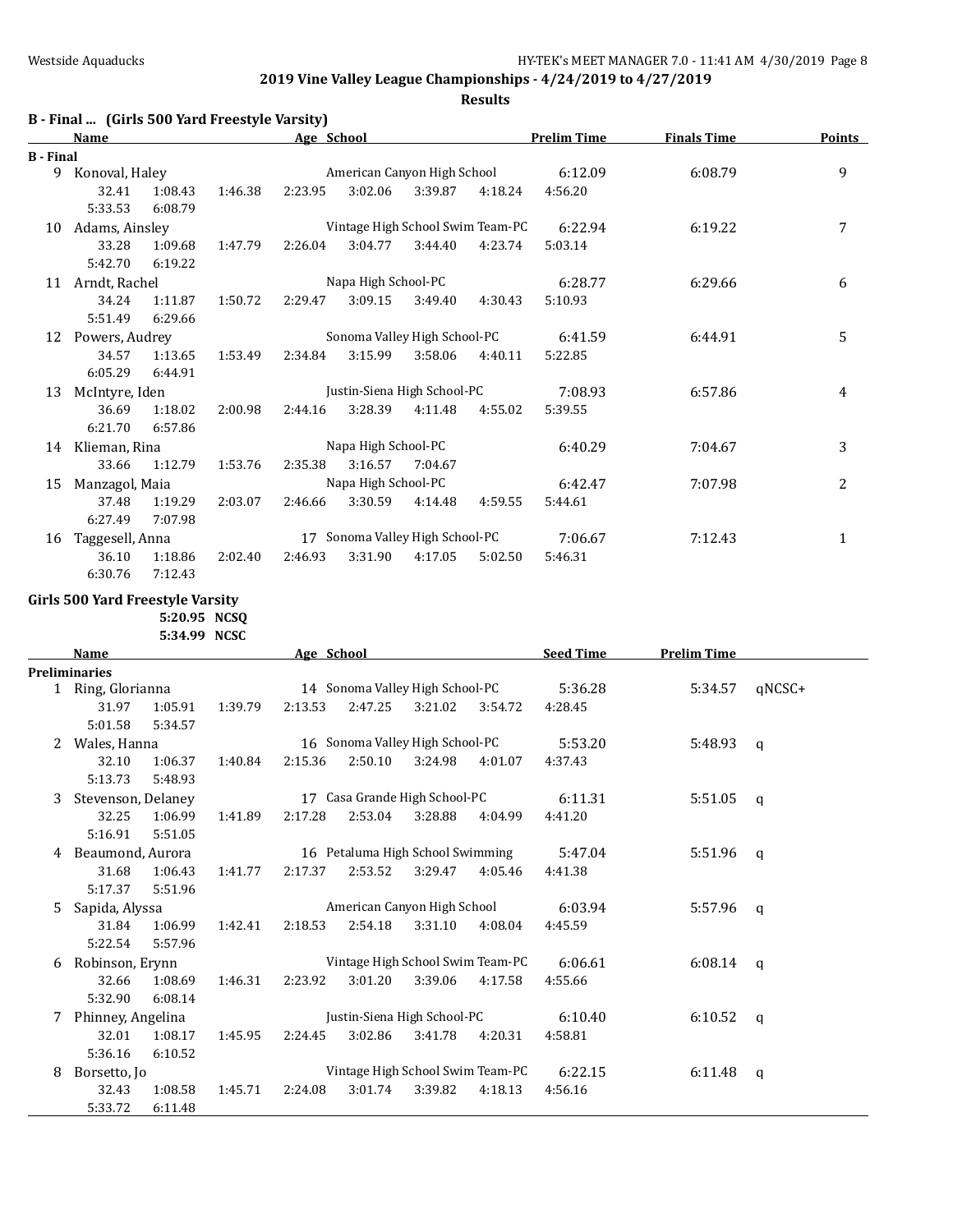**Results**

| Preliminaries  (Girls 500 Yard Freestyle Varsity) |                                                                                                                                                                                                                                |         |         |                     |                                  |                  |           |                    |   |
|---------------------------------------------------|--------------------------------------------------------------------------------------------------------------------------------------------------------------------------------------------------------------------------------|---------|---------|---------------------|----------------------------------|------------------|-----------|--------------------|---|
| <b>Name</b>                                       | and the set of the set of the set of the set of the set of the set of the set of the set of the set of the set of the set of the set of the set of the set of the set of the set of the set of the set of the set of the set o |         |         |                     |                                  |                  | Seed Time | <b>Prelim Time</b> |   |
| 9 Konoval, Haley                                  |                                                                                                                                                                                                                                |         |         |                     | American Canyon High School      |                  | 6:15.42   | $6:12.09$ q        |   |
| 32.76<br>5:36.72                                  | 1:09.62<br>6:12.09                                                                                                                                                                                                             | 1:47.30 | 2:25.53 |                     | 3:03.77 3:41.77 4:20.42          |                  | 4:58.73   |                    |   |
| 10 Adams, Ainsley                                 |                                                                                                                                                                                                                                |         |         |                     | Vintage High School Swim Team-PC |                  | 6:23.44   | $6:22.94$ q        |   |
| 33.39<br>5:45.78                                  | 1:11.41<br>6:22.94                                                                                                                                                                                                             | 1:50.47 | 2:29.85 | 3:08.16             | 3:47.34                          | 4:27.26          | 5:07.00   |                    |   |
| 11 Arndt, Rachel                                  |                                                                                                                                                                                                                                |         |         | Napa High School-PC |                                  |                  | 6:30.47   | 6:28.77            | q |
| 34.91<br>5:51.73                                  | 1:12.67<br>6:28.77                                                                                                                                                                                                             | 1:52.20 | 2:32.39 | 3:12.42             | 3:52.97                          | 4:33.30          | 5:13.81   |                    |   |
| 12 Klieman, Rina                                  |                                                                                                                                                                                                                                |         |         | Napa High School-PC |                                  |                  | 6:38.58   | $6:40.29$ q        |   |
| 34.30<br>6:03.06                                  | 1:13.83<br>6:40.29                                                                                                                                                                                                             | 1:54.01 | 2:35.03 | 3:15.73             | 3:57.22                          | 4:39.00          | 5:20.57   |                    |   |
| 13 Powers, Audrey                                 |                                                                                                                                                                                                                                |         |         |                     | Sonoma Valley High School-PC     |                  | 6:42.41   | $6:41.59$ q        |   |
| 34.23<br>6:02.12                                  | 1:14.06<br>6:41.59                                                                                                                                                                                                             | 1:55.40 | 2:36.56 | 3:17.82             | 3:59.13                          | 4:40.62          | 5:21.45   |                    |   |
| 14 Manzagol, Maia                                 |                                                                                                                                                                                                                                |         |         | Napa High School-PC |                                  |                  | 6:47.95   | $6:42.47$ q        |   |
| 36.47<br>6:04.50                                  | 1:15.83<br>6:42.47                                                                                                                                                                                                             | 1:56.23 | 2:36.68 | 3:17.95             | 3:59.57                          | 4:41.25          | 5:23.13   |                    |   |
| 15 Taggesell, Anna                                |                                                                                                                                                                                                                                |         |         |                     | 17 Sonoma Valley High School-PC  |                  | 7:26.39   | $7:06.67$ q        |   |
| 37.17<br>6:26.89                                  | 1:18.70<br>7:06.67                                                                                                                                                                                                             | 2:01.81 | 2:45.81 | 3:30.60             |                                  | 4:14.70  4:58.80 | 5:42.61   |                    |   |
| 16 McIntyre, Iden                                 |                                                                                                                                                                                                                                |         |         |                     | Justin-Siena High School-PC      |                  | <b>NT</b> | $7:08.93$ q        |   |
| 39.09<br>6:32.40                                  | 1:22.07<br>7:08.93                                                                                                                                                                                                             | 2:06.94 | 2:51.14 |                     | 3:35.43  4:19.65  5:02.93        |                  | 5:49.02   |                    |   |
| 17 Ciampi, Ariana                                 |                                                                                                                                                                                                                                |         |         |                     | American Canyon High School      |                  | 7:30.00   | 7:24.37            |   |
| 40.66                                             | 1:24.43                                                                                                                                                                                                                        | 2:08.74 | 2:53.71 | 3:38.00             | 4:23.73                          | 5:10.15          | 5:56.62   |                    |   |
| 6:42.44                                           | 7:24.37                                                                                                                                                                                                                        |         |         |                     |                                  |                  |           |                    |   |
| 18 Fine, Madison                                  |                                                                                                                                                                                                                                |         |         |                     | American Canyon High School      |                  | 6:30.80   | 7:28.60            |   |
| 37.00                                             | 1:18.96                                                                                                                                                                                                                        | 2:03.23 | 2:48.49 | 3:34.95             | 4:22.22                          | 5:09.79          | 5:56.44   |                    |   |
| 6:43.48                                           | 7:28.60                                                                                                                                                                                                                        |         |         |                     |                                  |                  |           |                    |   |
| 19 Desenberg, Grace                               |                                                                                                                                                                                                                                |         |         |                     | 16 Casa Grande High School-PC    |                  | 7:37.89   | 7:35.12            |   |
| 40.89                                             | 1:25.38                                                                                                                                                                                                                        | 2:10.28 | 2:56.99 | 3:44.03             | 4:31.55                          | 5:19.00          | 6:06.06   |                    |   |
| 6:52.52                                           | 7:35.12                                                                                                                                                                                                                        |         |         |                     |                                  |                  |           |                    |   |
| 20 Li, Leah                                       |                                                                                                                                                                                                                                |         |         |                     | 15 Casa Grande High School-PC    |                  | 8:12.12   | 7:49.93            |   |
| 36.52                                             | 1:18.26                                                                                                                                                                                                                        | 2:03.26 | 2:51.06 | 3:39.75             |                                  | 4:30.60 5:21.35  | 6:10.82   |                    |   |
| 7:01.11                                           | 7:49.93                                                                                                                                                                                                                        |         |         |                     |                                  |                  |           |                    |   |
| 21 Navarro, Jade                                  |                                                                                                                                                                                                                                |         |         |                     | Petaluma High School Swimming    |                  | 8:14.39   | 8:02.97            |   |
| 41.35<br>7:15.83                                  | 1:28.85<br>8:02.97                                                                                                                                                                                                             | 2:17.59 | 3:08.82 | 3:57.93             | 4:47.03                          | 5:37.41          | 6:26.55   |                    |   |

### **Girls 100 Yard Backstroke Varsity 59.81 NCSQ**

**1:02.99 NCSC**

|           | Name              | Age School                         | <b>Prelim Time</b> | <b>Finals Time</b> | <b>Points</b> |
|-----------|-------------------|------------------------------------|--------------------|--------------------|---------------|
| A - Final |                   |                                    |                    |                    |               |
|           | Matteo, Eliana    | American Canyon High School        | 1:02.73            | $NCSC+$<br>1:02.31 | 20            |
|           | 29.83<br>1:02.31  |                                    |                    |                    |               |
|           | Sapida, Angel     | American Canyon High School        | 1:04.94            | 1:03.06            | 17            |
|           | 30.00<br>1:03.06  |                                    |                    |                    |               |
|           | Coronado, Chiara  | American Canyon High School        | 1:05.87            | 1:04.52            | 16            |
|           | 31.05<br>1:04.52  |                                    |                    |                    |               |
| 4         | Lucchetti, Sophie | Sonoma Valley High School-PC<br>16 | 1:10.66            | 1:09.06            | 15            |
|           | 32.85<br>1:09.06  |                                    |                    |                    |               |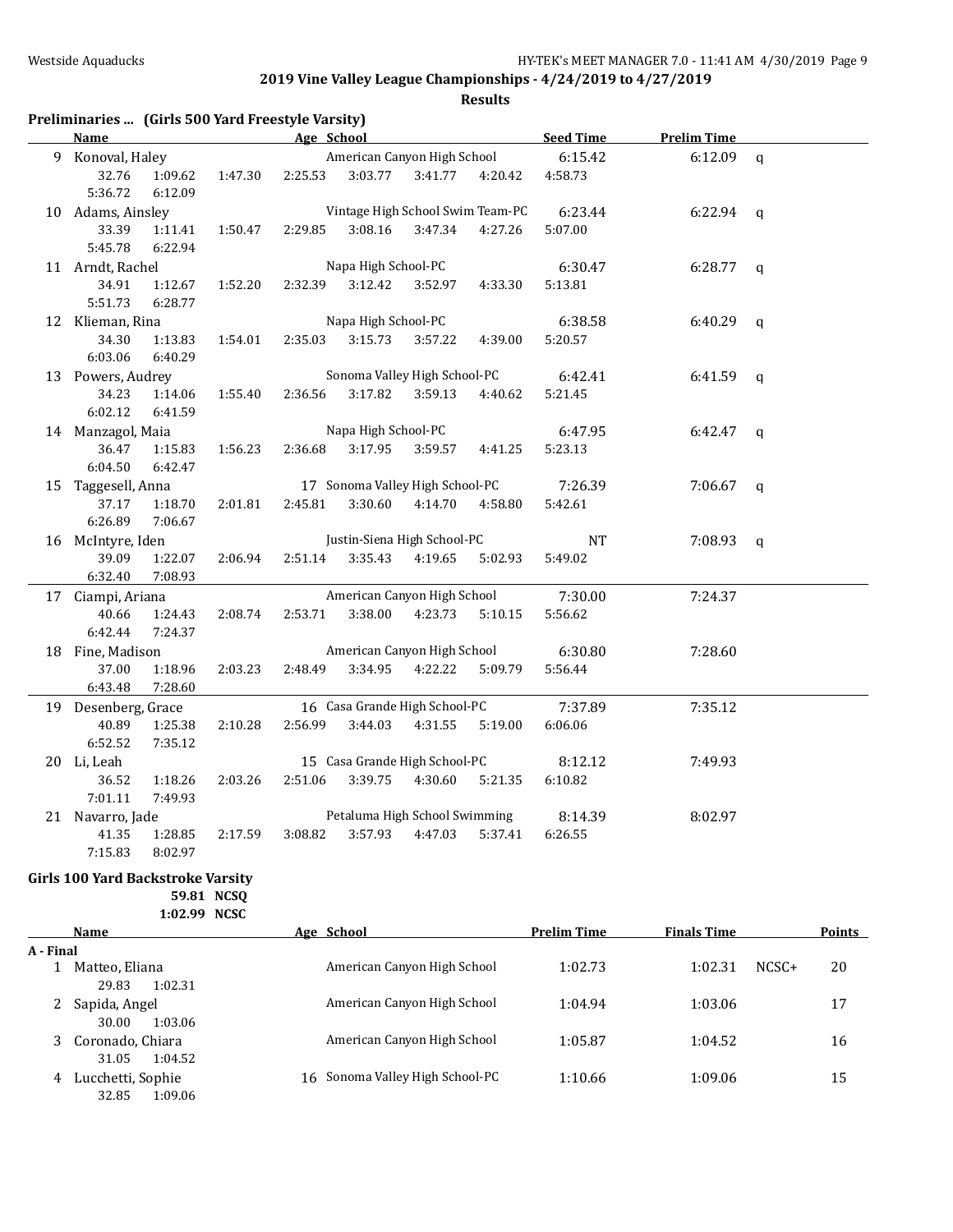**Results**

|  | A - Final  (Girls 100 Yard Backstroke Varsity) |
|--|------------------------------------------------|
|--|------------------------------------------------|

|                  | <b>Name</b>                          |    | Age School                       | <b>Prelim Time</b> | <b>Finals Time</b> | <b>Points</b>  |
|------------------|--------------------------------------|----|----------------------------------|--------------------|--------------------|----------------|
| 5.               | O'Dwyer, Grace<br>1:12.03<br>34.98   |    | Vintage High School Swim Team-PC | 1:12.10            | 1:12.03            | 14             |
| 6                | Hayashi, Emily<br>35.21<br>1:12.47   |    | Vintage High School Swim Team-PC | 1:12.75            | 1:12.47            | 13             |
| 7                | Adams, Ainsley<br>35.42<br>1:12.51   |    | Vintage High School Swim Team-PC | 1:12.55            | 1:12.51            | 12             |
| 8                | Nicholson, Erin<br>1:13.31<br>34.09  |    | Sonoma Valley High School-PC     | 1:12.44            | 1:13.31            | 11             |
| <b>B</b> - Final |                                      |    |                                  |                    |                    |                |
| 9                | Hansen, Meghan<br>34.19<br>1:11.20   |    | Justin-Siena High School-PC      | 1:13.10            | 1:11.20            | 9              |
| 10               | Thomas, Faith<br>36.35<br>1:16.98    |    | Sonoma Valley High School-PC     | 1:16.64            | 1:16.98            | 7              |
| 11               | Fagundes, Jill<br>38.06<br>1:17.51   | 15 | Casa Grande High School-PC       | 1:17.82            | 1:17.51            | 6              |
| 12               | Chaussee, Claire<br>37.89<br>1:18.16 | 15 | Casa Grande High School-PC       | 1:19.71            | 1:18.16            | 5              |
| 13               | Marty, Ashley<br>39.46<br>1:19.54    | 17 | Casa Grande High School-PC       | 1:21.17            | 1:19.54            | 4              |
| 14               | Ayala, Elisa<br>38.97<br>1:19.75     |    | Napa High School-PC              | 1:20.44            | 1:19.75            | 3              |
| 15               | Rico, Carmen<br>37.98<br>1:19.77     |    | 16 Petaluma High School Swimming | 1:18.61            | 1:19.77            | $\overline{2}$ |
| 16               | Brandon, Sofia<br>39.62<br>1:22.60   |    | Napa High School-PC              | 1:20.48            | 1:22.60            | 1              |

### **Girls 100 Yard Backstroke Junior Varsity**

**59.81 NCSQ 1:02.99 NCSC**

|     | Name                                          |    | Age School                       | <b>Seed Time</b> | <b>Finals Time</b> | Points |
|-----|-----------------------------------------------|----|----------------------------------|------------------|--------------------|--------|
|     | Rosen, Jada<br>44.25<br>1:30.58               |    | Sonoma Valley High School-PC     | 1:33.60          | 1:30.58            | 20     |
| 2   | Cormany, Vivian<br>41.63<br>1:30.90           |    | Sonoma Valley High School-PC     | 1:34.33          | 1:30.90            | 17     |
| 3   | Minehan, Kacy                                 |    | Sonoma Valley High School-PC     | 1:34.88          | 1:33.75            | 16     |
| 4   | Enos, Emma                                    |    | Vintage High School Swim Team-PC | 1:35.20          | 1:34.36            | 15     |
| 5   | Estrada, Marta<br>48.38<br>1:40.09            |    | Petaluma High School Swimming    | 1:41.66          | 1:40.09            | 14     |
| 6   | Romero, Jesse<br>50.43<br>1:43.34             |    | Vintage High School Swim Team-PC | 1:34.22          | 1:43.34            | 13     |
|     | Leger, Cristina<br>52.63<br>1:46.37           |    | American Canyon High School      | 1:52.60          | 1:46.37            | 12     |
| 8   | Tran, Tina                                    |    | Petaluma High School Swimming    | 2:02.08          | 1:50.90            | 11     |
| 9   | Llapitan, Taya<br>48.64<br>1:50.92            | 17 | Casa Grande High School-PC       | 1:38.98          | 1:50.92            | 9      |
| 10  | Lepe, Maria<br>57.53<br>2:08.67               |    | American Canyon High School      | 1:56.30          | 2:08.67            | 7      |
|     | Resendiz-Torres, Yessenia<br>43.40<br>1:29.61 | 17 | Petaluma High School Swimming    | 1:36.62          | X1:29.61           |        |
|     | Ruddell, Grace<br>55.48<br>DQ                 |    | 18 Petaluma High School Swimming | 2:01.56          | <b>XDQ</b>         |        |
| --- | Hanson, Isabella<br>1:41.28<br>DQ             |    | American Canyon High School      | 1:52.06          | DQ                 |        |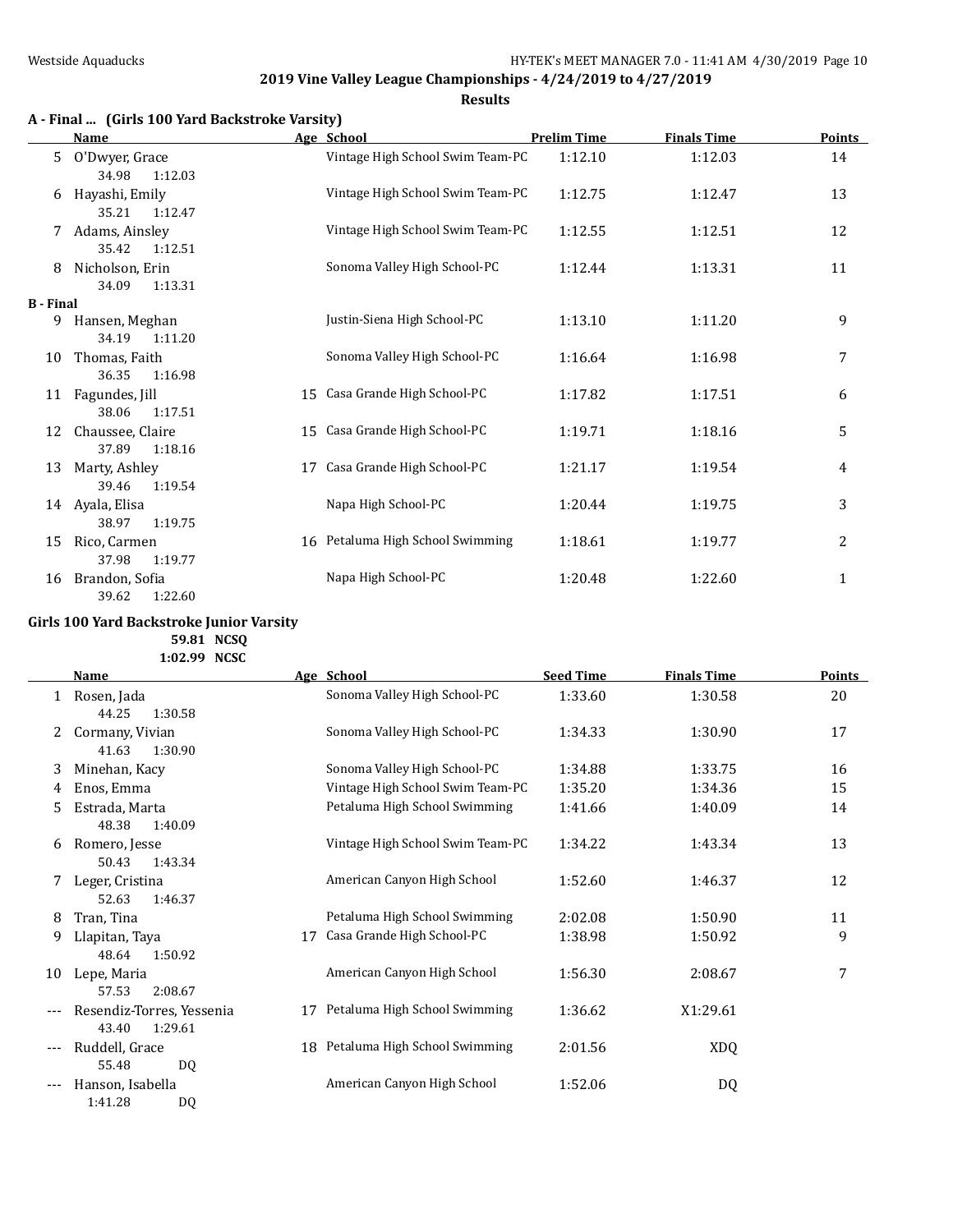|                     | (Girls 100 Yard Backstroke Junior Varsity)<br>Name                     |    | Age School                       | <b>Seed Time</b> | <b>Finals Time</b> | <b>Points</b> |
|---------------------|------------------------------------------------------------------------|----|----------------------------------|------------------|--------------------|---------------|
| $\qquad \qquad - -$ | Phillips, Camille<br>49.10<br>DQ                                       |    | Sonoma Valley High School-PC     | 1:47.10          | <b>DQ</b>          |               |
|                     | <b>Girls 100 Yard Backstroke Varsity</b><br>59.81 NCSQ<br>1:02.99 NCSC |    |                                  |                  |                    |               |
|                     | <b>Name</b>                                                            |    | Age School                       | <b>Seed Time</b> | <b>Prelim Time</b> |               |
|                     | <b>Preliminaries</b>                                                   |    |                                  |                  |                    |               |
|                     | 1 Matteo, Eliana<br>30.28<br>1:02.73                                   |    | American Canyon High School      | 1:04.28          | 1:02.73            | qNCSC+        |
|                     | 2 Sapida, Angel<br>31.17<br>1:04.94                                    |    | American Canyon High School      | 1:04.88          | 1:04.94            | q             |
| 3                   | Coronado, Chiara<br>31.57<br>1:05.87                                   |    | American Canyon High School      | 1:05.60          | 1:05.87            | q             |
|                     | 4 Lucchetti, Sophie<br>34.23<br>1:10.66                                |    | 16 Sonoma Valley High School-PC  | 1:10.08          | 1:10.66            | q             |
| 5.                  | O'Dwyer, Grace<br>35.68<br>1:12.10                                     |    | Vintage High School Swim Team-PC | 1:13.07          | 1:12.10            | q             |
| 6                   | Nicholson, Erin<br>34.18<br>1:12.44                                    |    | Sonoma Valley High School-PC     | 1:12.47          | 1:12.44            | q             |
|                     | 7 Adams, Ainsley<br>35.83<br>1:12.55                                   |    | Vintage High School Swim Team-PC | 1:13.78          | 1:12.55            | q             |
| 8                   | Hayashi, Emily<br>35.60<br>1:12.75                                     |    | Vintage High School Swim Team-PC | 1:13.60          | 1:12.75            | q             |
|                     | 9 Hansen, Meghan<br>34.92<br>1:13.10                                   |    | Justin-Siena High School-PC      | 1:13.70          | 1:13.10            | q             |
| 10                  | Arzaga, Toni<br>36.23<br>1:15.82                                       |    | Sonoma Valley High School-PC     | 1:16.98          | 1:15.82            | q             |
| 11                  | Thomas, Faith<br>37.19<br>1:16.64                                      |    | Sonoma Valley High School-PC     | 1:17.29          | 1:16.64            | q             |
| 12                  | Fagundes, Jill<br>38.78<br>1:17.82                                     |    | 15 Casa Grande High School-PC    | 1:16.50          | 1:17.82            | q             |
| 13                  | Rico, Carmen<br>37.24<br>1:18.61                                       |    | 16 Petaluma High School Swimming | 1:16.83          | 1:18.61            | q             |
|                     | 14 Chaussee, Claire<br>39.18<br>1:19.71                                |    | 15 Casa Grande High School-PC    | 1:20.37          | 1:19.71            | q             |
|                     | 15 Ayala, Elisa<br>39.28<br>1:20.44                                    |    | Napa High School-PC              | 1:21.25          | 1:20.44            | q             |
| 16                  | Brandon, Sofia<br>39.68<br>1:20.48                                     |    | Napa High School-PC              | 1:18.75          | 1:20.48            | q             |
| 17                  | Marty, Ashley<br>39.01<br>1:21.17                                      |    | 17 Casa Grande High School-PC    | 1:24.25          | 1:21.17            |               |
| 18                  | Labott, Madeline<br>39.95<br>1:21.45                                   | 17 | Casa Grande High School-PC       | 1:23.12          | 1:21.45            |               |
| 19                  | Bader, Paris<br>41.04<br>1:23.03                                       |    | Vintage High School Swim Team-PC | 1:20.61          | 1:23.03            |               |
| 20                  | Levy, Jaxon<br>41.84<br>1:25.83                                        |    | Justin-Siena High School-PC      | 1:29.37          | 1:25.83            |               |
| 21                  | Gaul, Madison<br>1:29.50<br>43.59                                      |    | Justin-Siena High School-PC      | 1:29.56          | 1:29.50            |               |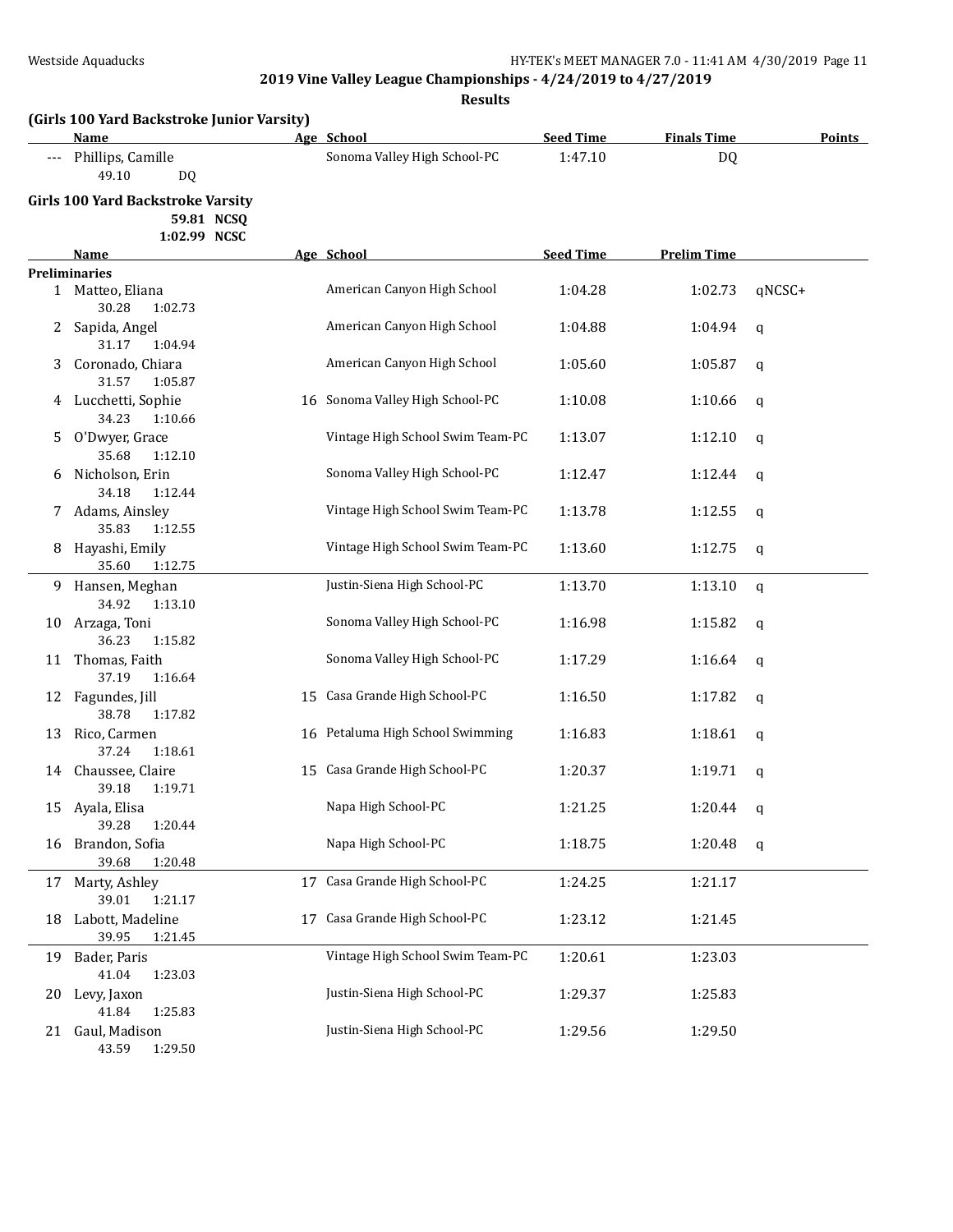**Results**

### **Girls 100 Yard Breaststroke Varsity 1:05.69 NCSQ 1:10.89 NCSC**

|                  | <b>Name</b>                               |    | Age School                       | <b>Prelim Time</b> | <b>Finals Time</b> |             | <b>Points</b> |
|------------------|-------------------------------------------|----|----------------------------------|--------------------|--------------------|-------------|---------------|
| A - Final        |                                           |    |                                  |                    |                    |             |               |
|                  | 1 Hunter, Charlotte<br>31.30<br>1:07.37   |    | 16 Sonoma Valley High School-PC  | 1:09.26            | 1:07.37            | NCSC+       | 20            |
| 2                | Honey, Katie<br>31.86<br>1:07.86          |    | Petaluma High School Swimming    | 1:10.59            | 1:07.86            | <b>NCSC</b> | 17            |
| 3                | Larson, Ana<br>31.67<br>1:08.28           |    | 16 Petaluma High School Swimming | 1:10.89            | 1:08.28            | <b>NCSC</b> | 16            |
|                  | 4 Ritter, Natalie<br>33.43<br>1:12.49     |    | American Canyon High School      | 1:11.35            | 1:12.49            |             | 15            |
| 5.               | Grajzcyk, Maya M<br>34.56<br>1:14.25      | 17 | Sonoma Valley High School-PC     | 1:14.34            | 1:14.25            |             | 14            |
| 6                | Wright, Isabella<br>35.33<br>1:15.70      |    | Justin-Siena High School-PC      | 1:15.40            | 1:15.70            |             | 13            |
|                  | Wallenbrock, Emma<br>37.99<br>1:21.34     |    | Napa High School-PC              | 1:21.45            | 1:21.34            |             | 12            |
| 8                | Boles, Olivia<br>40.62<br>1:25.22         |    | Justin-Siena High School-PC      | 1:24.07            | 1:25.22            |             | 11            |
| <b>B</b> - Final |                                           |    |                                  |                    |                    |             |               |
|                  | 9 Lu, Tyler<br>1:28.72<br>42.13           |    | Napa High School-PC              | 1:27.32            | 1:28.72            |             | 9             |
| 10               | Taggesell, Anna<br>41.82<br>1:30.10       | 17 | Sonoma Valley High School-PC     | 1:27.90            | 1:30.10            |             | 7             |
|                  | 11 Powers, Audrey<br>42.97<br>1:31.04     |    | Sonoma Valley High School-PC     | 1:27.83            | 1:31.04            |             | 6             |
| 12               | Mozqueda, Alexa<br>44.38<br>1:31.06       |    | Vintage High School Swim Team-PC | 1:33.02            | 1:31.06            |             | 5             |
| 13               | Almond, Amber<br>44.18<br>1:31.18         | 17 | Casa Grande High School-PC       | 1:32.27            | 1:31.18            |             | 4             |
|                  | 14 Cole, Jackie<br>44.78<br>1:31.59       |    | Vintage High School Swim Team-PC | 1:32.15            | 1:31.59            |             | 3             |
| 15               | Douglas, Maya<br>44.02<br>1:32.05         |    | Vintage High School Swim Team-PC | 1:32.47            | 1:32.05            |             | 2             |
| 16               | McCaffrey-Pecher, Violet<br>41.84 1:32.26 |    | Napa High School-PC              | 1:30.55            | 1:32.26            |             | $\mathbf{1}$  |

### **Girls 100 Yard Breaststroke Junior Varsity 1:05.69 NCSQ**

**1:10.89 NCSC**

|   | <b>Name</b>                            | Age School                       | <b>Seed Time</b> | <b>Finals Time</b> | <b>Points</b> |
|---|----------------------------------------|----------------------------------|------------------|--------------------|---------------|
|   | 1 Poljanec, Maddy<br>44.13<br>1:36.53  | Vintage High School Swim Team-PC | 1:36.95          | 1:36.53            | 20            |
|   | Barazi, Julia<br>1:38.68<br>47.26      | Vintage High School Swim Team-PC | 1:35.11          | 1:38.68            | 17            |
| 3 | Ma. Shawna<br>50.80<br>1:41.50         | Vintage High School Swim Team-PC | 1:39.49          | 1:41.50            | 16            |
| 4 | Summers, Twyla<br>48.10<br>1:42.89     | Sonoma Valley High School-PC     | 1:43.55          | 1:42.89            | 15            |
| 5 | Cashel, Malia<br>48.32<br>1:43.25      | Sonoma Valley High School-PC     | 1:45.07          | 1:43.25            | 14            |
| 6 | Schofield, Natalie<br>48.78<br>1:43.39 | American Canyon High School      | 1:43.14          | 1:43.39            | 13            |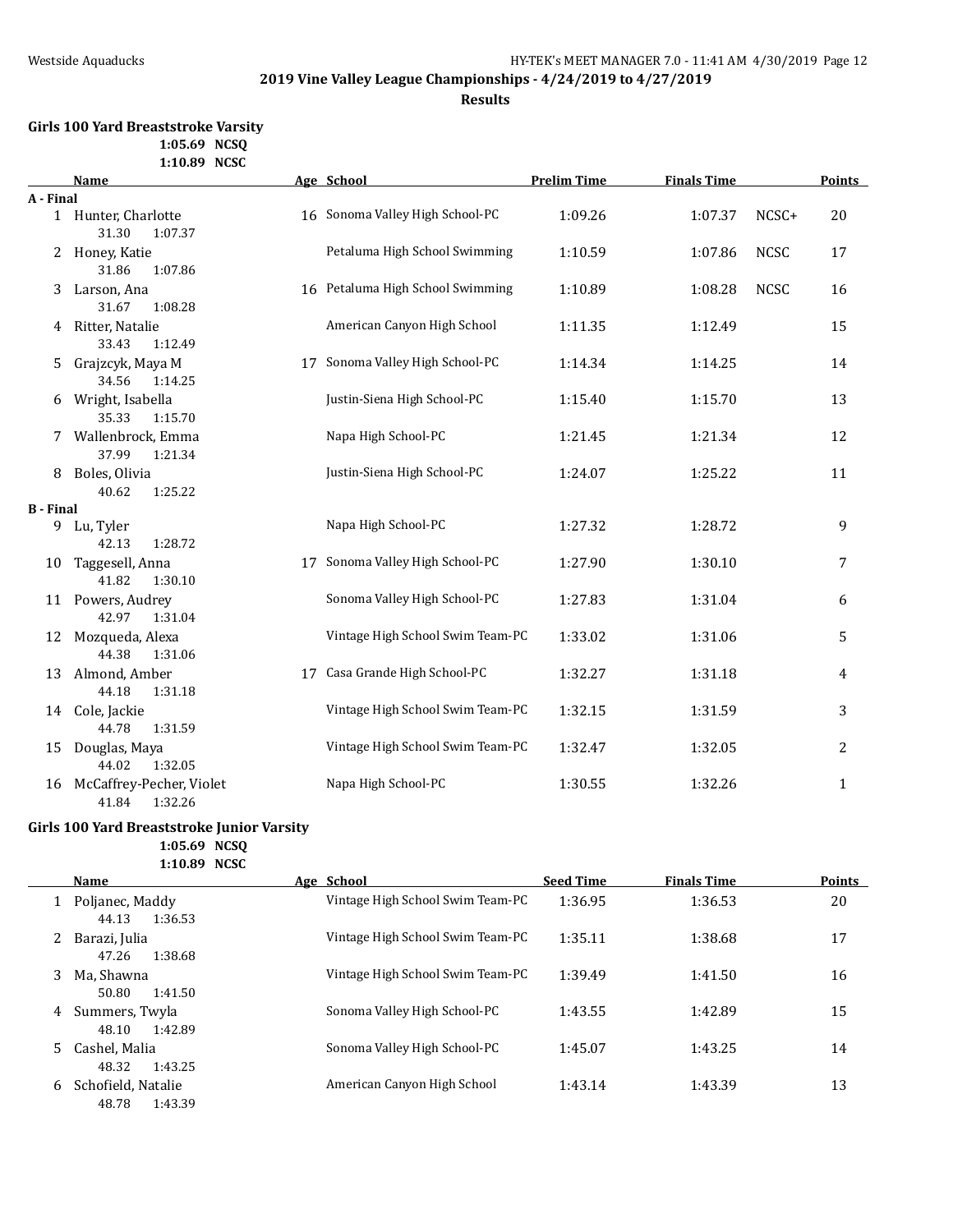**Results**

## **(Girls 100 Yard Breaststroke Junior Varsity)**

|     | <b>Name</b>                          | Age School                       | <b>Seed Time</b> | <b>Finals Time</b> | <b>Points</b> |
|-----|--------------------------------------|----------------------------------|------------------|--------------------|---------------|
|     | Meija, Gianella<br>49.90<br>1:44.92  | American Canyon High School      | 1:48.68          | 1:44.92            | 12            |
| 8   | Cardozo, Hana<br>1:49.24<br>51.10    | Petaluma High School Swimming    | 2:03.41          | 1:49.24            | 11            |
| 9   | Sun, Mia<br>52.74<br>1:52.38         | Petaluma High School Swimming    | 2:01.48          | 1:52.38            | 9             |
| 10  | Hoskins, Lauren<br>1:55.70<br>52.10  | Napa High School-PC              | 1:59.00          | 1:55.70            | 7             |
| 11  | Norton, Samantha<br>54.57<br>1:56.25 | 15 Casa Grande High School-PC    | 1:58.10          | 1:56.25            | 6             |
| 12  | Hartless, Marin<br>1:59.80<br>58.46  | Napa High School-PC              | 1:57.87          | 1:59.80            | 5             |
| 13  | Quiroz, Alina<br>55.90<br>2:03.52    | American Canyon High School      | 1:55.07          | 2:03.52            | 4             |
| --- | Celsi, Bella<br>54.33<br>DQ          | Vintage High School Swim Team-PC | 1:52.78          | DQ                 |               |

#### **Girls 100 Yard Breaststroke Varsity 1:05.69 NCSQ**

|    | 1:10.89 NCSC             |    |                                  |                  |                    |              |
|----|--------------------------|----|----------------------------------|------------------|--------------------|--------------|
|    | <b>Name</b>              |    | Age School                       | <b>Seed Time</b> | <b>Prelim Time</b> |              |
|    | <b>Preliminaries</b>     |    |                                  |                  |                    |              |
|    | 1 Hunter, Charlotte      |    | 16 Sonoma Valley High School-PC  | 1:12.90          | 1:09.26            | qNCSC+       |
|    | 32.47<br>1:09.26         |    |                                  |                  |                    |              |
|    | 2 Honey, Katie           |    | Petaluma High School Swimming    | 1:09.19          | 1:10.59            | qNCSC        |
|    | 33.31<br>1:10.59         |    |                                  |                  |                    |              |
| 3  | Larson, Ana              |    | 16 Petaluma High School Swimming | 1:10.27          | 1:10.89            | qNCSC        |
|    | 32.81<br>1:10.89         |    |                                  |                  |                    |              |
| 4  | Ritter, Natalie          |    | American Canyon High School      | 1:11.56          | 1:11.35            | $\mathsf{q}$ |
|    | 33.15<br>1:11.35         |    |                                  |                  |                    |              |
| 5. | Grajzcyk, Maya M         | 17 | Sonoma Valley High School-PC     | 1:12.34          | 1:14.34            | q            |
|    | 34.80<br>1:14.34         |    |                                  |                  |                    |              |
|    | 6 Wright, Isabella       |    | Justin-Siena High School-PC      | 1:16.20          | 1:15.40            | q            |
|    | 35.50<br>1:15.40         |    |                                  |                  |                    |              |
|    | Wallenbrock, Emma        |    | Napa High School-PC              | 1:21.54          | 1:21.45            | $\mathsf{q}$ |
|    | 38.27<br>1:21.45         |    |                                  |                  |                    |              |
| 8. | Boles, Olivia            |    | Justin-Siena High School-PC      | 1:26.00          | 1:24.07            | $\mathbf{q}$ |
|    | 40.16<br>1:24.07         |    |                                  |                  |                    |              |
| 9  | Lu, Tyler                |    | Napa High School-PC              | 1:28.63          | 1:27.32            | $\mathbf q$  |
|    | 40.62<br>1:27.32         |    |                                  |                  |                    |              |
|    | 10 Powers, Audrey        |    | Sonoma Valley High School-PC     | 1:28.73          | 1:27.83            | $\mathbf q$  |
|    | 40.78<br>1:27.83         |    |                                  |                  |                    |              |
| 11 | Taggesell, Anna          | 17 | Sonoma Valley High School-PC     | 1:31.20          | 1:27.90            | q            |
|    | 40.53<br>1:27.90         |    |                                  |                  |                    |              |
| 12 | McCaffrey-Pecher, Violet |    | Napa High School-PC              | 1:32.39          | 1:30.55            | q            |
|    | 43.08<br>1:30.55         |    |                                  |                  |                    |              |
| 13 | Cole, Jackie             |    | Vintage High School Swim Team-PC | 1:32.02          | 1:32.15            | $\mathbf{q}$ |
|    | 44.33<br>1:32.15         |    |                                  |                  |                    |              |
|    | 14 Almond, Amber         | 17 | Casa Grande High School-PC       | 1:31.41          | 1:32.27            | q            |
|    | 43.69<br>1:32.27         |    |                                  |                  |                    |              |
| 15 | Douglas, Maya            |    | Vintage High School Swim Team-PC | 1:33.03          | 1:32.47            | $\mathbf q$  |
|    | 43.58<br>1:32.47         |    |                                  |                  |                    |              |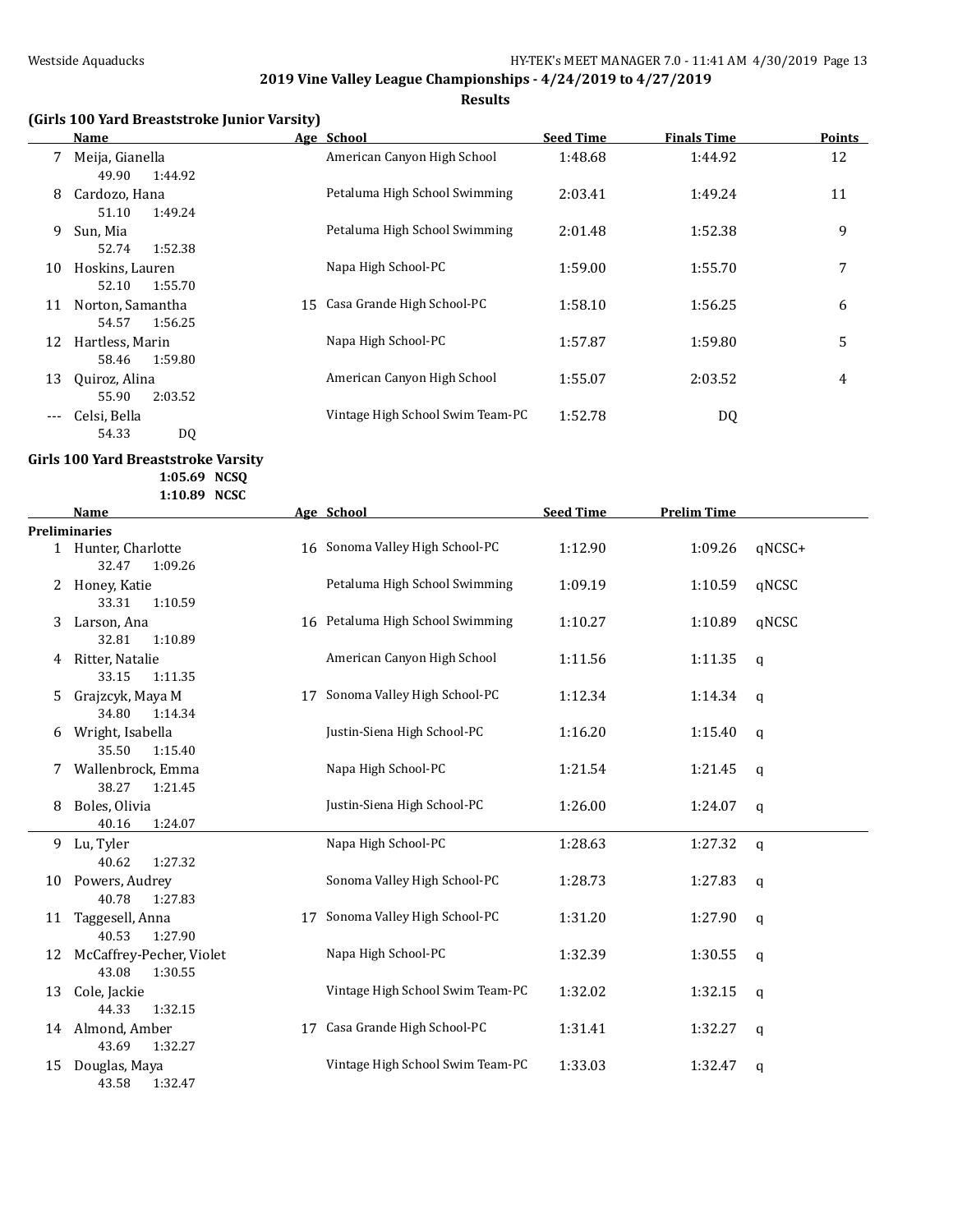|                  | Preliminaries  (Girls 100 Yard Breaststroke Varsity) |    |                                  |                    |                    |              |               |
|------------------|------------------------------------------------------|----|----------------------------------|--------------------|--------------------|--------------|---------------|
|                  | Name                                                 |    | Age School                       | <b>Seed Time</b>   | <b>Prelim Time</b> |              |               |
| 16               | Mozqueda, Alexa<br>44.48<br>1:33.02                  |    | Vintage High School Swim Team-PC | 1:35.75            | 1:33.02            | $\mathsf{q}$ |               |
| 17               | Eberhardt, Erika<br>43.28<br>1:33.58                 |    | Vintage High School Swim Team-PC | 1:39.97            | 1:33.58            |              |               |
| 18               | Garcia-Gonzalez, Camila<br>45.22<br>1:35.87          |    | 15 Casa Grande High School-PC    | 1:37.07            | 1:35.87            |              |               |
| 19               | Fine, Madison<br>45.01<br>1:37.63                    |    | American Canyon High School      | 1:35.80            | 1:37.63            |              |               |
| 20               | Beal, Maggie<br>49.46<br>1:45.49                     |    | 16 Casa Grande High School-PC    | 1:44.32            | 1:45.49            |              |               |
| 21.              | Husary, Isabella<br>51.15<br>1:51.56                 |    | 16 Casa Grande High School-PC    | 1:47.98            | 1:51.56            |              |               |
|                  | 22 Wahle, Gretchen<br>1:11.42<br>2:35.84             |    | Justin-Siena High School-PC      | 2:43.65            | 2:35.84            |              |               |
|                  | Benstead, Mia<br>43.56<br>1:31.66                    |    | Sonoma Valley High School-PC     | 1:34.18            | X1:31.66           |              |               |
| $---$            | Miller, Anna                                         |    | Napa High School-PC              | 1:28.27            | <b>NS</b>          |              |               |
|                  | <b>Girls 50 Yard Butterfly Junior Varsity</b>        |    |                                  |                    |                    |              |               |
|                  | Name                                                 |    | Age School                       | <b>Seed Time</b>   | <b>Finals Time</b> |              | Points        |
| $\mathbf{1}$     | Forrest, Elena                                       |    | Sonoma Valley High School-PC     | 40.22              | 38.76              |              | 20            |
| 2                | Soto, AK                                             |    | Napa High School-PC              | 43.97              | 41.39              |              | 17            |
| 3                | Rosen, Jada                                          |    | Sonoma Valley High School-PC     | 39.07              | 42.44              |              | 16            |
| 4                | Lindberg, Angelique                                  |    | 16 Petaluma High School Swimming | 42.98              | 42.89              |              | 15            |
| 5                | Quiroz, Alina                                        |    | American Canyon High School      | 48.64              | 44.55              |              | 14            |
| 6                | Castro, Romena                                       |    | Vintage High School Swim Team-PC | 52.83              | 47.33              |              | 13            |
|                  |                                                      |    | 16 Casa Grande High School-PC    |                    |                    |              |               |
| 7                | Finley, Skyler Zenora                                |    | Vintage High School Swim Team-PC | 55.34              | 49.64              |              | 12            |
| 8                | Gallegos, Arianna                                    |    |                                  | 56.31              | 59.87              |              | 11            |
|                  | <b>Girls 100 Yard Butterfly Varsity</b>              |    |                                  |                    |                    |              |               |
|                  | 58.33 NCSQ                                           |    |                                  |                    |                    |              |               |
|                  | 1:01.99 NCSC                                         |    |                                  |                    |                    |              |               |
|                  | Name                                                 |    | Age School                       | <b>Prelim Time</b> | <b>Finals Time</b> |              | <b>Points</b> |
| A - Final        | 1 Matteo, Eliana<br>27.89<br>1:00.09                 |    | American Canyon High School      | 59.61              | 1:00.09            | <b>NCSC</b>  | 20            |
|                  | 2 Honey, Katie<br>28.78<br>1:01.05                   |    | Petaluma High School Swimming    | 1:01.74            | 1:01.05            | <b>NCSC</b>  | 17            |
| 3                | Grajzcyk, Maya M<br>29.84<br>1:04.96                 |    | 17 Sonoma Valley High School-PC  | 1:06.49            | 1:04.96            |              | 16            |
|                  | 4 Andrews, Sasha Grace<br>30.29<br>1:05.96           |    | Petaluma High School Swimming    | 1:06.79            | 1:05.96            |              | 15            |
| 5                | Dion, Abigail<br>31.37<br>1:05.98                    |    | American Canyon High School      | 1:08.63            | 1:05.98            |              | 14            |
| 6                | Stevenson, Delaney<br>30.52<br>1:06.74               |    | 17 Casa Grande High School-PC    | 1:06.40            | 1:06.74            |              | 13            |
| 7.               | Boles, Olivia<br>31.43<br>1:07.32                    |    | Justin-Siena High School-PC      | 1:07.89            | 1:07.32            |              | 12            |
| 8                | Arndt, Rachel<br>31.76<br>1:09.78                    |    | Napa High School-PC              | 1:08.34            | 1:09.78            |              | 11            |
| <b>B</b> - Final |                                                      |    |                                  |                    |                    |              |               |
|                  | 9 Whaley, Shae<br>31.97<br>1:11.18                   | 17 | Petaluma High School Swimming    | 1:14.03            | 1:11.18            |              | 9             |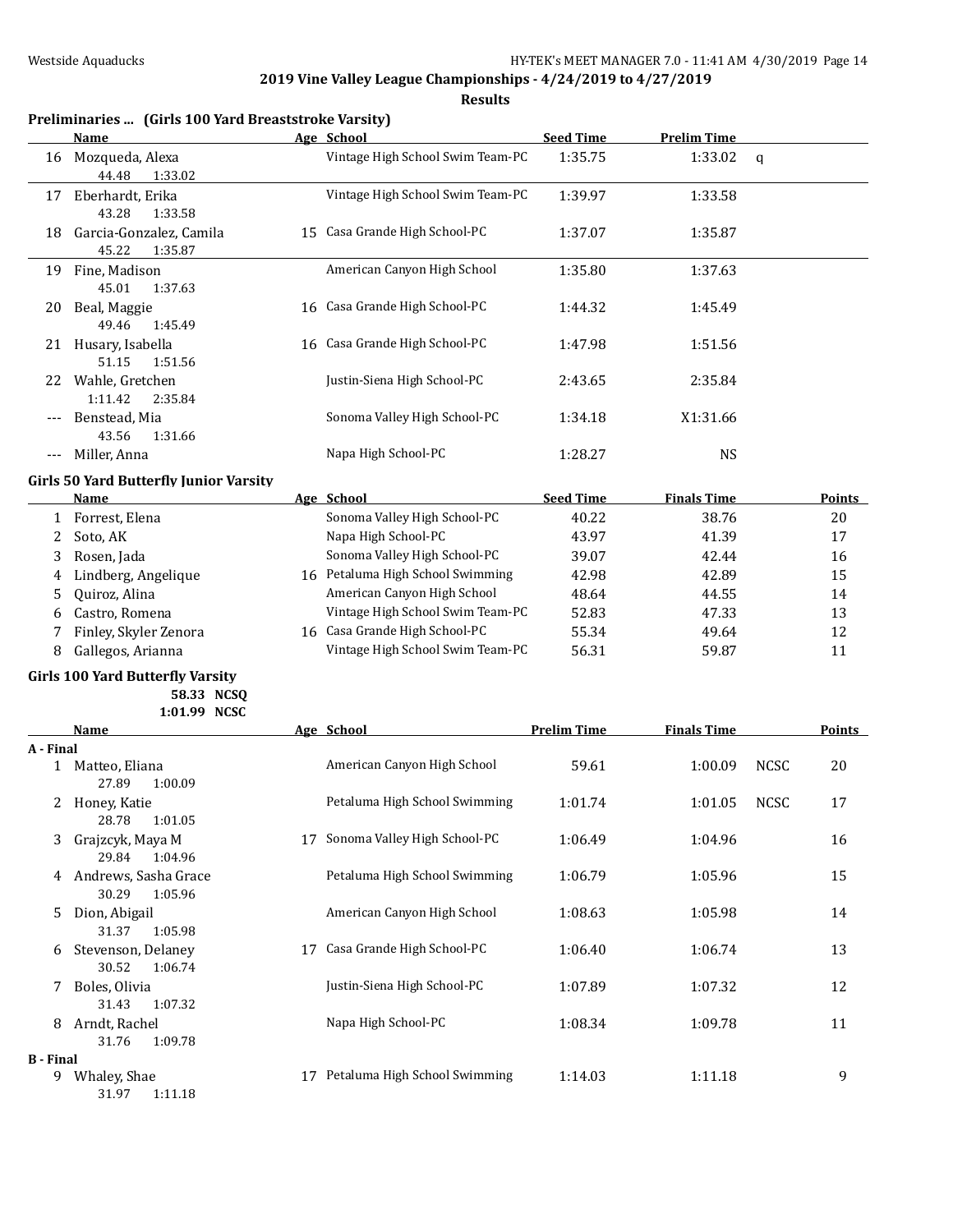**Results**

|  |  | B - Final  (Girls 100 Yard Butterfly Varsity) |
|--|--|-----------------------------------------------|
|--|--|-----------------------------------------------|

|    | Name             |    | Age School                       | <b>Prelim Time</b> | <b>Finals Time</b> | Points |
|----|------------------|----|----------------------------------|--------------------|--------------------|--------|
| 10 | O'Dwyer, Grace   |    | Vintage High School Swim Team-PC | 1:12.04            | 1:11.73            | 7      |
|    | 1:11.73<br>33.52 |    |                                  |                    |                    |        |
| 11 | Rulloda, Emma    |    | American Canyon High School      | 1:14.02            | 1:12.96            | 6      |
|    | 1:12.96<br>33.59 |    |                                  |                    |                    |        |
| 12 | Borsetto, Jo     |    | Vintage High School Swim Team-PC | 1:14.07            | 1:15.35            | 5      |
|    | 34.14<br>1:15.35 |    |                                  |                    |                    |        |
| 13 | Thomas, Faith    |    | Sonoma Valley High School-PC     | 1:21.90            | 1:20.60            | 4      |
|    | 1:20.60<br>36.96 |    |                                  |                    |                    |        |
| 14 | Koehler, Athena  |    | 16 Casa Grande High School-PC    | 1:20.58            | 1:23.62            | 3      |
|    | 37.04<br>1:23.62 |    |                                  |                    |                    |        |
| 15 | Mozqueda, Alexa  |    | Vintage High School Swim Team-PC | 1:25.20            | 1:25.11            | 2      |
|    | 40.29<br>1:25.11 |    |                                  |                    |                    |        |
| 16 | Cullen, Lindsey  | 14 | Sonoma Valley High School-PC     | 1:24.88            | 1:29.46            | 1      |
|    | 40.26<br>1:29.46 |    |                                  |                    |                    |        |

## **Girls 100 Yard Butterfly Varsity**

**58.33 NCSQ 1:01.99 NCSC**

|    | <b>Name</b>                              |    | Age School                       | <b>Seed Time</b> | <b>Prelim Time</b> |             |
|----|------------------------------------------|----|----------------------------------|------------------|--------------------|-------------|
|    | <b>Preliminaries</b>                     |    |                                  |                  |                    |             |
|    | 1 Matteo, Eliana<br>27.72<br>59.61       |    | American Canyon High School      | 1:00.50          | 59.61              | qNCSC       |
|    | 2 Honey, Katie<br>28.95<br>1:01.74       |    | Petaluma High School Swimming    | 1:01.84          | 1:01.74            | qNCSC       |
| 3  | Obbagy, Sophia<br>30.77<br>1:05.56       |    | 15 Casa Grande High School-PC    | 1:03.99          | 1:05.56            | q           |
| 4  | Stevenson, Delaney<br>32.28<br>1:06.40   | 17 | Casa Grande High School-PC       | 1:10.79          | 1:06.40            | $\mathbf q$ |
| 5  | Grajzcyk, Maya M<br>31.21<br>1:06.49     | 17 | Sonoma Valley High School-PC     | 1:05.78          | 1:06.49            | $\mathbf q$ |
| 6  | Andrews, Sasha Grace<br>30.63<br>1:06.79 |    | Petaluma High School Swimming    | 1:06.70          | 1:06.79            | $\mathbf q$ |
| 7  | Boles, Olivia<br>31.91<br>1:07.89        |    | Justin-Siena High School-PC      | 1:09.50          | 1:07.89            | q           |
| 8  | Arndt, Rachel<br>1:08.34<br>31.85        |    | Napa High School-PC              | 1:09.39          | 1:08.34            | q           |
| 9  | Dion, Abigail<br>32.26<br>1:08.63        |    | American Canyon High School      | 1:08.60          | 1:08.63            | $\mathbf q$ |
| 10 | O'Dwyer, Grace<br>33.73<br>1:12.04       |    | Vintage High School Swim Team-PC | 1:13.95          | 1:12.04            | q           |
| 11 | Rulloda, Emma<br>34.64<br>1:14.02        |    | American Canyon High School      | 1:17.88          | 1:14.02            | q           |
|    | 12 Whaley, Shae<br>33.69<br>1:14.03      |    | 17 Petaluma High School Swimming | 1:12.86          | 1:14.03            | $\mathbf q$ |
| 13 | Borsetto, Jo<br>32.53<br>1:14.07         |    | Vintage High School Swim Team-PC | 1:14.87          | 1:14.07            | q           |
| 14 | Koehler, Athena<br>36.63<br>1:20.58      |    | 16 Casa Grande High School-PC    | 1:28.27          | 1:20.58            | q           |
| 15 | Thomas, Faith<br>37.25<br>1:21.90        |    | Sonoma Valley High School-PC     | 1:18.80          | 1:21.90            | q           |
| 16 | Cullen, Lindsey<br>38.18<br>1:24.88      |    | 14 Sonoma Valley High School-PC  | 1:27.25          | 1:24.88            | q           |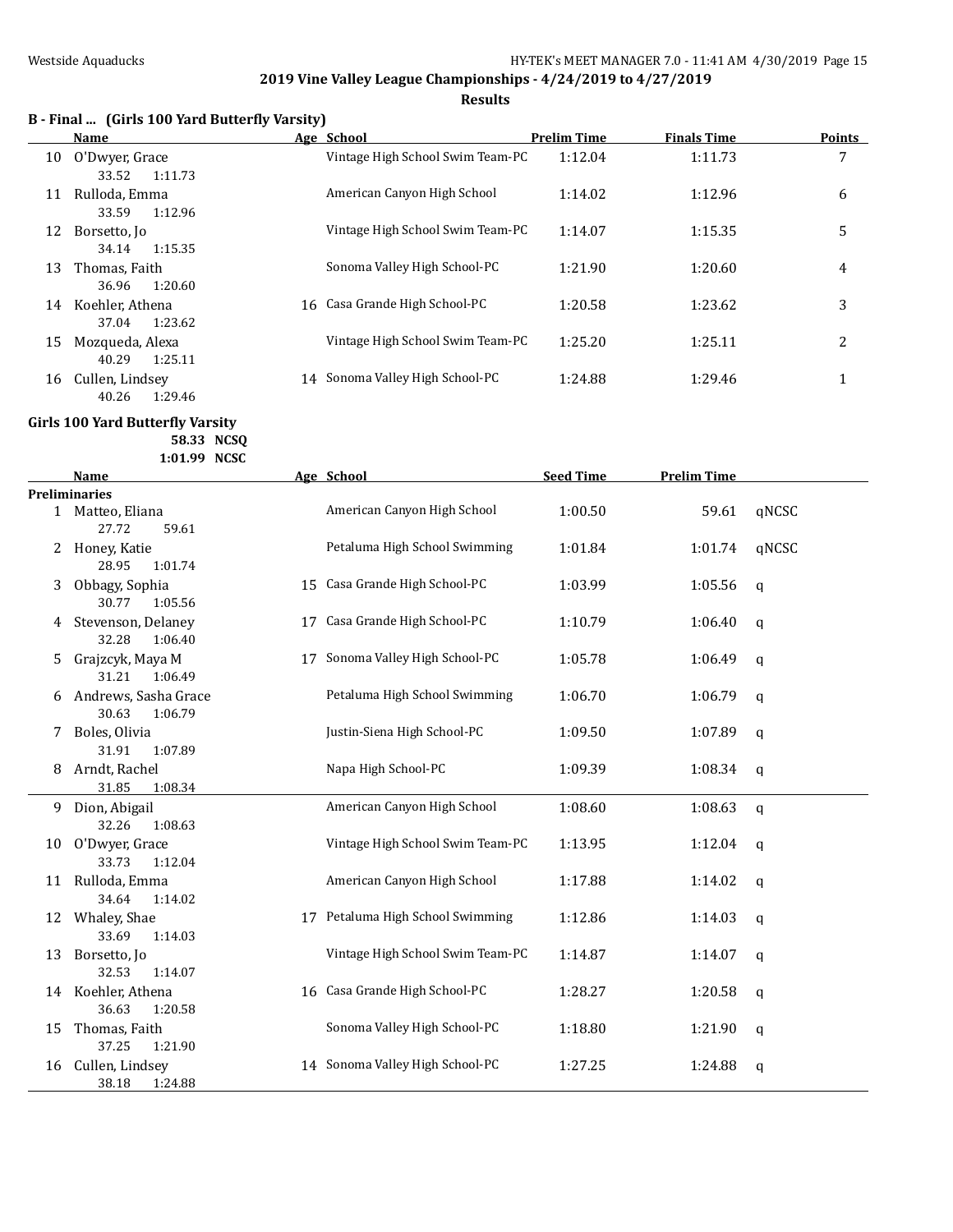**Results**

|    | Preliminaries  (Girls 100 Yard Butterfly Varsity)        |    |                                  |                  |                    |  |  |  |  |  |
|----|----------------------------------------------------------|----|----------------------------------|------------------|--------------------|--|--|--|--|--|
|    | Name                                                     |    | Age School                       | <b>Seed Time</b> | <b>Prelim Time</b> |  |  |  |  |  |
| 17 | Mozqueda, Alexa                                          |    | Vintage High School Swim Team-PC | 1:24.49          | 1:25.20            |  |  |  |  |  |
| 18 | 1:25.20<br>40.18<br>Caldwell, Hailey<br>1:38.02<br>44.85 | 17 | Casa Grande High School-PC       | 1:38.80          | 1:38.02            |  |  |  |  |  |
| 19 | Wahle, Gretchen                                          |    | Justin-Siena High School-PC      | 2:29.35          | 2:18.03            |  |  |  |  |  |

# 1:00.25 2:18.03 **Girls 100 Yard IM Junior Varsity**

|     | <b>Name</b>                               | Age School                       | <b>Seed Time</b> | <b>Finals Time</b> | <b>Points</b> |
|-----|-------------------------------------------|----------------------------------|------------------|--------------------|---------------|
|     | Dodson, Toni<br>1:30.69<br>46.27          | Vintage High School Swim Team-PC | 1:29.67          | 1:30.69            | 20            |
|     | Ma, Shawna                                | Vintage High School Swim Team-PC | 1:33.90          | 1:31.61            | 17            |
| 3   | 44.10<br>1:31.61<br>Schofield, Natalie    | American Canyon High School      | 1:31.47          | 1:33.06            | 16            |
| 4   | 1:33.06<br>46.03<br>Leger, Cristina       | American Canyon High School      | 1:41.30          | 1:38.40            | 15            |
| 5.  | 1:38.40<br>45.46<br>Estrada, Marta        | Petaluma High School Swimming    | 1:30.51          | 1:40.05            | 14            |
| 6   | 46.25<br>1:40.05<br>Finley, Skyler Zenora | 16 Casa Grande High School-PC    | 1:48.55          | 1:44.44            | 13            |
|     | 1:44.44<br>48.66<br>Gallegos, Arianna     | Vintage High School Swim Team-PC | 1:50.00          | 1:45.93            | 12            |
| --- | 1:45.93<br>51.52<br>Frazer, Leilani       | Vintage High School Swim Team-PC | 1:21.76          | DQ                 |               |
| --- | 35.82<br>DQ<br>Sun, Mia                   | Petaluma High School Swimming    | 1:50.20          | <b>NS</b>          |               |
|     |                                           |                                  |                  |                    |               |

### **Girls 200 Yard IM Varsity**

**2:09.65 NCSQ 2:18.69 NCSC**

|                  | Name                 |         | Age School                       | <b>Prelim Time</b> | <b>Finals Time</b> |             | Points |
|------------------|----------------------|---------|----------------------------------|--------------------|--------------------|-------------|--------|
| A - Final        |                      |         |                                  |                    |                    |             |        |
|                  | Hunter, Charlotte    |         | 16 Sonoma Valley High School-PC  | 2:17.09            | 2:11.64            | <b>NCSC</b> | 20     |
|                  | 1:02.74<br>28.41     | 1:39.80 | 2:11.64                          |                    |                    |             |        |
|                  | Larson, Ana          |         | 16 Petaluma High School Swimming | 2:19.64            | 2:14.93            | <b>NCSC</b> | 17     |
|                  | 28.58<br>1:02.28     | 1:40.59 | 2:14.93                          |                    |                    |             |        |
| 3                | Sapida, Angel        |         | American Canyon High School      | 2:23.07            | 2:21.67            |             | 16     |
|                  | 30.42<br>1:05.73     | 1:47.51 | 2:21.67                          |                    |                    |             |        |
| 4                | Kreutz, Abigail      |         | 15 Petaluma High School Swimming | 2:28.41            | 2:23.49            |             | 15     |
|                  | 29.26<br>1:07.47     | 1:49.88 | 2:23.49                          |                    |                    |             |        |
| 5                | Andrews, Sasha Grace |         | Petaluma High School Swimming    | 2:28.72            | 2:27.17            |             | 14     |
|                  | 30.13<br>1:08.85     | 1:52.95 | 2:27.17                          |                    |                    |             |        |
| 6                | Ritter, Natalie      |         | American Canyon High School      | 2:29.67            | 2:29.59            |             | 13     |
|                  | 1:13.16<br>33.61     | 1:53.50 | 2:29.59                          |                    |                    |             |        |
| 7                | Lucchetti, Sophie    |         | 16 Sonoma Valley High School-PC  | 2:29.72            | 2:29.89            |             | 12     |
|                  | 32.57<br>1:10.56     | 1:54.80 | 2:29.89                          |                    |                    |             |        |
| 8                | Anderson, Ava        |         | Vintage High School Swim Team-PC | 2:28.64            | 2:31.27            |             | 11     |
|                  | 1:11.88<br>32.43     | 1:57.66 | 2:31.27                          |                    |                    |             |        |
| <b>B</b> - Final |                      |         |                                  |                    |                    |             |        |
| 9                | Wright, Isabella     |         | Justin-Siena High School-PC      | 2:30.88            | 2:36.00            |             | 9      |
|                  | 1:10.62<br>31.14     | 1:56.34 | 2:36.00                          |                    |                    |             |        |
| 10               | Nicholson, Erin      |         | Sonoma Valley High School-PC     | 2:43.75            | 2:42.10            |             | 7      |
|                  | 1:13.53<br>33.32     | 2:04.04 | 2:42.10                          |                    |                    |             |        |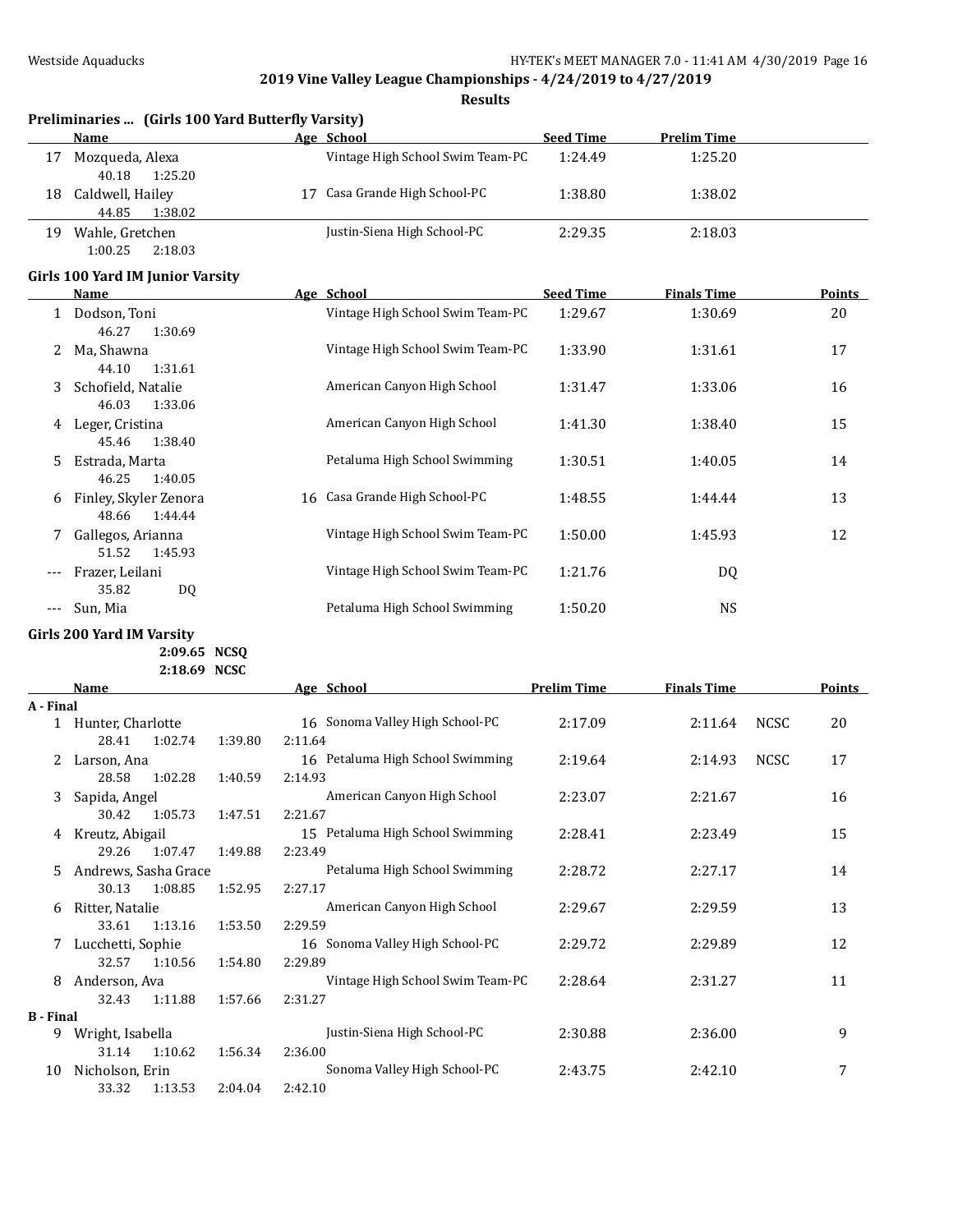**Results**

## **B - Final ... (Girls 200 Yard IM Varsity)**

|    | Name                       |         | Age School                       | <b>Prelim Time</b> | <b>Finals Time</b> | <b>Points</b> |
|----|----------------------------|---------|----------------------------------|--------------------|--------------------|---------------|
|    | 11 Garcia-Gonzalez, Camila |         | 15 Casa Grande High School-PC    | 2:52.73            | 2:51.72            | 6             |
|    | 36.55<br>1:18.24           | 2:12.13 | 2:51.72                          |                    |                    |               |
|    | 12 Cullen, Lindsey         |         | 14 Sonoma Valley High School-PC  | 2:55.28            | 2:57.42            | 5             |
|    | 1:24.42<br>2:16.86         | 2:57.42 |                                  |                    |                    |               |
|    | 13 Ayala, Elisa            |         | Napa High School-PC              | 3:00.88            | 2:57.65            | 4             |
|    | 36.33<br>1:17.54           | 2:15.30 | 2:57.65                          |                    |                    |               |
|    | 14 Bader, Paris            |         | Vintage High School Swim Team-PC | 3:09.37            | 3:07.56            | 3             |
|    | 42.44<br>1:29.67           | 2:25.58 | 3:07.56                          |                    |                    |               |
| 15 | Eberhardt, Erika           |         | Vintage High School Swim Team-PC | 3:15.58            | 3:20.60            | 2             |
|    | 49.65<br>1:37.94           | 2:36.32 | 3:20.60                          |                    |                    |               |
|    | Caldwell, Hailey           |         | 17 Casa Grande High School-PC    | 3:24.53            | <b>NS</b>          |               |
|    |                            |         |                                  |                    |                    |               |
|    | Girls 200 Yard IM Varsity  |         |                                  |                    |                    |               |
|    | 2:09.65 NCSQ               |         |                                  |                    |                    |               |
|    | 2:18.69 NCSC               |         |                                  |                    |                    |               |
|    | Name                       |         | Age School                       | <b>Seed Time</b>   | <b>Prelim Time</b> |               |
|    | <b>Preliminaries</b>       |         |                                  |                    |                    |               |
|    | 1 Hunter, Charlotte        |         | 16 Sonoma Valley High School-PC  | 2:17.94            | 2:17.09            | qNCSC         |
|    | 29.00<br>1:04.96           | 1:44.39 | 2:17.09                          |                    |                    |               |
|    | 2 Larson, Ana              |         | 16 Petaluma High School Swimming | 2:16.94            | 2:19.64            | q             |
|    | 29.52<br>1:05.20           | 1:45.54 | 2:19.64                          |                    |                    |               |
| 3  | Sapida, Angel              |         | American Canyon High School      | 2:24.25            | 2:23.07            | q             |
|    | 30.53<br>1:05.94           | 1:48.84 | 2:23.07                          |                    |                    |               |
|    | 4 Obbagy, Sophia           |         | 15 Casa Grande High School-PC    | 2:26.07            | 2:25.49            | q             |
|    | 29.95<br>1:08.13           | 1:50.76 | 2:25.49                          |                    |                    |               |
| 5. | Kreutz, Abigail            |         | 15 Petaluma High School Swimming | 2:27.69            | 2:28.41            | q             |
|    | 30.51<br>1:09.42           | 1:53.68 | 2:28.41                          |                    |                    |               |
| 6  | Anderson, Ava              |         | Vintage High School Swim Team-PC | 2:25.34            | 2:28.64            | q             |
|    | 33.60<br>1:12.52           | 1:57.71 | 2:28.64                          |                    |                    |               |
|    | 7 Andrews, Sasha Grace     |         | Petaluma High School Swimming    | 2:27.87            | 2:28.72            | q             |
|    | 30.96<br>1:10.07           | 1:54.56 | 2:28.72                          |                    |                    |               |
| 8  | Ritter, Natalie            |         | American Canyon High School      | 2:30.51            | 2:29.67            | q             |
|    | 33.53<br>1:13.07           | 1:53.39 | 2:29.67                          |                    |                    |               |
|    | 9 Lucchetti, Sophie        |         | 16 Sonoma Valley High School-PC  | 2:37.76            | 2:29.72            | $\mathbf q$   |
|    | 33.23<br>1:11.25           | 1:55.60 | 2:29.72                          |                    |                    |               |
|    | 10 Wright, Isabella        |         | Justin-Siena High School-PC      | 2:31.63            | 2:30.88            | q             |
|    | 31.00<br>1:09.65           | 1:53.67 | 2:30.88                          |                    |                    |               |
|    | 11 Nicholson, Erin         |         | Sonoma Valley High School-PC     | 2:47.26            | 2:43.75            | q             |
|    | 33.73<br>1:13.45           | 2:04.80 | 2:43.75                          |                    |                    |               |
| 12 | Garcia-Gonzalez, Camila    |         | 15 Casa Grande High School-PC    | 2:58.35            | 2:52.73            | q             |
|    | 38.37<br>1:20.36           | 2:13.84 | 2:52.73                          |                    |                    |               |
| 13 | Cullen, Lindsey            |         | 14 Sonoma Valley High School-PC  | 2:52.81            | 2:55.28            | q             |
|    | 36.11<br>1:21.06           | 2:12.11 | 2:55.28                          |                    |                    |               |
|    | 14 Ayala, Elisa            |         | Napa High School-PC              | 2:54.66            | 3:00.88            | q             |
|    | 38.08<br>1:20.82           | 2:18.53 | 3:00.88                          |                    |                    |               |
| 15 | Bader, Paris               |         | Vintage High School Swim Team-PC | 2:55.31            | 3:09.37            | q             |
|    | 43.90<br>1:29.14           | 2:24.67 | 3:09.37                          |                    |                    |               |
| 16 | Kaiser, Ellie              |         | Petaluma High School Swimming    | 3:17.83            | 3:10.95            |               |
|    | 41.13<br>1:29.72           | 2:27.98 | 3:10.95                          |                    |                    | q             |
|    |                            |         | Vintage High School Swim Team-PC |                    |                    |               |
| 17 | Eberhardt, Erika<br>47.46  |         | 3:15.58                          | 3:32.41            | 3:15.58            |               |
|    | 1:35.33                    | 2:30.83 | 17 Casa Grande High School-PC    |                    |                    |               |
| 18 | Caldwell, Hailey           |         |                                  | 3:15.55            | 3:24.53            |               |
|    | 44.40<br>1:40.68           | 2:36.51 | 3:24.53                          |                    |                    |               |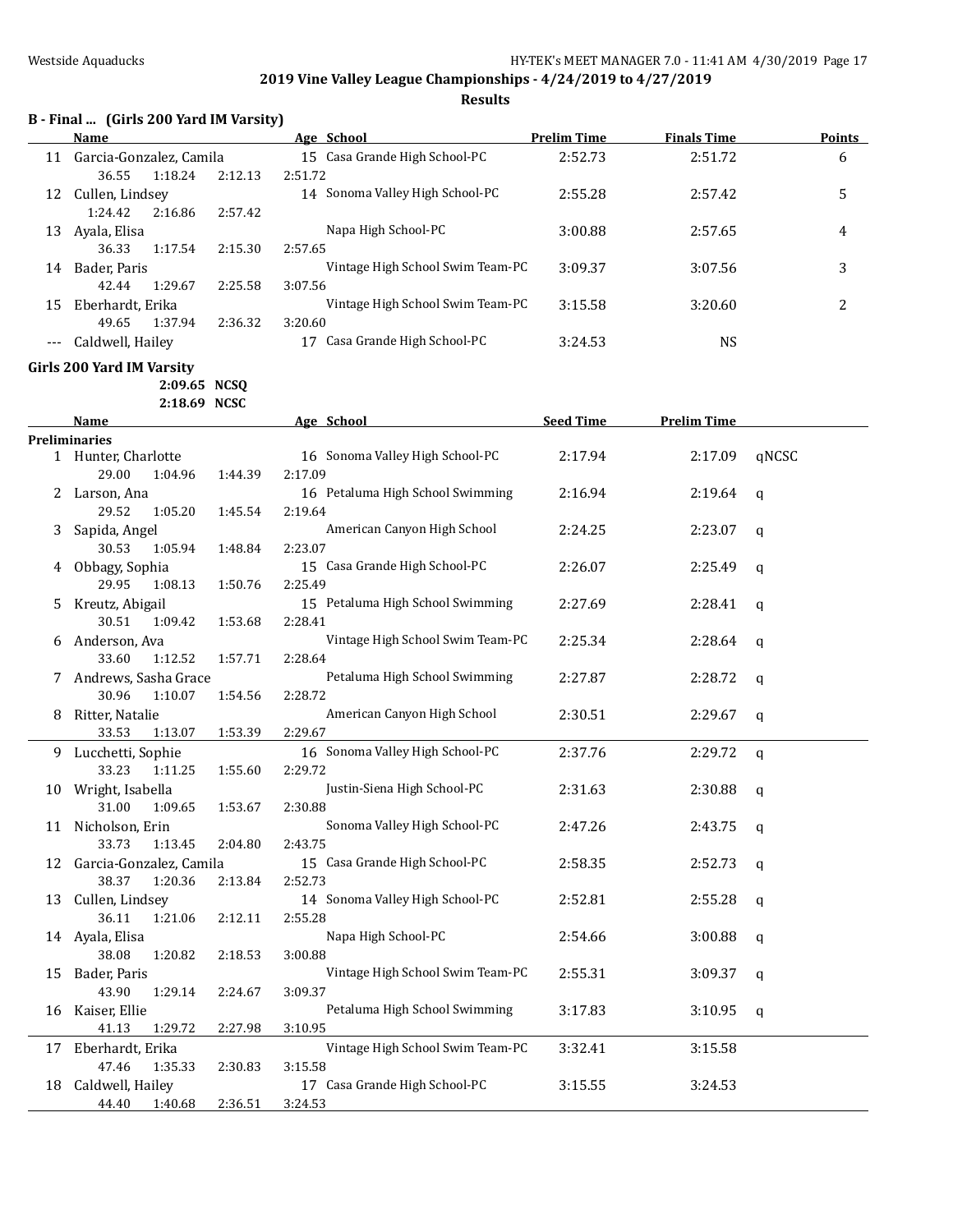|           | Preliminaries  (Girls 200 Yard IM Varsity)<br>Name | Age School                          | <b>Seed Time</b>              | <b>Prelim Time</b>                          |               |
|-----------|----------------------------------------------------|-------------------------------------|-------------------------------|---------------------------------------------|---------------|
| 19        | Desenberg, Grace                                   | 16 Casa Grande High School-PC       | 3:12.12                       | 3:27.53                                     |               |
|           | 43.02<br>1:38.75<br>3:27.53                        |                                     |                               |                                             |               |
|           | McIntyre, Iden                                     | Justin-Siena High School-PC         | 3:00.89                       | DQ                                          |               |
|           | 42.38<br>1:28.15<br>2:16.76                        | D <sub>0</sub>                      |                               |                                             |               |
| $---$     | McCaffrey-Pecher, Violet                           | Napa High School-PC                 | 2:57.10                       | DQ                                          |               |
|           | 39.52<br>1:27.47<br>2:20.75                        | DQ                                  |                               |                                             |               |
|           | <b>Girls 1 mtr Diving Varsity</b>                  |                                     |                               |                                             |               |
|           | Name                                               | Age School                          |                               | <b>Finals Score</b>                         | <b>Points</b> |
|           | 1 Peterson, Alexandra                              | 18 Vintage High School Swim Team-PC | <b>NP</b>                     | 471.55                                      | 20            |
| 2         | Frazer, Aedyn                                      | 17 Vintage High School Swim Team-PC | <b>NP</b>                     | 351.80                                      | 17            |
| $---$     | Brooks, Abby                                       | 17 Napa High School-PC              | <b>NP</b>                     | DQ                                          |               |
|           | <b>Girls 1 mtr Diving Junior Varsity</b>           |                                     |                               |                                             |               |
|           | Name                                               | Age School                          |                               | <b>Finals Score</b>                         | <b>Points</b> |
|           | 1 Yoder, Samantha                                  | Vintage High School Swim Team-PC    | <b>NP</b>                     | 126.95                                      | 20            |
|           | 2 Frazer, Leilani                                  | Vintage High School Swim Team-PC    | <b>NP</b>                     | 117.65                                      | 17            |
| 3         | Barreda, Esther                                    | Napa High School-PC                 | <b>NP</b>                     | 107.40                                      | 16            |
|           | Girls 200 Yard Freestyle Relay Varsity             |                                     |                               |                                             |               |
|           | 1:40.70 NCSQ                                       |                                     |                               |                                             |               |
|           | 1:51.99 NCSC                                       |                                     |                               |                                             |               |
|           | Team                                               | <u>Relav</u>                        | <b>Seed Time</b>              | <b>Finals Time</b>                          | Points        |
| A - Final |                                                    |                                     |                               |                                             |               |
|           | 1 Sonoma Valley High School-PC                     | A                                   | 1:46.84                       | <b>NCSC</b><br>1:46.01                      | 40            |
|           | 1) Pine, Sierra 14                                 | 2) Ring, Glorianna 14               | 3) Portello, Sofia            | 4) Hunter, Charlotte 16                     |               |
|           | 26.89<br>53.58<br>1:20.31                          | 1:46.01<br>A                        |                               |                                             |               |
| 2         | American Canyon High School<br>1) Sapida, Alyssa   | 2) Hughes, Brynn                    | 1:50.00<br>3) Ritter, Natalie | <b>NCSC</b><br>1:49.73<br>4) Konoval, Haley | 34            |
|           | 27.84<br>1:23.32<br>55.61                          | 1:49.73                             |                               |                                             |               |
| 3         | Petaluma High School Swimming                      | A                                   | 1:49.52                       | 1:50.26<br><b>NCSC</b>                      | 32            |
|           | 1) Andrews, Sasha Grace                            | 2) Beaumond, Aurora 16              | 3) Whaley, Shae 17            | 4) Kreutz, Abigail 15                       |               |
|           | 28.29<br>56.04<br>1:24.37                          | 1:50.26                             |                               |                                             |               |
|           | 4 Justin-Siena High School-PC                      | A                                   | 1:55.60                       | 1:50.89<br>NCSC+                            | 30            |
|           | 1) Wright, Isabella                                | 2) Hansen, Meghan                   | 3) Boles, Olivia              | 4) Phinney, Angelina                        |               |
|           | 27.20<br>55.48<br>1:23.09                          | 1:50.89                             |                               |                                             |               |
| 5         | Vintage High School Swim Team-                     | A                                   | 1:52.60                       | 1:51.47<br>NCSC+                            | 28            |
|           | 1) Leonardini, Sofia                               | 2) Borsetto, Jo                     | 3) Clem, Lindie               | 4) Anderson, Ava                            |               |
|           | 28.84<br>56.19<br>1:24.84                          | 1:51.47                             |                               |                                             |               |
| 6         | Casa Grande High School-PC                         | А                                   | 2:01.22                       | 1:59.50                                     | 26            |
|           | 1) Garay, Amaia 14                                 | 2) Koehler, Athena 16               | 3) Ritz, Megan 16             | 4) Li, Leah 15                              |               |
|           | 30.37<br>1:00.75<br>1:30.91                        | 1:59.50                             |                               |                                             |               |
| 7         | Napa High School-PC                                | A                                   | 1:53.83                       | 2:01.31                                     | 24            |
|           | 1) Adams, Angelina<br>29.72<br>1:03.81<br>1:32.90  | 2) Shaw, Elizabeth<br>2:01.31       | 3) Arndt, Rachel              | 4) Bulman, Juliana                          |               |
|           |                                                    |                                     |                               |                                             |               |
|           | Girls 200 Yard Freestyle Relay Junior Varsity      |                                     |                               |                                             |               |
|           | 1:40.70 NCSQ<br>1:51.99 NCSC                       |                                     |                               |                                             |               |
|           | <b>Team</b>                                        | Relay                               | <b>Seed Time</b>              | <b>Finals Time</b>                          | <b>Points</b> |
|           | 1 Vintage High School Swim Team-                   | $\boldsymbol{A}$                    | 2:06.05                       | 2:16.17                                     | 40            |
|           | 1) Poljanec, Maddy                                 | 2) Frazer, Leilani                  | 3) Enos, Emma                 | 4) Dodson, Toni                             |               |
|           | 32.14<br>1:08.25<br>1:43.19                        | 2:16.17                             |                               |                                             |               |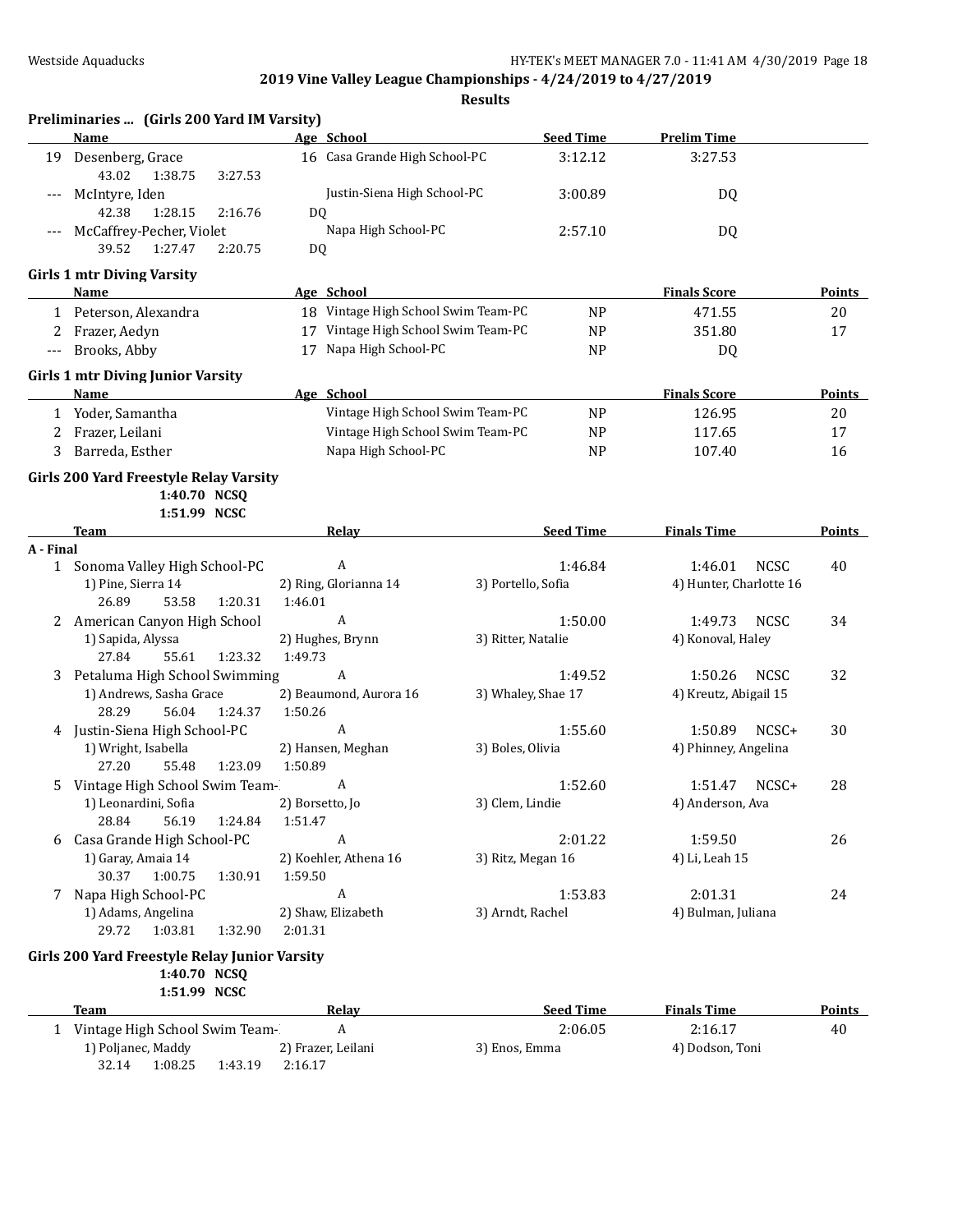|           | <b>Team</b>                                   | Relay                                        |         | <b>Seed Time</b>       | <b>Finals Time</b>      | <b>Points</b> |
|-----------|-----------------------------------------------|----------------------------------------------|---------|------------------------|-------------------------|---------------|
|           | 2 Napa High School-PC                         | $\boldsymbol{A}$                             |         | 2:24.15                | 2:18.78                 | 34            |
|           | 1) Hartless, Marin                            | 2) Smith, Madyson                            |         | 3) Barreda, Esther     | 4) Soto, AK             |               |
|           | 39.06<br>1:29.56                              | 2:19.53<br>2:18.78                           |         |                        |                         |               |
| 3         | American Canyon High School                   | $\boldsymbol{A}$                             |         | <b>NT</b>              | 2:29.99                 | 32            |
|           | 1) Schofield, Natalie                         | 2) Wheelhouse, Lauren                        |         | 3) Leger, Cristina     | 4) Hall, Stephanie      |               |
|           | 15.29<br>36.20                                | 1:22.29<br>2:29.99                           |         |                        |                         |               |
|           | 4 Petaluma High School Swimming               | A                                            |         | 2:26.44                | 2:41.61                 | 30            |
|           | 1) Tran, Tina                                 | 2) Sun, Mia                                  |         | 3) Collins, Claire 16  | 4) Yates, Grace         |               |
|           | 40.09<br>1:24.48                              | 2:07.72<br>2:41.61                           |         |                        |                         |               |
|           | Sonoma Valley High School-PC                  | A                                            |         | 2:14.80                | DQ                      |               |
|           | 1) Cormany, Vivian<br>1:08.76<br>34.61        | 2) Phillips, Camille<br>1:43.62<br><b>DQ</b> |         | 3) Magnani, Bella      | 4) Coddington, Ella     |               |
|           | Girls 400 Yard Freestyle Relay Junior Varsity |                                              |         |                        |                         |               |
|           | 3:42.77 NCSQ                                  |                                              |         |                        |                         |               |
|           | 4:09.99 NCSC                                  |                                              |         |                        |                         |               |
|           | Team                                          | <b>Relay</b>                                 |         | <b>Seed Time</b>       | <b>Finals Time</b>      | <b>Points</b> |
|           | 1 Sonoma Valley High School-PC                | $\boldsymbol{A}$                             |         | 4:56.00                | 5:03.58                 | 40            |
|           | 1) Summers, Twyla                             | 2) Cormany, Vivian                           |         | 3) Phillips, Camille   | 4) Rosen, Jada          |               |
|           | 2 American Canyon High School                 | A                                            |         | <b>NT</b>              | 5:40.11                 | 34            |
|           | 1) Kazzouh, Adriana                           | 2) Meija, Gianella                           |         | 3) Lepe, Maria         | 4) Quiroz, Alina        |               |
|           | 38.92<br>1:29.49                              | 2:01.70<br>3:25.77<br>2:44.80                | 4:12.27 | 4:53.51<br>5:40.11     |                         |               |
|           | 3 Petaluma High School Swimming               | A                                            |         | 6:04.50                | 5:58.37                 | 32            |
|           | 1) Cardozo, Hana                              | 2) Sousa, Kaihley                            |         | 3) Fitzhugh, Haley     | 4) Yates, Grace         |               |
|           | 38.29<br>1:22.55                              | 2:05.33<br>3:39.04<br>4:31.09                | 5:11.45 | 5:58.37                |                         |               |
|           | Vintage High School Swim Team-                | $\boldsymbol{A}$                             |         | 4:51.00                | DQ                      |               |
|           | 1) Dodson, Toni                               | 2) Romero, Jesse                             |         | 3) Ma, Shawna          | 4) Gressi, Alessia      |               |
|           | 1:10.63                                       | 1:52.93                                      | 2:41.48 | DQ.                    |                         |               |
|           | Girls 400 Yard Freestyle Relay Varsity        |                                              |         |                        |                         |               |
|           | 3:42.77 NCSQ                                  |                                              |         |                        |                         |               |
|           | 4:09.99 NCSC                                  |                                              |         |                        |                         |               |
|           | Team                                          | Relay                                        |         | <b>Seed Time</b>       | <b>Finals Time</b>      | Points        |
| A - Final |                                               |                                              |         |                        |                         |               |
|           | 1 Sonoma Valley High School-PC                | A                                            |         | 3:51.41                | 3:50.91<br><b>NCSC</b>  | 40            |
|           | 1) Hunter, Charlotte 16                       | 2) Wales, Hanna 16                           |         | 3) Ring, Glorianna 14  | 4) Pine, Sierra 14      |               |
|           | 27.80<br>57.56                                | 1:24.55<br>2:20.91<br>1:54.57                | 2:58.66 | 3:50.91<br>3:19.68     |                         |               |
|           | 2 American Canyon High School                 | A                                            |         | 3:57.00                | 3:55.93<br>NCSC         | 34            |
|           | 1) Matteo, Eliana                             | 2) Hughes, Brynn                             |         | 3) Sapida, Angel       | 4) Coronado, Chiara     |               |
|           | 27.71<br>57.14                                | 1:24.83<br>1:55.96<br>2:25.29                | 2:57.60 | 3:25.38<br>3:55.93     |                         |               |
|           | 3 Petaluma High School Swimming               | A                                            |         | 4:19.78                | 4:04.19 NCSC+           | 32            |
|           | 1) Larson, Ana 16                             | 2) Whaley, Shae 17                           |         | 3) Beaumond, Aurora 16 | 4) Honey, Katie         |               |
|           | 28.91<br>1:01.54                              | 2:05.16<br>1:31.52<br>2:35.29                | 3:08.01 | 3:34.74<br>4:04.19     |                         |               |
|           | 4 Vintage High School Swim Team-              | A                                            |         | 4:11.01                | 4:06.52<br>NCSC+        | 30            |
|           | 1) Anderson, Ava                              | 2) Robinson, Erynn                           |         | 3) Hayashi, Emily      | 4) O'Dwyer, Grace       |               |
|           | 31.00<br>1:04.74                              | 1:33.80<br>2:06.26<br>2:34.44                | 3:06.23 | 3:34.94<br>4:06.52     |                         |               |
|           | 5 Justin-Siena High School-PC                 | A                                            |         | 4:38.25                | 4:59.19                 | 28            |
|           | 1) Levy, Jaxon                                | 2) Hayes, Emma                               |         | 3) McIntyre, Iden      | 4) Chatagnier, Caroline |               |
|           | 33.58<br>1:11.90                              | 1:48.62<br>2:45.07<br>3:10.93                | 3:54.72 | 4:22.62<br>4:59.19     |                         |               |
| $---$     | Casa Grande High School-PC                    | $\boldsymbol{A}$                             |         | 4:23.73                | DQ                      |               |
|           | 1) Stevenson, Delaney 17                      | 2) Ritz, Megan 16                            |         | 3) Garay, Amaia 14     | 4) Obbagy, Sophia 15    |               |
|           | 30.25<br>1:02.05                              | 1:34.62<br>2:10.62<br>2:44.09                | 3:20.03 | 3:50.22<br>DQ          |                         |               |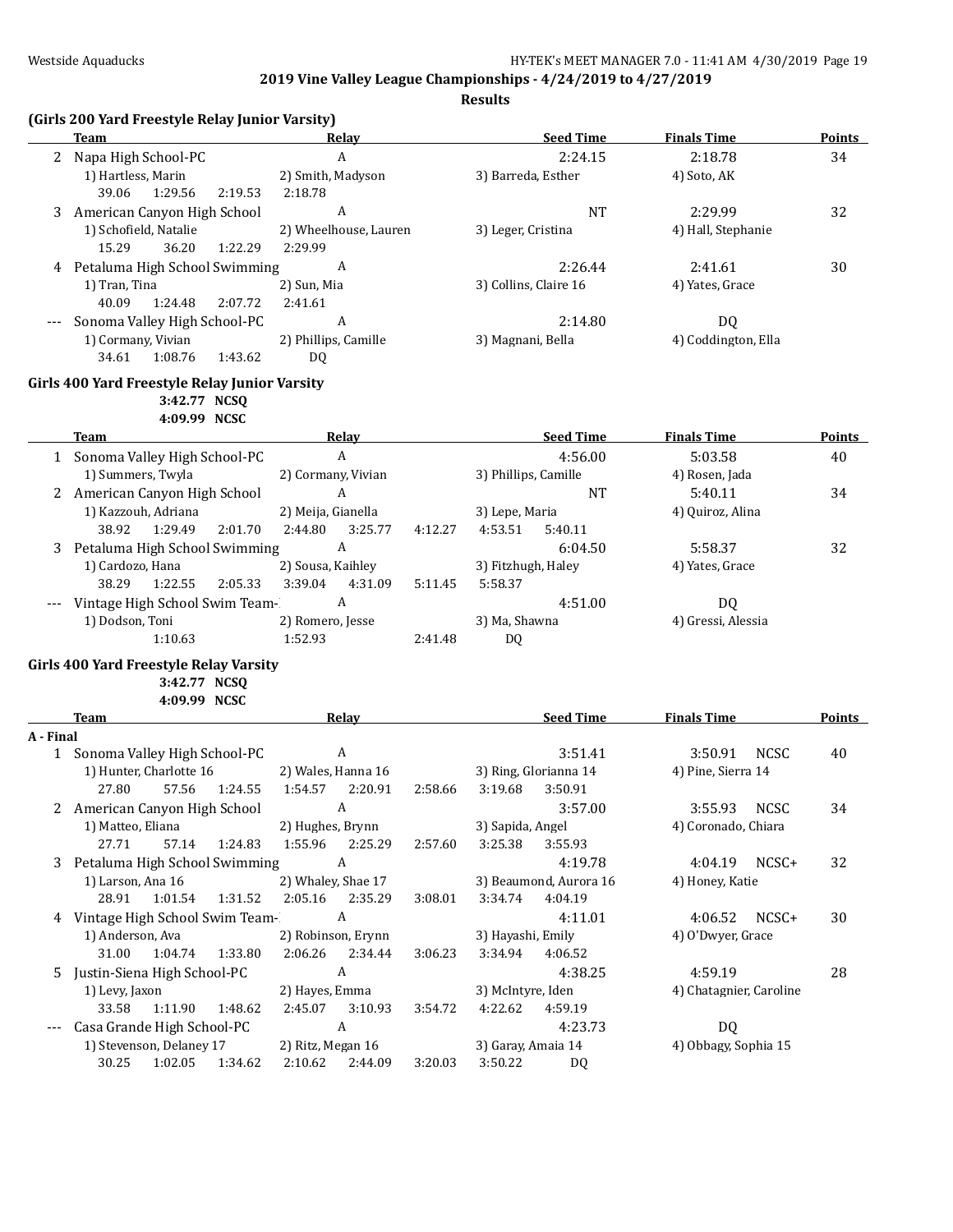|           | A - Final  (Girls 400 Yard Freestyle Relay Varsity)<br><b>Team</b> |         |                               | Relay                     |         | <b>Seed Time</b>                     | <b>Finals Time</b>        | <b>Points</b> |
|-----------|--------------------------------------------------------------------|---------|-------------------------------|---------------------------|---------|--------------------------------------|---------------------------|---------------|
|           | --- Napa High School-PC                                            |         |                               | $\boldsymbol{\mathsf{A}}$ |         | 4:23.09                              | DQ                        |               |
|           | 1) Shaw, Elizabeth                                                 |         | 2) Manzagol, Maia             |                           |         | 3) Miller, Anna                      | 4) Klieman, Rina          |               |
|           | 32.53<br>1:08.68                                                   | 1:41.84 | 2:18.78                       | 2:50.81                   | 3:26.86 | 4:00.62<br><b>DQ</b>                 |                           |               |
|           | <b>Girls 200 Yard Medley Relay Varsity</b>                         |         |                               |                           |         |                                      |                           |               |
|           | 1:52.64 NCSQ                                                       |         |                               |                           |         |                                      |                           |               |
|           | 2:03.59 NCSC                                                       |         |                               |                           |         |                                      |                           |               |
|           | Team                                                               |         |                               | <b>Relay</b>              |         | <b>Seed Time</b>                     | <b>Finals Time</b>        | Points        |
| A - Final |                                                                    |         |                               |                           |         |                                      |                           |               |
|           | 1 American Canyon High School                                      |         |                               | A                         |         | 1:58.00                              | <b>NCSC</b><br>1:54.71    | 40            |
|           | 1) Coronado, Chiara                                                |         | 2) Ritter, Natalie            |                           |         | 3) Matteo, Eliana                    | 4) Konoval, Haley         |               |
|           | 29.23<br>1:01.88                                                   | 1:28.91 | 1:54.71                       |                           |         |                                      |                           |               |
| 2         | Petaluma High School Swimming                                      |         |                               | A                         |         | 1:58.81                              | NCSC<br>1:54.80           | 34            |
|           | 1) Honey, Katie                                                    |         | 2) Larson, Ana 16             |                           |         | 3) Kreutz, Abigail 15                | 4) Andrews, Sasha Grace   |               |
|           | 29.74<br>1:00.33                                                   | 1:29.43 | 1:54.80                       |                           |         |                                      |                           |               |
| 3         | Sonoma Valley High School-PC                                       |         |                               | $\boldsymbol{A}$          |         | 1:58.09                              | 1:56.57<br>NCSC           | 32            |
|           | 1) Lucchetti, Sophie 16                                            |         | 2) Wales, Hanna 16            |                           |         | 3) Grajzcyk, Maya M 17               | 4) Portello, Sofia        |               |
|           | 29.93<br>1:01.93                                                   | 1:30.01 | 1:56.57                       |                           |         |                                      |                           |               |
|           | 4 Justin-Siena High School-PC                                      |         |                               | $\boldsymbol{A}$          |         | 2:01.72                              | 2:04.09                   | 30            |
|           | 1) Hansen, Meghan                                                  |         | 2) Wright, Isabella           |                           |         | 3) Boles, Olivia                     | 4) Phinney, Angelina      |               |
|           | 33.21<br>1:11.63                                                   | 1:36.41 | 2:04.09                       |                           |         |                                      |                           |               |
| 5         | Vintage High School Swim Team-                                     |         |                               | A                         |         | 2:14.00                              | 2:08.11                   | 28            |
|           | 1) Hayashi, Emily                                                  |         | 2) Robinson, Erynn            |                           |         | 3) O'Dwyer, Grace                    | 4) Leonardini, Sofia      |               |
|           | 33.54<br>1:11.19                                                   | 1:41.92 | 2:08.11                       |                           |         |                                      |                           |               |
| 6         | Napa High School-PC                                                |         |                               | A                         |         | 2:08.00                              | 2:12.78                   | 26            |
|           | 1) Flynn, Keaton                                                   |         |                               | 2) Wallenbrock, Emma      |         | 3) Arndt, Rachel                     | 4) Adams, Angelina        |               |
|           | 35.68<br>1:13.11                                                   | 1:43.98 | 2:12.78                       |                           |         |                                      |                           |               |
|           | 7 Casa Grande High School-PC                                       |         |                               | A                         |         | 2:15.88                              | 2:19.75                   | 24            |
|           | 1) Fagundes, Jill 15                                               |         |                               | 2) Almond, Amber 17       |         | 3) Stevenson, Delaney 17             | 4) Obbagy, Sophia 15      |               |
|           | 36.07<br>1:19.98                                                   | 1:50.60 | 2:19.75                       |                           |         |                                      |                           |               |
|           |                                                                    |         |                               |                           |         |                                      |                           |               |
|           | Girls 200 Yard Medley Relay Junior Varsity<br>1:52.64 NCSQ         |         |                               |                           |         |                                      |                           |               |
|           | 2:03.59 NCSC                                                       |         |                               |                           |         |                                      |                           |               |
|           | Team                                                               |         |                               | <b>Relay</b>              |         | <b>Seed Time</b>                     | <b>Finals Time</b>        | <b>Points</b> |
|           | 1 Vintage High School Swim Team-                                   |         |                               | $\boldsymbol{A}$          |         | 2:31.01                              | 2:33.11                   | 40            |
|           | 1) Barazi, Julia                                                   |         | 2) Gressi, Alessia            |                           |         | 3) Andrews, Ashley                   | 4) Frazer, Leilani        |               |
|           | 42.98 1:28.91                                                      | 2:02.27 | 2:33.11                       |                           |         |                                      |                           |               |
|           | Sonoma Valley High School-PC                                       |         |                               | A                         |         | 2:36.77                              | 2:42.66                   | 34            |
|           | 1) Minehan, Kacy                                                   |         | 2) Cashel, Malia              |                           |         | 3) Rosen, Jada                       | 4) Summers, Twyla         |               |
|           | 41.10<br>1:27.62                                                   | 2:09.96 | 2:42.66                       |                           |         |                                      |                           |               |
| 3         | Napa High School-PC                                                |         |                               | A                         |         | 2:53.77                              | 2:46.11                   | 32            |
|           |                                                                    |         |                               |                           |         |                                      | 4) Barreda, Esther        |               |
|           | 1) Smith, Madyson<br>41.82<br>1:35.44                              | 2:12.69 | 2) Hartless, Marin<br>2:46.11 |                           |         | 3) Soto, AK                          |                           |               |
|           |                                                                    |         |                               | A                         |         |                                      |                           |               |
|           | 4 American Canyon High School                                      |         |                               |                           |         | <b>NT</b>                            | 2:47.73                   | 30            |
|           | 1) Wheelhouse, Lauren<br>43.75<br>1:30.19                          | 2:21.58 | 2:47.73                       | 2) Schofield, Natalie     |         | 3) Hall, Stephanie                   | 4) Kazzouh, Adriana       |               |
|           |                                                                    |         |                               |                           |         |                                      |                           |               |
| 5         | Petaluma High School Swimming<br>1) Estrada, Marta                 |         | 2) Cardozo, Hana              | A                         |         | 3:01.48<br>3) Lindberg, Angelique 16 | 3:07.46<br>4) Moss, Greer | 28            |
|           | 45.35<br>1:38.51                                                   |         | 3:07.46                       |                           |         |                                      |                           |               |
|           |                                                                    | 2:22.26 |                               |                           |         |                                      |                           |               |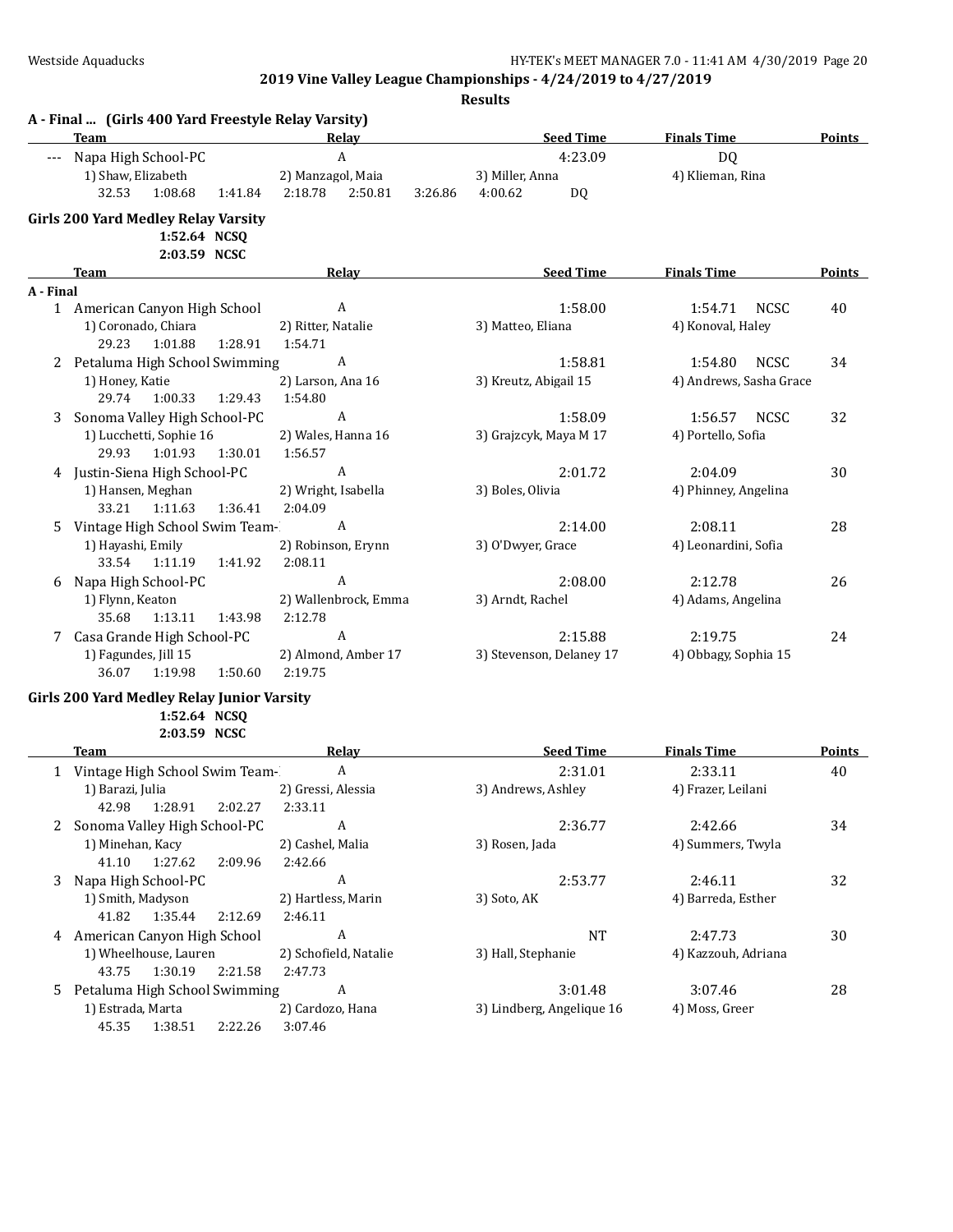### **Results**

# **Boys 50 Yard Freestyle Varsity**

**21.82 NCSQ 22.88 NCSC**

|                  | Name                  |    | Age School                       | <b>Prelim Time</b> | <b>Finals Time</b> |             | <b>Points</b> |
|------------------|-----------------------|----|----------------------------------|--------------------|--------------------|-------------|---------------|
| A - Final        |                       |    |                                  |                    |                    |             |               |
|                  | Fiorito, Dominic      | 17 | Sonoma Valley High School-PC     | 22.92              | 22.31              | <b>NCSC</b> | 20            |
|                  | Dandini, Dominic      |    | Vintage High School Swim Team-PC | 23.98              | 23.89              |             | 17            |
| $*3$             | Pine, Jason           | 16 | Sonoma Valley High School-PC     | 23.73              | 23.99              |             | 15.50         |
| $*3$             | Galles, Luke          |    | Vintage High School Swim Team-PC | 23.53              | 23.99              |             | 15.50         |
| 5                | Ramblas, Aidan        |    | Napa High School-PC              | 23.60              | 24.02              |             | 14            |
| 6                | Clark, Myles          |    | Petaluma High School Swimming    | 24.03              | 24.26              |             | 13            |
| 7                | Baskerville, Andrew   |    | Justin-Siena High School-PC      | 24.42              | 24.36              |             | 12            |
| 8                | Kastner, Stephen      |    | Vintage High School Swim Team-PC | 24.22              | 24.46              |             | 11            |
| <b>B</b> - Final |                       |    |                                  |                    |                    |             |               |
| 9                | Wachendorfer, Garrett |    | Napa High School-PC              | 24.61              | 24.20              |             | 9             |
| 10               | Ross, Phillip         |    | Vintage High School Swim Team-PC | 24.65              | 25.25              |             | 7             |
| 11               | Greenslade, James     |    | Sonoma Valley High School-PC     | 25.31              | 25.48              |             | 6             |
| 12               | Prieto, Colton        | 18 | Petaluma High School Swimming    | 26.22              | 26.36              |             | 5             |
| 13               | Xue, Kai              |    | 16 Casa Grande High School-PC    | 25.67              | 26.60              |             | 4             |
| 14               | Argana, Ronnel        |    | American Canyon High School      | 27.02              | 26.71              |             | 3             |
| 15               | Vaughan, Ray          |    | American Canyon High School      | 26.35              | 28.42              |             | 2             |

## **Boys 50 Yard Freestyle Junior Varsity**

**21.82 NCSQ 22.88 NCSC**

|       | Name                      |    | Age School                       | <b>Seed Time</b> | <b>Finals Time</b> | <b>Points</b> |
|-------|---------------------------|----|----------------------------------|------------------|--------------------|---------------|
|       | Williams, Luke            |    | Vintage High School Swim Team-PC | 27.91            | 26.92              | 20            |
|       | Hernandez De Roo, Benny   |    | Sonoma Valley High School-PC     | 29.10            | 27.40              | 17            |
| 3     | Solorio, Nico             |    | Vintage High School Swim Team-PC | 28.98            | 28.42              | 16            |
| 4     | Smith, Steffan            |    | Napa High School-PC              | 30.78            | 29.63              | 15            |
| 5.    | Echeverria-Montejo, Oscar |    | Sonoma Valley High School-PC     | 30.10            | 29.73              | 14            |
| 6     | Oleston, Shawn            |    | American Canyon High School      | 30.67            | 31.17              | 13            |
|       | Kim, Josiah               |    | American Canyon High School      | 32.40            | 32.40              | 12            |
| 8     | Marty, Trevor             | 15 | Casa Grande High School-PC       | 34.12            | 32.68              | 11            |
| 9     | Dunlap, Derrick           |    | Petaluma High School Swimming    | 33.57            | 32.73              | 9             |
| 10    | Falcon, Thomas            |    | American Canyon High School      | 32.60            | 33.54              |               |
| 11    | Labo. Michael             | 16 | Casa Grande High School-PC       | 35.12            | 33.96              | 6             |
| 12    | Faris, Jackson            | 17 | Casa Grande High School-PC       | 44.53            | 35.49              | 5             |
| 13    | Vasquez Lopez, Rodrigo    |    | Petaluma High School Swimming    | 39.80            | 40.03              | 4             |
| 14    | Jaime Anchiraico, Max     |    | Petaluma High School Swimming    | 47.14            | 41.36              | 3             |
| $---$ | Navarette, Roberto        | 18 | Napa High School-PC              | NT               | X34.55             |               |

### **Boys 50 Yard Freestyle Varsity**

**21.82 NCSQ 22.88 NCSC**

| Name                 |    | Age School                       | <b>Seed Time</b> | <b>Prelim Time</b> |          |  |  |  |
|----------------------|----|----------------------------------|------------------|--------------------|----------|--|--|--|
| <b>Preliminaries</b> |    |                                  |                  |                    |          |  |  |  |
| Fiorito, Dominic     | 17 | Sonoma Valley High School-PC     | 22.28            | 22.92              | <b>a</b> |  |  |  |
| Galles, Luke         |    | Vintage High School Swim Team-PC | 23.89            | 23.53              | - a      |  |  |  |
| Ramblas, Aidan       |    | Napa High School-PC              | 23.59            | 23.60              | - a      |  |  |  |
| Pine, Jason          | 16 | Sonoma Valley High School-PC     | 24.25            | 23.73              | - a      |  |  |  |
| Dandini, Dominic     |    | Vintage High School Swim Team-PC | 24.78            | 23.98              | - a      |  |  |  |
| Clark, Myles         |    | Petaluma High School Swimming    | 23.58            | 24.03              | a        |  |  |  |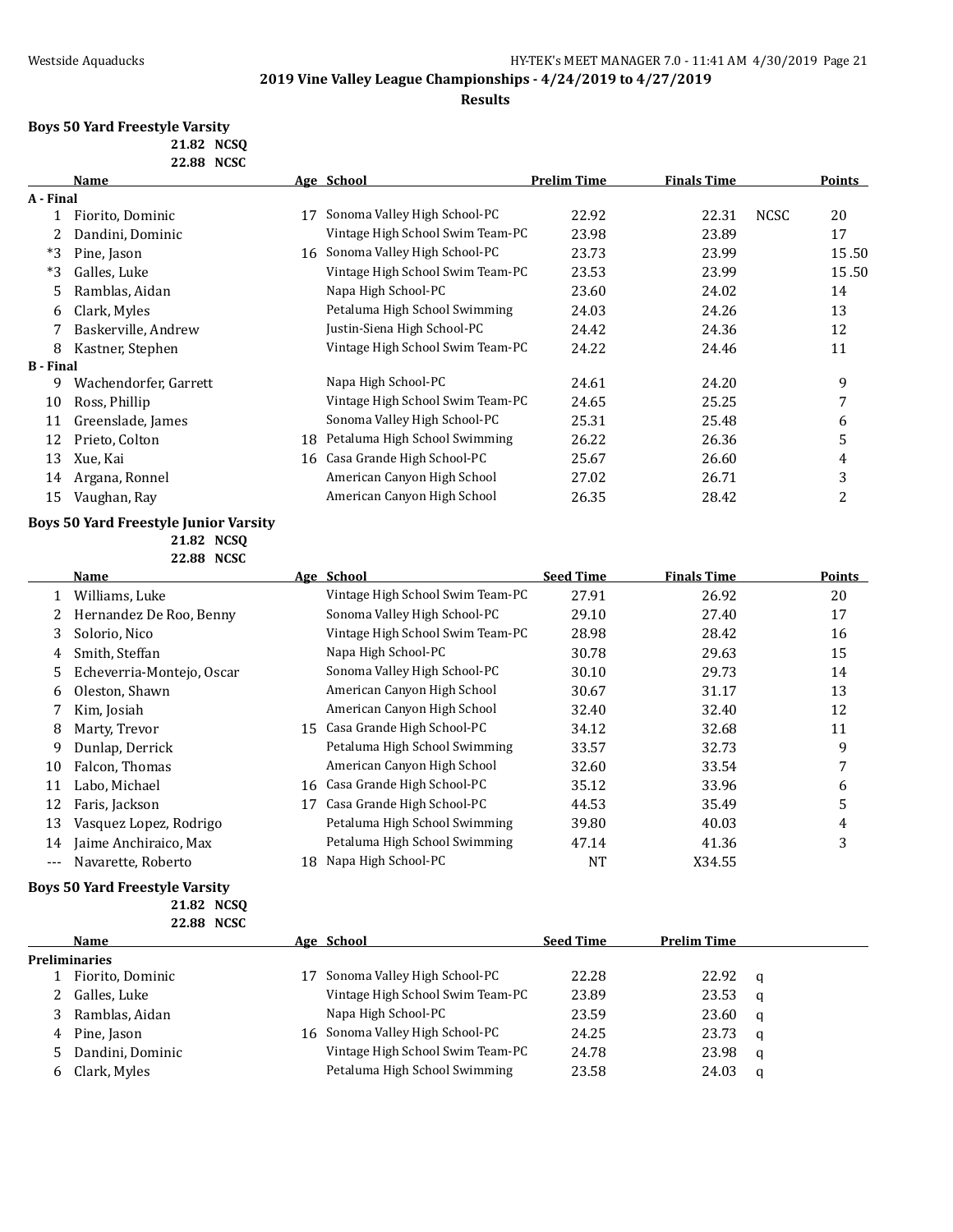## **Results**

## **Preliminaries ... (Boys 50 Yard Freestyle Varsity)**

|       | Name                     |    | Age School                       | <b>Seed Time</b> | <b>Prelim Time</b> |   |
|-------|--------------------------|----|----------------------------------|------------------|--------------------|---|
|       | Kastner, Stephen         |    | Vintage High School Swim Team-PC | 24.01            | 24.22              | q |
| 8     | Baskerville, Andrew      |    | Justin-Siena High School-PC      | 24.28            | 24.42              | a |
| 9     | Mora, Joshua             |    | American Canyon High School      | 24.50            | 24.49              | a |
| 10    | Wachendorfer, Garrett    |    | Napa High School-PC              | 24.50            | 24.61              | a |
| 11    | Ross, Phillip            |    | Vintage High School Swim Team-PC | 24.94            | 24.65              | a |
| 12    | Greenslade, James        |    | Sonoma Valley High School-PC     | 26.55            | 25.31              | a |
| 13    | Schwarze, Nate           |    | Napa High School-PC              | 25.82            | 25.65              | q |
| 14    | Xue, Kai                 | 16 | Casa Grande High School-PC       | 25.58            | 25.67              | q |
| 15    | Prieto, Colton           | 18 | Petaluma High School Swimming    | 25.87            | 26.22              | a |
| 16    | Vaughan, Ray             |    | American Canyon High School      | 26.53            | 26.35              | a |
| 17    | Virkus, Samuel           |    | 14 Casa Grande High School-PC    | 27.08            | 26.37              |   |
| 18    | Alger, Brody             |    | Sonoma Valley High School-PC     | 27.78            | 26.73              |   |
| 19    | Argana, Ronnel           |    | American Canyon High School      | 26.80            | 27.02              |   |
| 20    | Kleis, Casey             |    | Justin-Siena High School-PC      | 28.18            | 27.54              |   |
| $*21$ | Box, Robert              | 18 | Petaluma High School Swimming    | 28.44            | 27.89              |   |
| $*21$ | Gonzalez Maccall, Xavier |    | Petaluma High School Swimming    | 27.88            | 27.89              |   |
| 23    | Bolek, Jake              | 15 | Casa Grande High School-PC       | 27.94            | 28.20              |   |
| 24    | Llave, Gabriel           |    | American Canyon High School      | 28.60            | 29.45              |   |
| 25    | Tuan, Yu                 | 18 | Casa Grande High School-PC       | 32.08            | 31.75              |   |
| ---   | Castro, Emilio           |    | Vintage High School Swim Team-PC | 40.00            | X32.70             |   |
| ---   | Merab, Nick              |    | Justin-Siena High School-PC      | 29.29            | NS                 |   |

## **Boys 100 Yard Freestyle Junior Varsity**

**47.85 NCSQ 49.99 NCSC**

|    | <u>Name</u>                                   | Age School                       | <b>Seed Time</b> | <b>Finals Time</b> | <b>Points</b> |
|----|-----------------------------------------------|----------------------------------|------------------|--------------------|---------------|
| 1  | Vandenburg, Michael<br>27.98<br>59.26         | Vintage High School Swim Team-PC | 1:30.24          | 59.26              | 20            |
|    | Davis, Mason<br>29.60<br>1:01.07              | Vintage High School Swim Team-PC | 1:01.54          | 1:01.07            | 17            |
| 3  | Echeverria-Montejo, Oscar<br>32.90<br>1:08.75 | Sonoma Valley High School-PC     | 1:10.67          | 1:08.75            | 16            |
| 4  | Smith, Steffan<br>1:10.84<br>33.32            | Napa High School-PC              | 1:10.89          | 1:10.84            | 15            |
| 5. | Ruiz, Tyler<br>36.48<br>1:16.38               | Petaluma High School Swimming    | 1:17.40          | 1:16.38            | 14            |
| 6  | Dunlap, Derrick<br>36.81<br>1:16.69           | Petaluma High School Swimming    | 1:16.94          | 1:16.69            | 13            |
| 7  | Pelzl, Tedrowos<br>37.84<br>1:20.03           | 16 Casa Grande High School-PC    | 1:29.21          | 1:20.03            | 12            |
| 8  | Falkenburg, Ethan<br>36.90<br>1:20.28         | 16 Casa Grande High School-PC    | 1:26.32          | 1:20.28            | 11            |
| 9  | Faris, Jackson                                | Casa Grande High School-PC<br>17 | 1:37.90          | 1:27.93            | 9             |
| 10 | Vasquez Lopez, Rodrigo<br>44.82<br>1:38.61    | Petaluma High School Swimming    | 1:39.60          | 1:38.61            | 7             |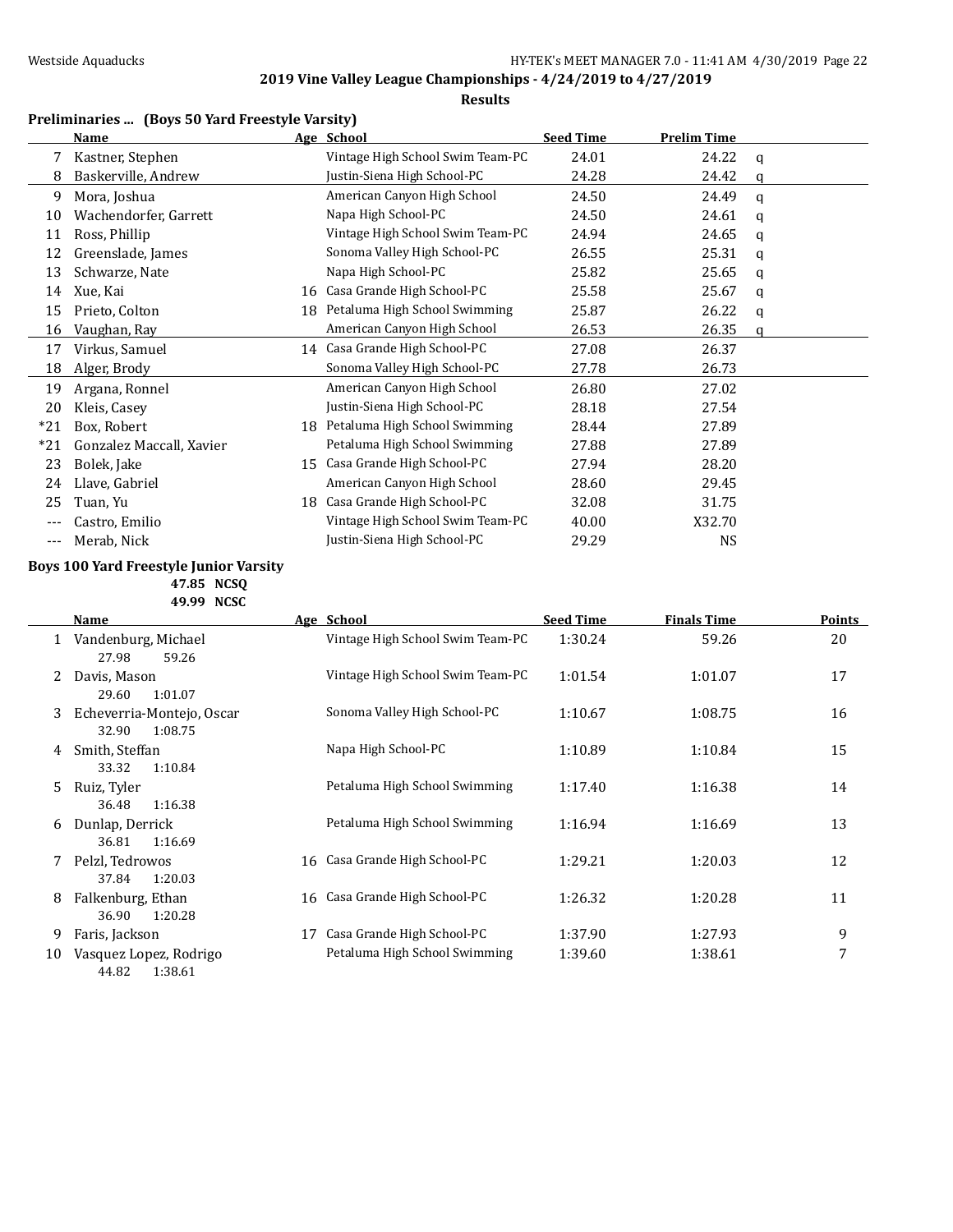**Results**

### **Boys 100 Yard Freestyle Varsity 47.85 NCSQ 49.99 NCSC**

|                  | <b>Name</b>       | Age School                       | <b>Prelim Time</b> | <b>Finals Time</b> |             | <b>Points</b>  |
|------------------|-------------------|----------------------------------|--------------------|--------------------|-------------|----------------|
| A - Final        |                   |                                  |                    |                    |             |                |
|                  | 1 Pascual, Iona   | Justin-Siena High School-PC      | 47.20              | 47.31              | <b>NCSQ</b> | 20             |
|                  | 22.59<br>47.31    |                                  |                    |                    |             |                |
| 2                | Fiorito, Dominic  | 17 Sonoma Valley High School-PC  | 50.07              | 49.37              | NCSC+       | 17             |
|                  | 23.87<br>49.37    |                                  |                    |                    |             |                |
| 3                | Madrigal, Juan    | American Canyon High School      | 51.12              | 51.86              |             | 16             |
|                  | 24.35<br>51.86    |                                  |                    |                    |             |                |
|                  | 4 Pine, Jason     | 16 Sonoma Valley High School-PC  | 51.64              | 52.17              |             | 15             |
|                  | 52.17<br>24.84    |                                  |                    |                    |             |                |
| 5.               | Flint, Will       | Vintage High School Swim Team-PC | 53.23              | 52.93              |             | 14             |
|                  | 25.28<br>52.93    |                                  |                    |                    |             |                |
| 6                | Kastner, Stephen  | Vintage High School Swim Team-PC | 53.00              | 54.13              |             | 13             |
|                  | 25.44<br>54.13    |                                  |                    |                    |             |                |
|                  | Ramblas, Aidan    | Napa High School-PC              | 54.61              | 54.46              |             | 12             |
|                  | 26.10<br>54.46    |                                  |                    |                    |             |                |
| 8                | Galles, Luke      | Vintage High School Swim Team-PC | 54.00              | 55.10              |             | 11             |
|                  | 26.23<br>55.10    |                                  |                    |                    |             |                |
| <b>B</b> - Final |                   |                                  |                    |                    |             |                |
| 9                | Schoeningh, Hank  | Sonoma Valley High School-PC     | 57.32              | 55.36              |             | 9              |
|                  | 26.41<br>55.36    |                                  |                    |                    |             |                |
| 10               | Hock, Kadel       | Napa High School-PC              | 57.75              | 57.50              |             | 7              |
|                  | 28.22<br>57.50    |                                  |                    |                    |             |                |
|                  | 11 Ross, Phillip  | Vintage High School Swim Team-PC | 58.12              | 57.73              |             | 6              |
|                  | 27.66<br>57.73    |                                  |                    |                    |             |                |
| 12               | Greenslade, James | Sonoma Valley High School-PC     | 57.73              | 58.08              |             | 5              |
|                  | 27.13<br>58.08    |                                  |                    |                    |             |                |
| 13               | Siebels, Garrett  | 18 Casa Grande High School-PC    | 1:00.41            | 58.89              |             | 4              |
|                  | 27.84<br>58.89    |                                  |                    |                    |             |                |
| 14               | Tran, Sean        | American Canyon High School      | 58.90              | 59.33              |             | 3              |
|                  | 28.08<br>59.33    |                                  |                    |                    |             |                |
| 15               | Vaughan, Ray      | American Canyon High School      | 1:01.32            | 1:02.61            |             | $\overline{2}$ |
|                  | 29.44<br>1:02.61  |                                  |                    |                    |             |                |
| 16               | Vestnys, Timothy  | 14 Casa Grande High School-PC    | 1:03.83            | 1:03.40            |             | $\mathbf{1}$   |
|                  | 30.32<br>1:03.40  |                                  |                    |                    |             |                |

## **Boys 100 Yard Freestyle Varsity**

**47.85 NCSQ 49.99 NCSC**

|   | <b>Name</b>                        |    | Age School                       | <b>Seed Time</b> | <b>Prelim Time</b> |       |
|---|------------------------------------|----|----------------------------------|------------------|--------------------|-------|
|   | <b>Preliminaries</b>               |    |                                  |                  |                    |       |
|   | Pascual, Iona<br>22.69<br>47.20    |    | Justin-Siena High School-PC      | 47.66            | 47.20              | gNCSO |
|   | Fiorito, Dominic<br>23.99<br>50.07 | 17 | Sonoma Valley High School-PC     | 50.49            | 50.07              | q     |
| 3 | Madrigal, Juan<br>24.17<br>51.12   |    | American Canyon High School      | 53.80            | 51.12              | - q   |
| 4 | Pine, Jason<br>24.62<br>51.64      |    | 16 Sonoma Valley High School-PC  | 53.15            | 51.64              | q     |
| 5 | Kastner, Stephen<br>25.03<br>53.00 |    | Vintage High School Swim Team-PC | 52.81            | 53.00              | a     |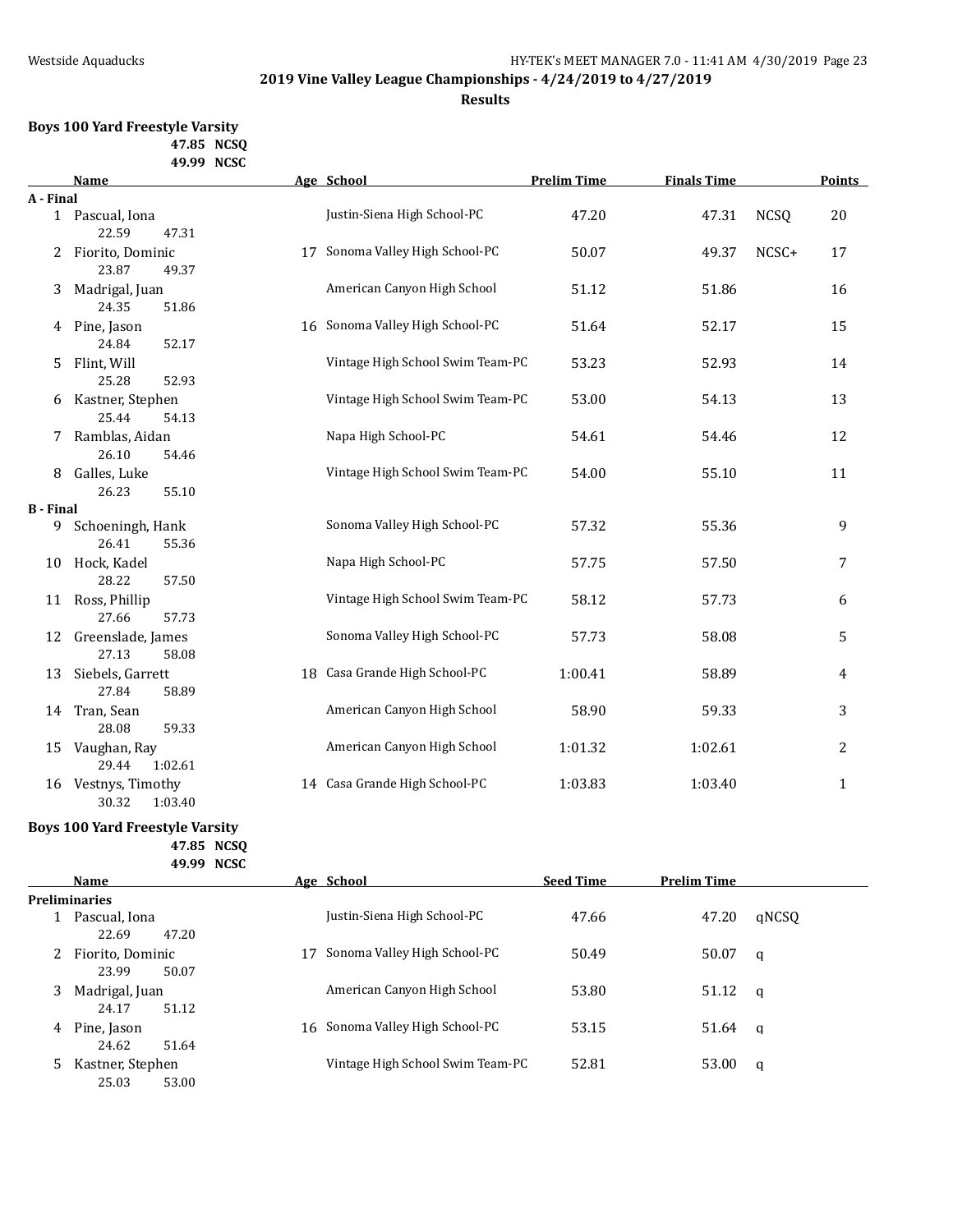**Results**

|    | Preliminaries  (Boys 100 Yard Freestyle Varsity) |    |                                  |                  |                    |             |
|----|--------------------------------------------------|----|----------------------------------|------------------|--------------------|-------------|
|    | <b>Name</b>                                      |    | Age School                       | <b>Seed Time</b> | <b>Prelim Time</b> |             |
| 6  | Flint, Will<br>25.72<br>53.23                    |    | Vintage High School Swim Team-PC | 54.65            | 53.23              | $\mathbf q$ |
| 7  | Galles, Luke<br>25.68<br>54.00                   |    | Vintage High School Swim Team-PC | 54.85            | 54.00              | $\mathbf q$ |
| 8  | Ramblas, Aidan<br>26.19<br>54.61                 |    | Napa High School-PC              | 53.54            | 54.61              | $\mathbf q$ |
| 9  | Schoeningh, Hank<br>27.52<br>57.32               |    | Sonoma Valley High School-PC     | 58.91            | 57.32              | $\mathbf q$ |
| 10 | Greenslade, James<br>27.13<br>57.73              |    | Sonoma Valley High School-PC     | 1:01.32          | 57.73              | q           |
|    | 11 Hock, Kadel<br>27.95<br>57.75                 |    | Napa High School-PC              | 59.83            | 57.75              | q           |
|    | 12 Ross, Phillip<br>27.93<br>58.12               |    | Vintage High School Swim Team-PC | 59.81            | 58.12              | q           |
| 13 | Schwarze, Nate<br>27.77<br>58.50                 |    | Napa High School-PC              | 57.93            | 58.50              | $\mathbf q$ |
|    | 14 Tran, Sean<br>28.01<br>58.90                  |    | American Canyon High School      | 1:00.87          | 58.90              | q           |
| 15 | Siebels, Garrett                                 |    | 18 Casa Grande High School-PC    | 1:02.14          | 1:00.41            | q           |
| 16 | Vaughan, Ray<br>29.66<br>1:01.32                 |    | American Canyon High School      | 1:04.64          | 1:01.32            | q           |
|    | 17 Vestnys, Timothy<br>30.77<br>1:03.83          |    | 14 Casa Grande High School-PC    | 1:08.67          | 1:03.83            |             |
| 18 | Harris, Dylan<br>30.03<br>1:03.86                |    | 16 Petaluma High School Swimming | 1:03.83          | 1:03.86            |             |
|    | 19 Gonzalez Maccall, Xavier<br>29.70<br>1:04.68  |    | Petaluma High School Swimming    | 1:06.69          | 1:04.68            |             |
| 20 | Bolek, Jake<br>30.54<br>1:04.88                  | 15 | Casa Grande High School-PC       | 1:07.00          | 1:04.88            |             |
|    | 21 Wirth, James<br>30.76<br>1:07.35              |    | 16 Petaluma High School Swimming | 1:06.95          | 1:07.35            |             |
|    | 22 Honey, Derek                                  |    | 17 Petaluma High School Swimming | 1:09.85          | 1:11.63            |             |
| 23 | Garrity, Kyle<br>31.97<br>1:12.13                | 16 | Casa Grande High School-PC       | 1:13.51          | 1:12.13            |             |
|    | 24 Herrick, Cameron                              |    | Justin-Siena High School-PC      | 1:27.44          | 1:29.74            |             |
|    | <b>Boys 200 Yard Freestyle Varsity</b>           |    |                                  |                  |                    |             |

**1:42.80 NCSQ**

**1:49.99 NCSC**

| <b>Name</b> |                    |       | Age School | <b>Prelim Time</b>                 | <b>Finals Time</b> | <b>Points</b> |    |  |
|-------------|--------------------|-------|------------|------------------------------------|--------------------|---------------|----|--|
| A - Final   |                    |       |            |                                    |                    |               |    |  |
|             | Cisco, Nico        |       |            | Napa High School-PC                | 1:51.58            | 1:50.14       | 20 |  |
|             | 24.83              | 52.44 | 1:20.96    | 1:50.14                            |                    |               |    |  |
|             | Madrigal, Juan     |       |            | American Canyon High School        | 1:55.82            | 1:52.55       | 17 |  |
|             | 25.29              | 53.51 | 1:23.06    | 1:52.55                            |                    |               |    |  |
| 3           | Smith, Ethan       |       |            | Sonoma Valley High School-PC<br>18 | 1:54.94            | 1:53.51       | 16 |  |
|             | 25.94              | 54.07 | 1:23.86    | 1:53.51                            |                    |               |    |  |
| 4           | O'Connor, Jake     |       |            | Napa High School-PC                | 2:03.52            | 2:00.88       | 15 |  |
|             | 27.81              | 58.81 | 1:30.81    | 2:00.88                            |                    |               |    |  |
|             | McClintick, Carson |       |            | Vintage High School Swim Team-PC   | 2:03.64            | 2:01.35       | 14 |  |
|             | 27.88              | 58.10 | 1:29.75    | 2:01.35                            |                    |               |    |  |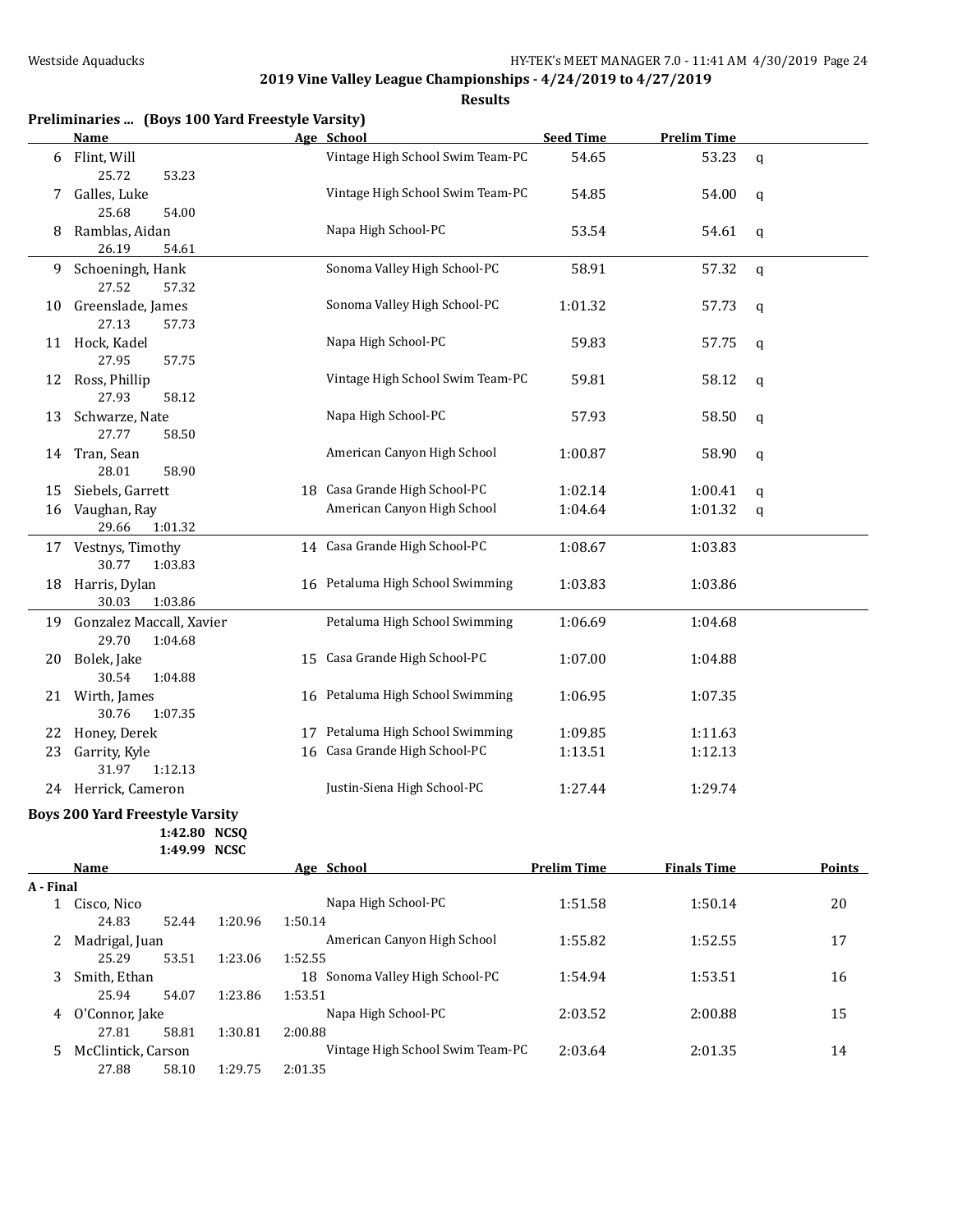**Results**

|           | <b>Name</b>         |         | Age School                       | <b>Prelim Time</b> | <b>Finals Time</b> | <b>Points</b> |
|-----------|---------------------|---------|----------------------------------|--------------------|--------------------|---------------|
| 6         | Hebb, Sam           |         | Vintage High School Swim Team-PC | 2:03.22            | 2:02.39            | 13            |
|           | 27.63<br>57.96      | 1:30.33 | 2:02.39                          |                    |                    |               |
| 7         | Carmichael, Jackson |         | Vintage High School Swim Team-PC | 2:03.57            | 2:02.58            | 12            |
|           | 26.85<br>57.62      | 1:30.12 | 2:02.58                          |                    |                    |               |
| 8         | Wood, Caleb         |         | 18 Casa Grande High School-PC    | 2:05.92            | 2:03.12            | 11            |
|           | 27.10<br>58.00      | 1:30.65 | 2:03.12                          |                    |                    |               |
| B - Final |                     |         |                                  |                    |                    |               |
| 9         | Roldan, Mateo       |         | Vintage High School Swim Team-PC | 2:06.95            | 2:08.48            | 9             |
|           | 28.81<br>1:00.61    | 1:34.37 | 2:08.48                          |                    |                    |               |
| 10        | Baskerville, Andrew |         | Justin-Siena High School-PC      | 2:14.81            | 2:10.76            | 7             |
|           | 1:02.27<br>29.49    | 1:36.92 | 2:10.76                          |                    |                    |               |
| 11        | McMahon, Brendan    |         | 16 Petaluma High School Swimming | 2:17.29            | 2:11.36            | 6             |
|           | 29.71<br>1:02.41    | 1:36.31 | 2:11.36                          |                    |                    |               |
| 12        | Yeates, Jack        |         | Sonoma Valley High School-PC     | 2:16.04            | 2:16.91            | 5             |
| 13        | Cadle, Kevin        |         | Casa Grande High School-PC<br>17 | 2:11.03            | 2:17.72            | 4             |
|           | 1:02.28<br>29.62    | 1:36.19 | 2:17.72                          |                    |                    |               |
| 14        | Newell, Gavin       |         | 17 Petaluma High School Swimming | 2:17.92            | 2:20.54            | 3             |
|           | 30.20<br>1:05.61    | 1:43.24 | 2:20.54                          |                    |                    |               |
| 15        | Sandau, Lukas       |         | American Canyon High School      | 2:24.09            | 2:22.46            | 2             |
|           | 29.92<br>1:05.06    | 1:43.24 | 2:22.46                          |                    |                    |               |
| 16        | Harris, Dylan       |         | 16 Petaluma High School Swimming | 2:24.44            | 2:24.57            | 1             |
|           | 1:06.15<br>2:24.57  |         |                                  |                    |                    |               |

## **Boys 200 Yard Freestyle Junior Varsity**

**1:42.80 NCSQ**

**1:49.99 NCSC**

| Name |                  |         |         | Age School                       | <b>Seed Time</b> | <b>Finals Time</b> | <b>Points</b> |
|------|------------------|---------|---------|----------------------------------|------------------|--------------------|---------------|
|      | Davis, Mason     |         |         | Vintage High School Swim Team-PC | 2:15.54          | 2:13.54            | 20            |
|      | 30.62            | 1:05.05 | 1:39.12 | 2:13.54                          |                  |                    |               |
|      | 2 Corwin, Nathan |         |         | Casa Grande High School-PC<br>15 | 3:19.15          | 2:43.74            | 17            |
|      | 33.23            | 1:16.22 | 2:02.28 | 2:43.74                          |                  |                    |               |
| 3    | Ruiz, Tyler      |         |         | Petaluma High School Swimming    | 2:53.02          | 2:43.96            | 16            |
|      | 36.36            | 1:19.31 | 2:04.42 | 2:43.96                          |                  |                    |               |
| 4    | Marty, Trevor    |         |         | Casa Grande High School-PC<br>15 | 3:14.33          | 2:45.52            | 15            |
|      | 36.48            | 1:19.20 | 2:04.67 | 2:45.52                          |                  |                    |               |
| 5    | Nguyen, Timothy  |         |         | Casa Grande High School-PC<br>18 | 3:11.22          | 3:14.09            | 14            |
|      | 39.88            | 1:29.10 | 2:23.19 | 3:14.09                          |                  |                    |               |
|      |                  |         |         |                                  |                  |                    |               |

### **Boys 200 Yard Freestyle Varsity**

**1:42.80 NCSQ 1:49.99 NCSC**

| <b>Name</b> |                      |         |         | Age School                         | <b>Seed Time</b> | <b>Prelim Time</b> |   |  |
|-------------|----------------------|---------|---------|------------------------------------|------------------|--------------------|---|--|
|             | <b>Preliminaries</b> |         |         |                                    |                  |                    |   |  |
|             | Cisco, Nico          |         |         | Napa High School-PC                | 1:52.98          | 1:51.58            | q |  |
|             | 25.30                | 53.41   | 1:22.44 | 1:51.58                            |                  |                    |   |  |
|             | Smith, Ethan         |         |         | Sonoma Valley High School-PC<br>18 | 2:00.32          | 1:54.94            | q |  |
|             | 26.51                |         | 55.35   | 1:25.24<br>1:54.94                 |                  |                    |   |  |
|             | Madrigal, Juan       |         |         | American Canyon High School        | 2:00.53          | 1:55.82            | q |  |
|             | 25.04                | 53.71   | 1:24.57 | 1:55.82                            |                  |                    |   |  |
| 4           | Hebb, Sam            |         |         | Vintage High School Swim Team-PC   | 2:02.59          | 2:03.22            | a |  |
|             | 27.45                |         | 58.25   | 1:30.53<br>2:03.22                 |                  |                    |   |  |
|             | O'Connor, Jake       |         |         | Napa High School-PC                | 2:06.47          | 2:03.52            | a |  |
|             | 28.63                | 1:00.59 | 1:32.67 | 2:03.52                            |                  |                    |   |  |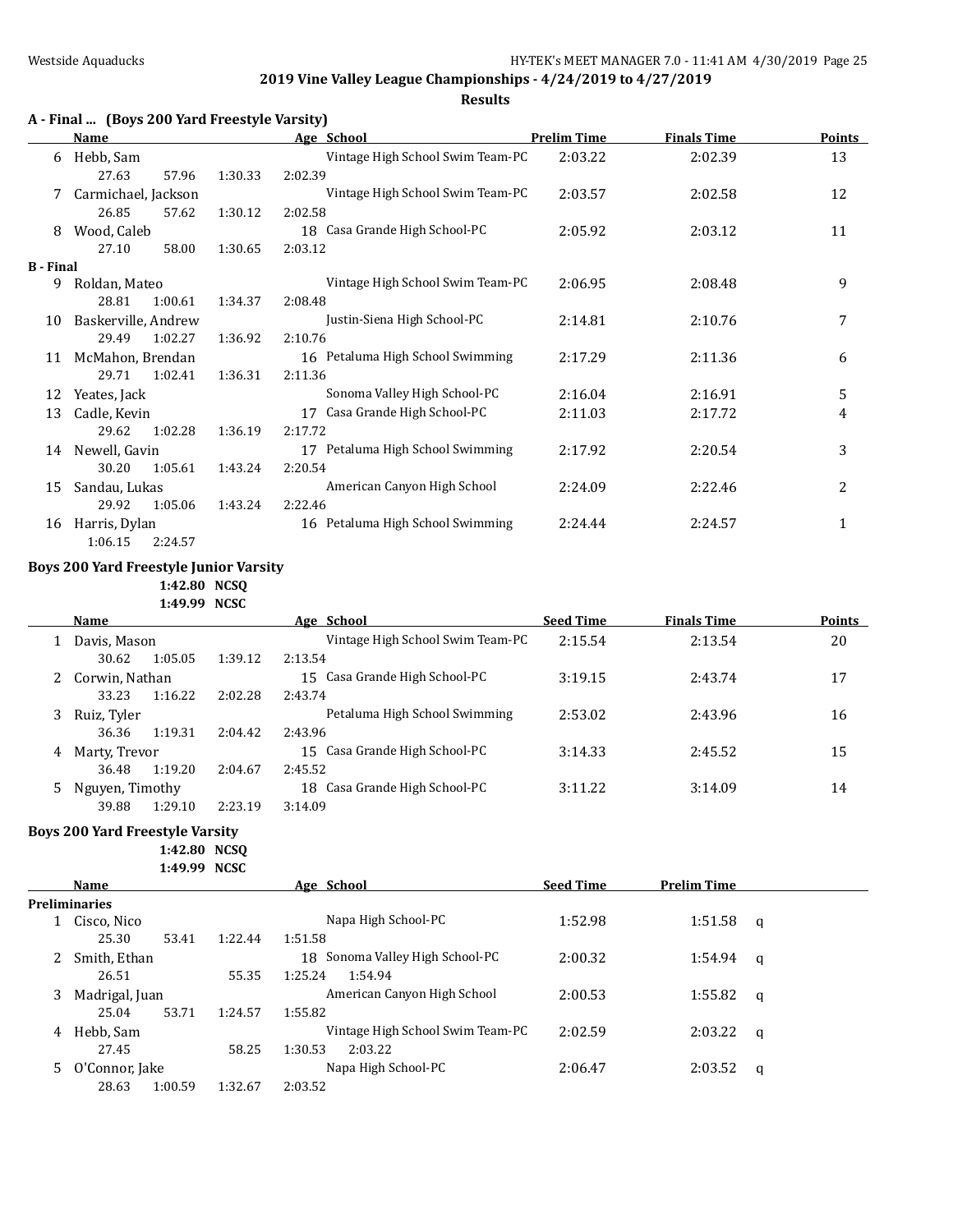|    | Preliminaries  (Boys 200 Yard Freestyle Varsity) |         |                                  |                  |                    |              |
|----|--------------------------------------------------|---------|----------------------------------|------------------|--------------------|--------------|
|    | <b>Name</b>                                      |         | Age School                       | <b>Seed Time</b> | <b>Prelim Time</b> |              |
|    | 6 Carmichael, Jackson                            |         | Vintage High School Swim Team-PC | 2:01.15          | 2:03.57            | $\mathsf{q}$ |
|    | 27.13<br>58.02                                   | 1:30.79 | 2:03.57                          |                  |                    |              |
| 7  | McClintick, Carson                               |         | Vintage High School Swim Team-PC | 2:06.34          | 2:03.64            | q            |
|    | 28.04<br>58.73                                   | 1:31.34 | 2:03.64                          |                  |                    |              |
| 8  | Wood, Caleb                                      |         | 18 Casa Grande High School-PC    | 2:06.90          | 2:05.92            | q            |
|    | 27.89                                            | 59.34   | 1:32.21<br>2:05.92               |                  |                    |              |
| 9. | Roldan, Mateo                                    |         | Vintage High School Swim Team-PC | 2:07.51          | 2:06.95            | $\mathbf q$  |
|    | 28.62<br>1:00.47                                 | 1:34.00 | 2:06.95                          |                  |                    |              |
| 10 | Cadle, Kevin                                     |         | 17 Casa Grande High School-PC    | 2:11.80          | 2:11.03            | q            |
|    | 30.27<br>1:02.35                                 | 1:36.47 | 2:11.03                          |                  |                    |              |
|    | 11 Baskerville, Andrew                           |         | Justin-Siena High School-PC      | 2:13.16          | 2:14.81            | $\mathbf q$  |
|    | 28.69                                            | 1:02.48 | 1:38.79<br>2:14.81               |                  |                    |              |
| 12 | Yeates, Jack                                     |         | Sonoma Valley High School-PC     | 2:19.50          | 2:16.04            | $\mathbf q$  |
|    |                                                  |         | 2:45.37<br>2:16.04<br>2:16.21    |                  |                    |              |
| 13 | McMahon, Brendan                                 |         | 16 Petaluma High School Swimming | 2:13.54          | 2:17.29            | $\mathsf{q}$ |
|    | 32.08<br>1:07.04                                 | 1:42.19 | 2:17.29                          |                  |                    |              |
|    | 14 Newell, Gavin                                 |         | 17 Petaluma High School Swimming | 2:16.54          | 2:17.92            | q            |
|    | 29.94<br>1:04.17                                 | 1:40.84 | 2:17.92                          |                  |                    |              |
| 15 | Sandau, Lukas                                    |         | American Canyon High School      | 2:23.75          | 2:24.09            | q            |
|    | 31.47<br>1:07.45                                 | 1:47.04 | 2:24.09                          |                  |                    |              |
|    | 16 Harris, Dylan                                 |         | 16 Petaluma High School Swimming | 2:25.90          | 2:24.44            | q            |
|    | 30.78                                            | 1:06.89 | 1:45.94<br>2:24.44               |                  |                    |              |
|    | 17 Coronado Cartmell, Noah                       |         | Sonoma Valley High School-PC     | 2:32.00          | 2:30.02            |              |
|    | 33.93<br>1:10.83                                 | 1:51.74 | 2:30.02                          |                  |                    |              |
|    | 18 Alger, Brody                                  |         | Sonoma Valley High School-PC     | 2:20.18          | 2:30.41            |              |
|    | 32.27<br>1:09.97                                 | 1:50.29 | 2:30.41                          |                  |                    |              |
|    | 19 Llave, Gabriel                                |         | American Canyon High School      | 2:30.80          | 2:32.30            |              |
|    | 32.30<br>1:10.21                                 | 1:51.54 | 2:32.30                          |                  |                    |              |
| 20 | Byous, Josh                                      |         | Petaluma High School Swimming    | 2:41.25          | 2:38.23            |              |
|    | 36.87<br>1:16.04                                 | 1:57.30 | 2:38.23                          |                  |                    |              |
| 21 | Merab, Nick                                      |         | Justin-Siena High School-PC      | 2:40.18          | 2:39.24            |              |
|    | 32.06                                            | 1:11.55 | 1:55.76<br>2:39.24               |                  |                    |              |
|    | 22 Rodrigo, Cody                                 |         | 15 Casa Grande High School-PC    | 2:48.00          | 2:47.45            |              |
|    | 36.52<br>1:17.41                                 | 2:03.02 | 2:47.45                          |                  |                    |              |
|    | 23 Herrick, Cameron                              |         | Justin-Siena High School-PC      | 3:18.89          | 3:23.65            |              |
|    | 42.63                                            | 1:32.38 | 2:26.54<br>3:23.65               |                  |                    |              |
|    | <b>Boys 500 Yard Freestyle Varsity</b>           |         |                                  |                  |                    |              |
|    | 4:40.13 NCSQ                                     |         |                                  |                  |                    |              |
|    | 5:05.99 NCSC                                     |         |                                  |                  |                    |              |

|           | Name           |                  |                     | Age School                  |         |                              |         | <b>Prelim Time</b> | <b>Finals Time</b> |         | Points |
|-----------|----------------|------------------|---------------------|-----------------------------|---------|------------------------------|---------|--------------------|--------------------|---------|--------|
| A - Final |                |                  |                     |                             |         |                              |         |                    |                    |         |        |
|           | McCaw, Greyson |                  |                     | 14                          |         | Sonoma Valley High School-PC |         | 5:07.29            | 5:02.78            | $NCSC+$ | 20     |
|           | 27.06          | 56.51            | 1:26.17             | 1:56.72                     | 2:27.07 | 2:57.40                      | 3:28.39 | 4:00.29            |                    |         |        |
|           | 4:31.94        | 5:02.78          |                     |                             |         |                              |         |                    |                    |         |        |
|           | Cisco, Nico    |                  | Napa High School-PC |                             |         |                              |         | 5:20.69            | 5:21.43            |         | 17     |
|           | 26.99          | 57.26            | 1:28.73             | 2:00.80                     | 2:33.26 | 3:06.06                      | 3:39.56 | 4:13.33            |                    |         |        |
|           | 4:47.25        | 5:21.43          |                     |                             |         |                              |         |                    |                    |         |        |
| 3         |                | Krieter, Anthony |                     | Justin-Siena High School-PC |         |                              | 5:25.48 | 5:25.55            |                    | 16      |        |
|           | 27.49          | 57.95            | 1:30.45             | 2:03.88                     | 2:37.98 | 3:12.33                      | 3:46.54 | 4:21.01            |                    |         |        |
|           | 4:55.08        | 5:25.55          |                     |                             |         |                              |         |                    |                    |         |        |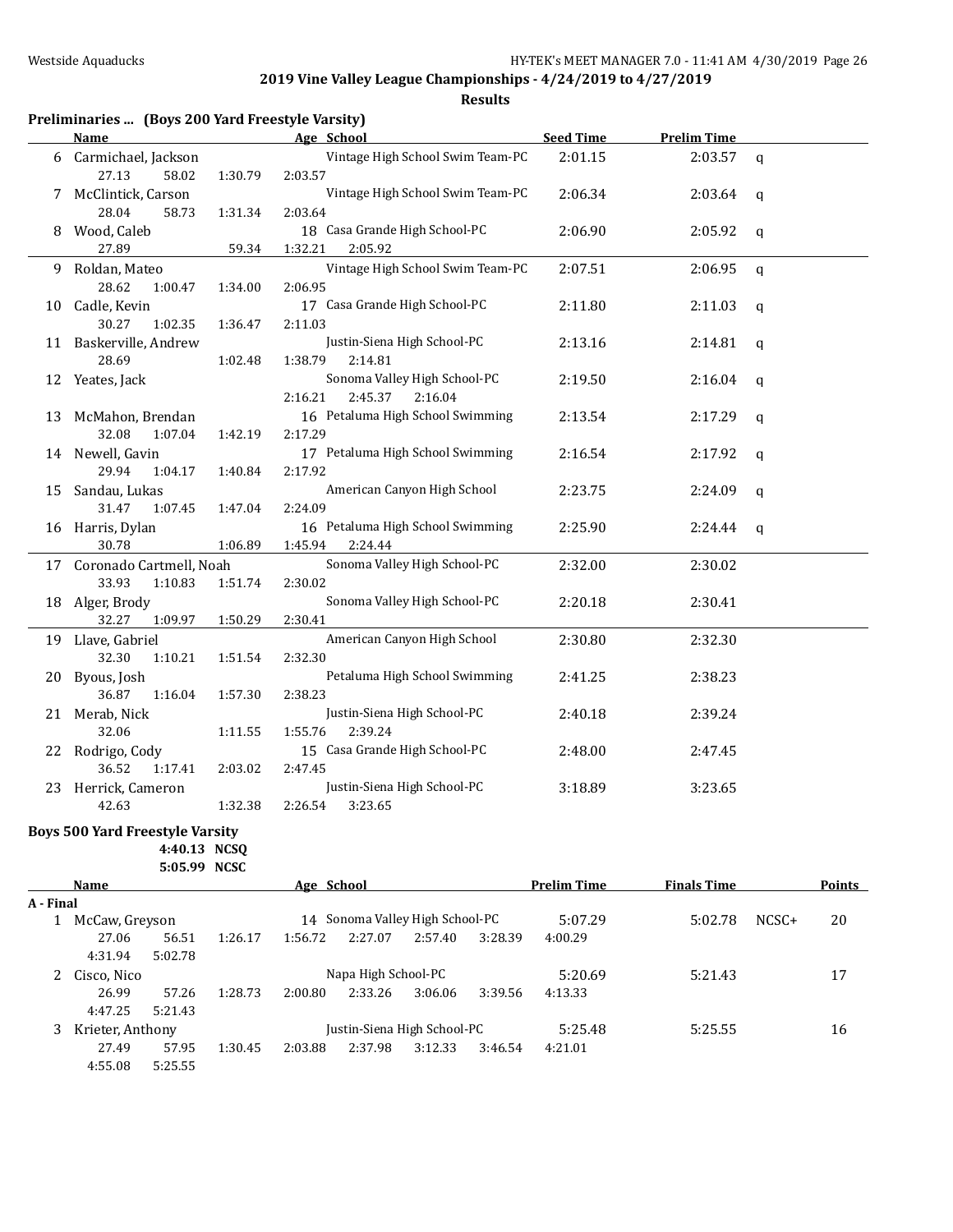**Results**

|                  | A - Final  (Boys 500 Yard Freestyle Varsity) |                    |         |                     |                                  |         |         |                    |                    |               |
|------------------|----------------------------------------------|--------------------|---------|---------------------|----------------------------------|---------|---------|--------------------|--------------------|---------------|
|                  | Name                                         |                    |         |                     | <b>Example 2018</b> Age School   |         |         | <b>Prelim Time</b> | <b>Finals Time</b> | <b>Points</b> |
|                  | 4 McClintick, Carson                         |                    |         |                     | Vintage High School Swim Team-PC |         |         | 5:42.06            | 5:34.16            | 15            |
|                  | 29.62<br>5:01.35                             | 1:02.15<br>5:34.16 | 1:36.08 | 2:10.12             | 2:43.78                          | 3:18.05 | 3:52.63 | 4:27.10            |                    |               |
|                  | 5 O'Connor, Jake                             |                    |         |                     | Napa High School-PC              |         |         | 5:39.87            | 5:42.15            | 14            |
|                  | 29.91<br>5:09.31                             | 1:03.59<br>5:42.15 | 1:37.96 | 2:12.37             | 2:47.59                          | 3:22.61 | 3:58.32 | 4:34.35            |                    |               |
|                  | 6 Hebb, Sam                                  |                    |         |                     | Vintage High School Swim Team-PC |         |         | 5:43.35            | 5:45.44            | 13            |
|                  | 30.53                                        | 1:04.37            | 1:39.26 | 2:15.15             | 2:50.22                          | 3:26.22 | 4:02.06 | 4:37.75            |                    |               |
|                  | 5:13.01                                      | 5:45.44            |         |                     |                                  |         |         |                    |                    |               |
|                  | 7 Ingram, Reese                              |                    |         |                     | Justin-Siena High School-PC      |         |         | 5:47.54            | 5:46.35            | 12            |
|                  | 30.84                                        | 1:04.84            | 1:40.20 | 2:15.19             | 2:50.69                          | 3:26.46 | 4:01.96 | 4:37.93            |                    |               |
|                  | 5:13.43                                      | 5:46.35            |         |                     |                                  |         |         |                    |                    |               |
|                  | 8 Hock, Kadel                                |                    |         | Napa High School-PC |                                  |         |         | 5:46.87            | 5:59.00            | 11            |
|                  | 31.15                                        | 1:05.38            | 1:41.68 | 2:18.63             | 2:54.61                          | 3:32.58 | 4:10.62 | 4:48.47            |                    |               |
|                  | 5:27.06                                      | 5:59.00            |         |                     |                                  |         |         |                    |                    |               |
| <b>B</b> - Final |                                              |                    |         |                     |                                  |         |         |                    |                    |               |
|                  | 9 Rosario, Ethan                             |                    |         |                     | American Canyon High School      |         |         | 5:47.84            | 5:50.35            | 9             |
|                  | 30.15<br>5:14.18                             | 1:03.23<br>5:50.35 | 1:37.44 | 2:12.21             | 2:47.93                          | 3:23.49 | 4:00.32 | 4:37.10            |                    |               |
|                  | 10 Roldan, Mateo                             |                    |         |                     | Vintage High School Swim Team-PC |         |         | 5:50.39            | 5:55.77            | 7             |
|                  | 30.94<br>5:20.97                             | 1:05.04<br>5:55.77 | 1:40.72 | 2:16.92             | 2:53.79                          | 3:30.89 | 4:07.82 | 4:44.59            |                    |               |
|                  | 11 Berger, Chris                             |                    |         |                     | Sonoma Valley High School-PC     |         |         | 6:13.20            | 6:12.76            | 6             |
|                  | 30.76                                        | 1:05.20            | 1:40.33 | 2:17.71             | 2:56.72                          | 3:35.67 | 4:14.87 | 4:55.16            |                    |               |
|                  | 5:35.57                                      | 6:12.76            |         |                     |                                  |         |         |                    |                    |               |
|                  | 12 Newell, Gavin                             |                    |         |                     | 17 Petaluma High School Swimming |         |         | 6:17.88            | 6:26.62            | 5             |
|                  | 32.76                                        | 1:08.29            | 1:46.14 | 2:25.79             | 3:04.82                          | 3:45.38 | 4:26.47 | 5:07.50            |                    |               |
|                  | 5:48.32                                      | 6:26.62            |         |                     |                                  |         |         |                    |                    |               |
|                  | 13 Sandau, Lukas                             |                    |         |                     | American Canyon High School      |         |         | 6:35.87            | 6:29.88            | 4             |
|                  | 34.18                                        | 1:12.20            | 1:52.61 | 2:34.21             | 3:14.93                          | 3:55.88 | 4:35.67 | 5:14.61            |                    |               |
|                  | 5:54.31                                      | 6:29.88            |         |                     |                                  |         |         |                    |                    |               |
|                  | 14 Argana, Ronnel                            |                    |         |                     | American Canyon High School      |         |         | 6:37.45            | 6:30.71            | 3             |
|                  | 33.17                                        | 1:10.40            | 1:48.78 | 2:27.62             | 3:07.79                          | 3:48.02 | 4:29.58 | 5:11.93            |                    |               |
|                  | 5:53.07                                      | 6:30.71            |         |                     |                                  |         |         |                    |                    |               |
|                  | 15 Starling, Alexander                       |                    |         |                     | 16 Petaluma High School Swimming |         |         | 6:53.83            | 6:39.57            | 2             |
|                  | 32.16                                        | 1:08.19            | 1:47.92 | 2:28.90             | 3:10.71                          | 3:53.89 | 4:37.01 | 5:19.24            |                    |               |
|                  | 5:59.91                                      | 6:39.57            |         |                     |                                  |         |         |                    |                    |               |
|                  | 16 Pierce, Korbin                            |                    |         |                     | Vintage High School Swim Team-PC |         |         | 6:50.11            | 6:55.35            | $\mathbf{1}$  |
|                  | 35.01<br>6:13.23                             | 1:12.69<br>6:55.35 | 1:54.07 | 2:35.89             | 3:18.46                          | 4:01.82 | 4:44.97 | 5:29.05            |                    |               |

#### **Boys 500 Yard Freestyle Varsity**

**4:40.13 NCSQ**

|                      | 5:05.99 NCSC |         |            |                                 |         |         |                  |                    |   |
|----------------------|--------------|---------|------------|---------------------------------|---------|---------|------------------|--------------------|---|
| <b>Name</b>          |              |         | Age School |                                 |         |         | <b>Seed Time</b> | <b>Prelim Time</b> |   |
| <b>Preliminaries</b> |              |         |            |                                 |         |         |                  |                    |   |
| McCaw, Greyson       |              |         |            | 14 Sonoma Valley High School-PC |         |         | 5:19.69          | 5:07.29            | a |
| 26.19                | 55.08        | 1:24.47 | 1:54.48    | 2:25.34                         | 2:57.09 | 3:29.42 | 4:02.15          |                    |   |
| 4:35.09              | 5:07.29      |         |            |                                 |         |         |                  |                    |   |
| Cisco, Nico          |              |         |            | Napa High School-PC             |         |         | 5:14.02          | 5:20.69            | q |
| 27.16                | 57.92        | 1:29.33 | 2:01.36    | 2:34.30                         | 3:07.46 | 3:40.73 | 4:14.41          |                    |   |
| 4:48.25              | 5:20.69      |         |            |                                 |         |         |                  |                    |   |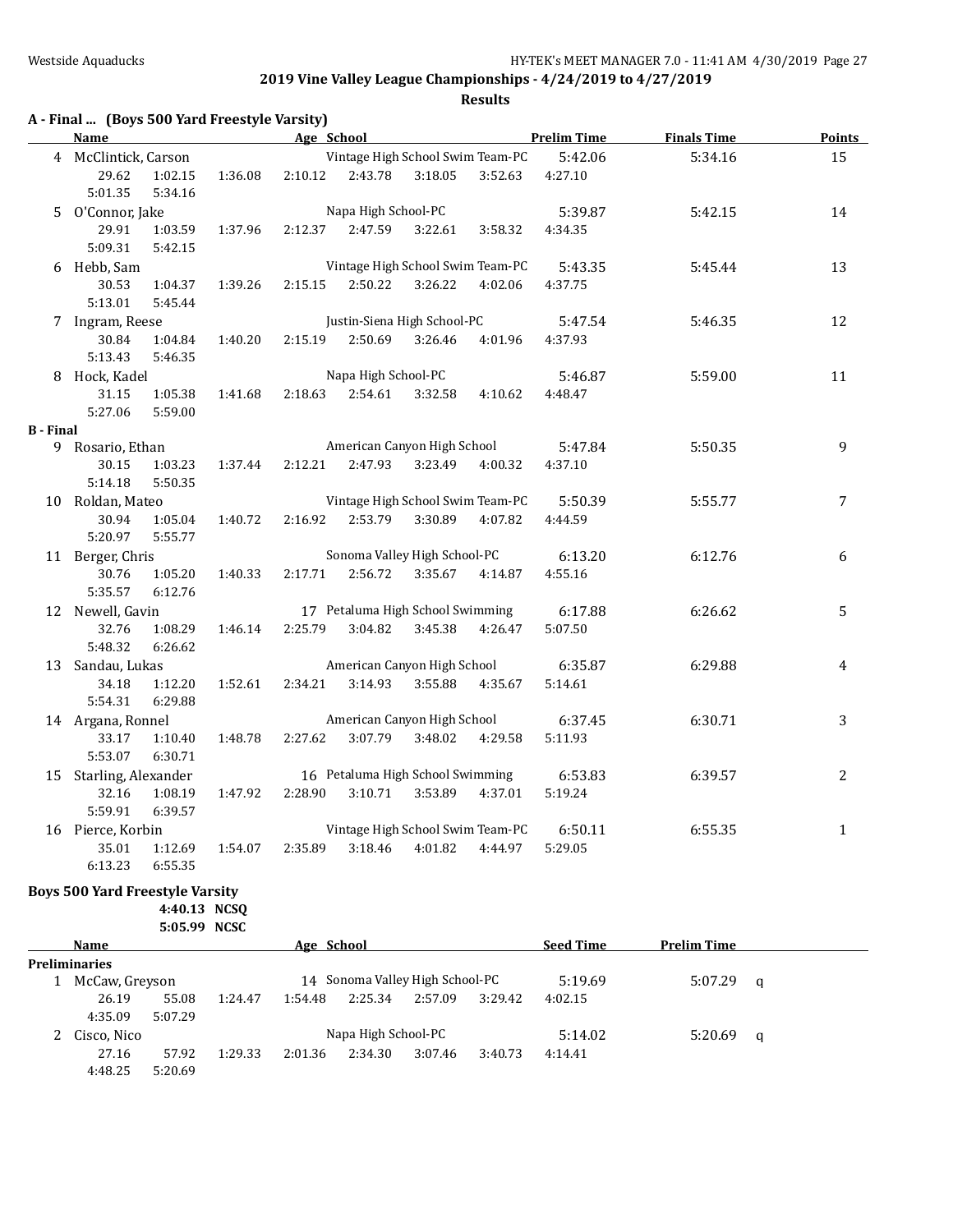|    | Preliminaries  (Boys 500 Yard Freestyle Varsity) |         |            |                                  |         |         |                  |                    |             |
|----|--------------------------------------------------|---------|------------|----------------------------------|---------|---------|------------------|--------------------|-------------|
|    | <b>Name</b>                                      |         | Age School |                                  |         |         | <b>Seed Time</b> | <b>Prelim Time</b> |             |
|    | 3 Krieter, Anthony                               |         |            | Justin-Siena High School-PC      |         |         | 5:26.13          | 5:25.48            | $\mathbf q$ |
|    | 28.18<br>59.34<br>4:55.12<br>5:25.48             | 1:32.46 | 2:05.73    | 2:39.76                          | 3:13.75 | 3:48.07 | 4:21.76          |                    |             |
|    | 4 O'Connor, Jake                                 |         |            | Napa High School-PC              |         |         | 6:15.00          | 5:39.87            | q           |
|    | 30.05<br>1:05.12<br>5:09.65<br>5:39.87           | 1:39.38 | 2:14.30    | 2:49.52                          | 3:24.43 | 3:59.58 | 4:35.02          |                    |             |
|    | 5 McClintick, Carson                             |         |            | Vintage High School Swim Team-PC |         |         | 5:47.06          | 5:42.06            | q           |
|    | 30.53<br>1:03.97                                 | 1:38.74 | 2:13.76    | 2:48.37                          | 3:23.15 | 3:57.91 | 4:33.10          |                    |             |
|    | 5:08.49<br>5:42.06                               |         |            |                                  |         |         |                  |                    |             |
|    | 6 Hebb, Sam                                      |         |            | Vintage High School Swim Team-PC |         |         | 5:49.62          | 5:43.35            | q           |
|    | 29.25<br>1:02.84                                 | 1:37.54 | 2:12.94    | 2:47.86                          | 3:23.71 | 3:59.24 | 4:34.96          |                    |             |
|    | 5:10.23<br>5:43.35                               |         |            |                                  |         |         |                  |                    |             |
|    | 7 Hock, Kadel                                    |         |            | Napa High School-PC              |         |         | 6:07.55          | 5:46.87            | q           |
|    | 30.98<br>1:05.08                                 | 1:39.34 | 2:14.54    | 2:50.10                          | 3:26.34 | 4:01.29 | 4:38.35          |                    |             |
|    | 5:13.75<br>5:46.87                               |         |            |                                  |         |         |                  |                    |             |
|    | 8 Ingram, Reese                                  |         |            | Justin-Siena High School-PC      |         |         | 5:58.25          | $5:47.54$ q        |             |
|    | 30.77<br>1:05.16                                 | 1:39.86 | 2:15.57    | 2:51.69                          | 3:27.28 | 4:03.49 | 4:39.46          |                    |             |
|    | 5:15.06<br>5:47.54                               |         |            |                                  |         |         |                  |                    |             |
|    | 9 Rosario, Ethan                                 |         |            | American Canyon High School      |         |         | 5:59.07          | $5:47.84$ q        |             |
|    | 29.15<br>1:01.45                                 | 1:35.41 | 2:10.27    | 2:45.57                          | 3:21.80 | 3:58.32 | 4:34.85          |                    |             |
|    | 5:11.93<br>5:47.84                               |         |            |                                  |         |         |                  |                    |             |
|    | 10 Roldan, Mateo                                 |         |            | Vintage High School Swim Team-PC |         |         | 5:53.31          | 5:50.39            | $\mathbf q$ |
|    | 30.58<br>1:05.39                                 | 1:40.97 | 2:16.61    | 2:52.13                          | 3:27.58 | 4:03.36 | 4:39.03          |                    |             |
|    | 5:15.37<br>5:50.39                               |         |            |                                  |         |         |                  |                    |             |
|    | 11 Berger, Chris                                 |         |            | Sonoma Valley High School-PC     |         |         | 6:25.76          | 6:13.20            | q           |
|    | 29.93<br>1:04.19                                 | 1:40.26 | 2:18.29    | 2:56.97                          | 3:36.13 | 4:15.80 | 4:55.50          |                    |             |
|    | 5:35.35<br>6:13.20                               |         |            |                                  |         |         |                  |                    |             |
|    | 12 Virkus, Samuel                                |         |            | 14 Casa Grande High School-PC    |         |         | 6:28.00          | 6:14.12            | q           |
|    | 32.26<br>1:07.82                                 | 1:44.90 | 2:23.07    | 3:02.14                          | 3:40.88 | 4:20.92 | 4:59.88          |                    |             |
|    | 5:38.94<br>6:14.12                               |         |            |                                  |         |         |                  |                    |             |
|    | 13 Newell, Gavin                                 |         |            | 17 Petaluma High School Swimming |         |         | 6:24.31          | 6:17.88            | $\mathbf q$ |
|    | 31.32<br>1:06.41                                 | 1:43.80 | 2:22.85    | 3:01.80                          | 3:41.19 | 4:21.10 | 5:01.38          |                    |             |
|    | 5:41.26<br>6:17.88                               |         |            |                                  |         |         |                  |                    |             |
|    | 14 Sandau, Lukas                                 |         |            | American Canyon High School      |         |         | 6:33.66          | 6:35.87            | q           |
|    | 35.34<br>1:14.01                                 | 1:54.45 | 2:36.25    | 3:18.24                          | 3:59.22 | 4:40.62 | 5:21.09          |                    |             |
|    | 6:00.22<br>6:35.87                               |         |            |                                  |         |         |                  |                    |             |
|    | 15 Argana, Ronnel                                |         |            | American Canyon High School      |         |         | 6:45.80          | $6:37.45$ q        |             |
|    | 32.41<br>1:10.52                                 | 1:50.36 | 2:30.29    | 3:11.53                          | 3:53.82 | 4:36.01 | 5:17.89          |                    |             |
|    | 5:58.88<br>6:37.45                               |         |            |                                  |         |         |                  |                    |             |
|    | 16 Pierce, Korbin                                |         |            | Vintage High School Swim Team-PC |         |         | 7:00.14          | $6:50.11$ q        |             |
|    | 35.39<br>1:13.27                                 | 1:53.50 | 2:35.02    | 3:17.79                          | 4:00.62 | 4:44.05 | 5:27.43          |                    |             |
|    | 6:11.40<br>6:50.11                               |         |            |                                  |         |         |                  |                    |             |
|    | 17 Starling, Alexander                           |         |            | 16 Petaluma High School Swimming |         |         | 6:41.38          | 6:53.83            |             |
|    | 32.91<br>1:09.14                                 | 1:48.30 | 2:31.00    | 3:14.42                          | 3:58.02 | 4:41.15 | 5:25.68          |                    |             |
|    | 6:11.64<br>6:53.83                               |         |            |                                  |         |         |                  |                    |             |
| 18 | Coronado Cartmell, Noah                          |         |            | Sonoma Valley High School-PC     |         |         | 7:12.06          | 7:00.34            |             |
|    | 35.99<br>1:16.32                                 | 1:58.67 | 2:42.53    | 3:26.70                          | 4:09.92 | 4:55.50 | 5:39.48          |                    |             |
|    | 6:22.04<br>7:00.34                               |         |            |                                  |         |         |                  |                    |             |
|    | 19 Binsfeld-Debus, Luca                          |         |            | 16 Petaluma High School Swimming |         |         | 6:34.87          | 7:02.57            |             |
|    | 35.01<br>1:14.17                                 | 1:55.24 | 2:36.30    | 3:19.70                          | 4:03.98 | 4:48.29 | 5:33.80          |                    |             |
|    | 6:18.91<br>7:02.57                               |         |            |                                  |         |         |                  |                    |             |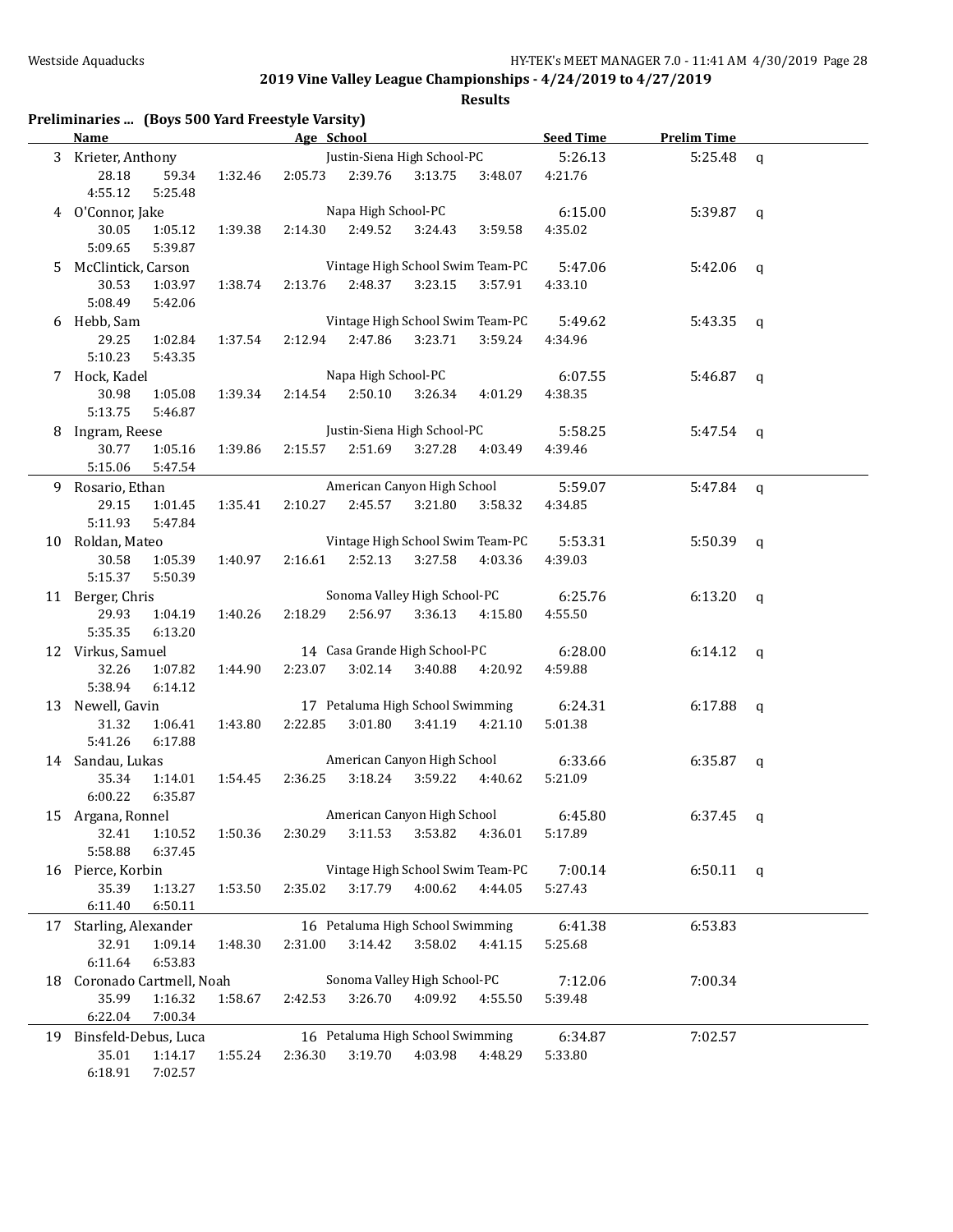|                  | <b>Name</b>                                           |         | Age School                       | <b>Seed Time</b>   | <b>Prelim Time</b> |                |
|------------------|-------------------------------------------------------|---------|----------------------------------|--------------------|--------------------|----------------|
| 20               | Rodrigo, Cody                                         |         | 15 Casa Grande High School-PC    | <b>NT</b>          | 8:06.39            |                |
|                  | 39.63<br>1:26.21<br>2:15.06<br>7:20.43<br>8:06.39     | 3:05.68 | 3:55.85<br>4:47.57<br>5:39.88    | 6:31.25            |                    |                |
|                  | 21 Saltonstall, Sam                                   |         | 18 Petaluma High School Swimming | 7:55.00            | 8:42.80            |                |
|                  | 43.52<br>1:33.64<br>2:27.27<br>7:52.28<br>8:42.80     | 3:22.07 | 4:18.52<br>5:17.09<br>6:10.93    | 7:04.29            |                    |                |
|                  | <b>Boys 100 Yard Backstroke Junior Varsity</b>        |         |                                  |                    |                    |                |
|                  | 53.30 NCSQ                                            |         |                                  |                    |                    |                |
|                  | 57.99 NCSC                                            |         |                                  |                    |                    |                |
|                  | Name                                                  |         | Age School                       | <b>Seed Time</b>   | <b>Finals Time</b> | Points         |
|                  | 1 Hernandez De Roo, Benny<br>42.35<br>1:23.65         |         | Sonoma Valley High School-PC     | 1:29.33            | 1:23.65            | 20             |
|                  | Sierra, Sebastian<br>42.45<br>1:27.37                 |         | Napa High School-PC              | 1:28.58            | 1:27.37            | 17             |
|                  | Pelzl, Tedrowos<br>48.79<br>DQ                        |         | 16 Casa Grande High School-PC    | 2:01.12            | DQ                 |                |
|                  | <b>Boys 100 Yard Backstroke Varsity</b><br>53.30 NCSQ |         |                                  |                    |                    |                |
|                  | 57.99 NCSC<br>Name                                    |         | Age School                       | <b>Prelim Time</b> | <b>Finals Time</b> | Points         |
| A - Final        |                                                       |         |                                  |                    |                    |                |
|                  | 1 Barsotti-Flanders, Will<br>28.34<br>58.36           |         | Napa High School-PC              | 59.67              | 58.36              | 20             |
|                  | 2 McCaw, Greyson<br>28.33<br>58.47                    |         | 14 Sonoma Valley High School-PC  | 58.10              | 58.47              | 17             |
| 3                | Applegarth, Duncan<br>29.26<br>1:00.52                |         | American Canyon High School      | 1:00.48            | 1:00.52            | 16             |
| 4                | Steiger, Bennett<br>29.67<br>1:01.16                  |         | 15 Sonoma Valley High School-PC  | 1:02.28            | 1:01.16            | 15             |
| 5.               | Clark, Myles<br>30.38<br>1:01.30                      |         | Petaluma High School Swimming    | 1:02.08            | 1:01.30            | 14             |
| 6                | Krieter, Anthony<br>31.21<br>1:03.41                  |         | Justin-Siena High School-PC      | 1:01.75            | 1:03.41            | 13             |
| 7.               | Flint, Will<br>31.33<br>1:04.36                       |         | Vintage High School Swim Team-PC | 1:02.51            | 1:04.36            | 12             |
|                  | 8 Cadle, Kevin<br>31.56<br>1:04.85                    |         | 17 Casa Grande High School-PC    | 1:04.06            | 1:04.85            | 11             |
| <b>B</b> - Final |                                                       |         |                                  |                    |                    |                |
|                  | 9 Carmichael, Jackson<br>31.40<br>1:04.87             |         | Vintage High School Swim Team-PC | 1:06.49            | 1:04.87            | 9              |
| 10               | Rosario, Ethan<br>31.85<br>1:05.78                    |         | American Canyon High School      | 1:04.82            | 1:05.78            | 7              |
| 11               | Magee, Aidan<br>33.88<br>1:09.50                      |         | Vintage High School Swim Team-PC | 1:09.28            | 1:09.50            | 6              |
| 12               | Yeates, Jack<br>33.63<br>1:09.54                      |         | Sonoma Valley High School-PC     | 1:09.80            | 1:09.54            | 5              |
| 13               | Goodman, Ben<br>34.60<br>1:11.13                      |         | Sonoma Valley High School-PC     | 1:09.95            | 1:11.13            | 4              |
| 14               | Kleis, Casey<br>35.33<br>1:11.33                      |         | Justin-Siena High School-PC      | 1:10.44            | 1:11.33            | 3              |
| 15               | Prieto, Colton<br>34.87<br>1:12.66                    |         | 18 Petaluma High School Swimming | 1:10.80            | 1:12.66            | $\overline{c}$ |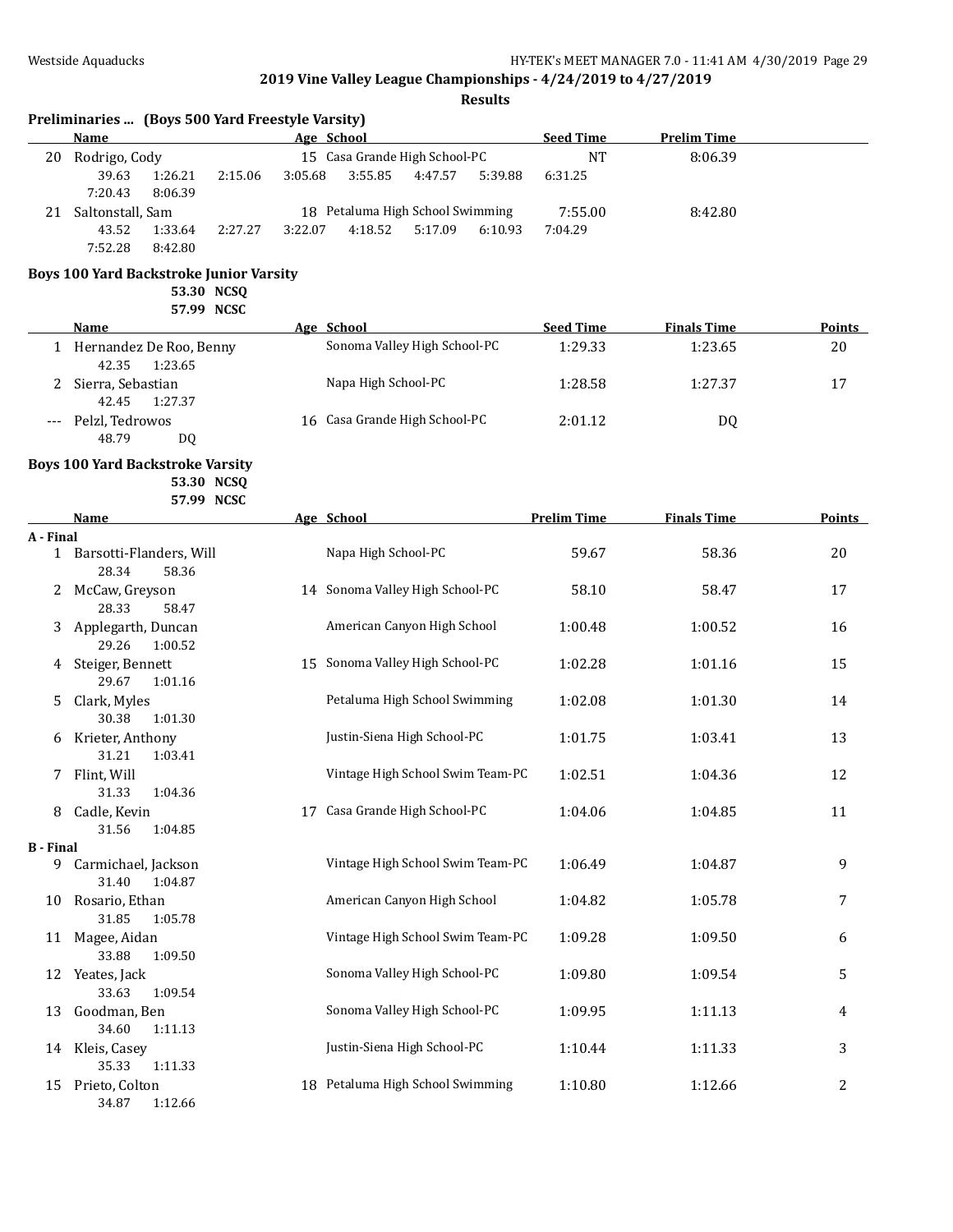**Results**

|                | B - Final  (Boys 100 Yard Backstroke Varsity)<br>Name               |          | Age School                                                                                   | <b>Prelim Time</b>            | <b>Finals Time</b>            | <b>Points</b> |
|----------------|---------------------------------------------------------------------|----------|----------------------------------------------------------------------------------------------|-------------------------------|-------------------------------|---------------|
|                | Page, Gibson                                                        |          | Napa High School-PC                                                                          | 1:10.00                       | <b>DQ</b>                     |               |
|                | 35.35<br>DQ.                                                        |          |                                                                                              |                               |                               |               |
|                | <b>Boys 100 Yard Backstroke Varsity</b><br>53.30 NCSQ<br>57.99 NCSC |          |                                                                                              |                               |                               |               |
|                | Name                                                                |          | Age School                                                                                   | <b>Seed Time</b>              | <b>Prelim Time</b>            |               |
|                | <b>Preliminaries</b>                                                |          |                                                                                              |                               |                               |               |
|                | 1 McCaw, Greyson<br>28.59<br>58.10                                  |          | 14 Sonoma Valley High School-PC                                                              | 59.58                         | 58.10                         | $\mathbf q$   |
|                | 2 Barsotti-Flanders, Will<br>28.77<br>59.67                         |          | Napa High School-PC                                                                          | 59.23                         | 59.67                         | q             |
|                | 3 Applegarth, Duncan<br>29.69<br>1:00.48                            |          | American Canyon High School                                                                  | 1:01.54                       | 1:00.48                       | q             |
|                | 4 Krieter, Anthony<br>30.47<br>1:01.75                              |          | Justin-Siena High School-PC                                                                  | 1:02.88                       | 1:01.75                       | q             |
| 5              | Clark, Myles<br>30.51<br>1:02.08                                    |          | Petaluma High School Swimming                                                                | 1:02.57                       | 1:02.08                       | q             |
| 6              | Steiger, Bennett<br>30.46<br>1:02.28                                |          | 15 Sonoma Valley High School-PC                                                              | 1:03.28                       | 1:02.28                       | q             |
| 7.             | Flint, Will<br>30.98<br>1:02.51                                     |          | Vintage High School Swim Team-PC                                                             | 1:06.59                       | 1:02.51                       | q             |
| 8              | Cadle, Kevin<br>30.90<br>1:04.06                                    |          | 17 Casa Grande High School-PC                                                                | 1:05.17                       | 1:04.06                       | q             |
| 9              | Rosario, Ethan<br>31.62<br>1:04.82                                  |          | American Canyon High School                                                                  | 1:05.70                       | 1:04.82                       | q             |
| 10             | Carmichael, Jackson<br>31.56                                        |          | Vintage High School Swim Team-PC                                                             | 1:06.66                       | 1:06.49                       | q             |
| 11             | 1:06.49<br>Magee, Aidan<br>34.31<br>1:09.28                         |          | Vintage High School Swim Team-PC                                                             | 1:10.09                       | 1:09.28                       | q             |
| 12             | Yeates, Jack                                                        |          | Sonoma Valley High School-PC                                                                 | 1:13.55                       | 1:09.80                       | q             |
| 13             | Goodman, Ben                                                        |          | Sonoma Valley High School-PC                                                                 | 1:15.33                       | 1:09.95                       | q             |
|                | 34.03<br>1:09.95                                                    |          |                                                                                              |                               |                               |               |
|                | 14 Page, Gibson<br>34.38<br>1:10.00                                 |          | Napa High School-PC                                                                          | 1:11.27                       | 1:10.00                       | q             |
| 15             | Kleis, Casey<br>34.78  1:10.44                                      |          | Justin-Siena High School-PC                                                                  | 1:15.40                       | 1:10.44                       | q             |
|                | 16 Prieto, Colton<br>34.43<br>1:10.80                               |          | 18 Petaluma High School Swimming                                                             | 1:16.28                       | 1:10.80                       | q             |
| 17             | Duffy, Michael<br>34.05<br>1:12.13                                  |          | 16 Petaluma High School Swimming                                                             | 1:09.97                       | 1:12.13                       |               |
| 18             | Jordan, Cameron<br>34.94<br>1:12.88                                 |          | Napa High School-PC                                                                          | 1:15.00                       | 1:12.88                       |               |
| 19             | Cepoi, Gabriel                                                      |          | Napa High School-PC                                                                          | 1:13.31                       | 1:14.05                       |               |
|                | 36.59<br>1:14.05                                                    |          |                                                                                              |                               |                               |               |
|                |                                                                     |          |                                                                                              |                               |                               |               |
|                |                                                                     |          |                                                                                              |                               |                               |               |
| 20<br>21<br>22 | Siebels, Garrett<br>Siebels, Jonah<br>Saltonstall, Sam              | 18<br>15 | Casa Grande High School-PC<br>Casa Grande High School-PC<br>18 Petaluma High School Swimming | 1:20.53<br>1:28.81<br>1:51.58 | 1:17.47<br>1:21.73<br>1:49.70 |               |

51.66 1:49.70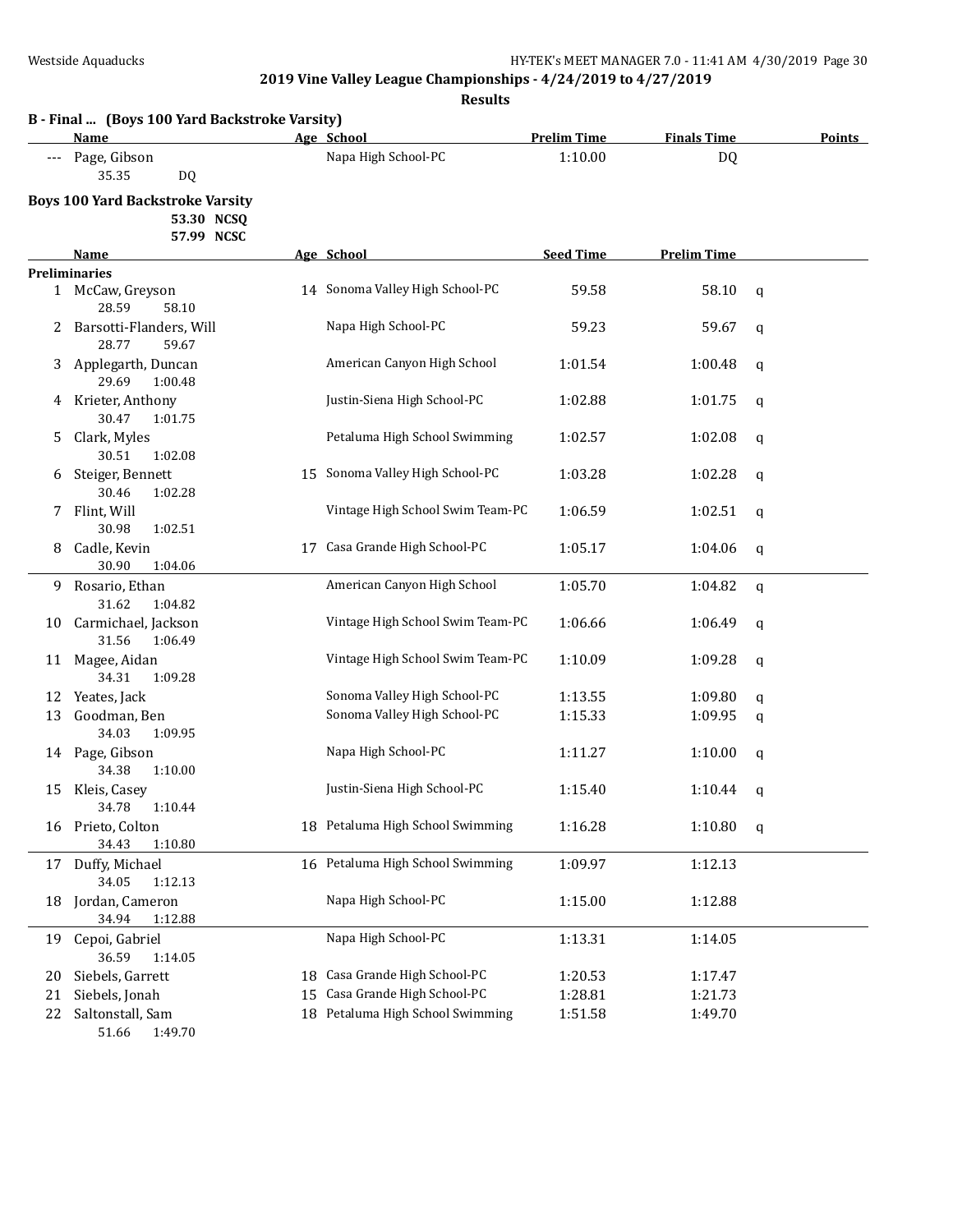**Results**

| <b>Boys 100 Yard Breaststroke Junior Varsity</b> |  |
|--------------------------------------------------|--|
| 59.21 NCSO                                       |  |
| 1:03.99 NCSC                                     |  |

|                     | Name                                  | Age School                       | <b>Seed Time</b> | <b>Finals Time</b> | <b>Points</b> |
|---------------------|---------------------------------------|----------------------------------|------------------|--------------------|---------------|
|                     | Solorio, Nico<br>1:22.64<br>39.49     | Vintage High School Swim Team-PC | 1:26.45          | 1:22.64            | 20            |
|                     | Oleston, Shawn<br>43.59<br>1:32.37    | American Canyon High School      | 1:36.50          | 1:32.37            | 17            |
| 3                   | Labo, Michael<br>42.68<br>1:32.77     | 16 Casa Grande High School-PC    | 1:57.34          | 1:32.77            | 16            |
| 4                   | Falkenburg, Ethan<br>44.30<br>1:34.80 | 16 Casa Grande High School-PC    | 1:53.45          | 1:34.80            | 15            |
| 5.                  | Falcon, Thomas<br>46.27<br>1:35.49    | American Canyon High School      | 1:36.25          | 1:35.49            | 14            |
| 6                   | Kim, Josiah<br>1:38.26<br>46.50       | American Canyon High School      | 1:39.29          | 1:38.26            | 13            |
|                     | Sierra, Sebastian<br>47.80<br>1:40.98 | Napa High School-PC              | 1:40.69          | 1:40.98            | 12            |
| $\qquad \qquad - -$ | Williams, Luke<br>39.36<br>DQ         | Vintage High School Swim Team-PC | 1:24.95          | DQ                 |               |

### **Boys 100 Yard Breaststroke Varsity**

**59.21 NCSQ 1:03.99 NCSC**

|                  | <b>Name</b>                          |    | Age School                       | <b>Prelim Time</b> | <b>Finals Time</b> |             | <b>Points</b> |
|------------------|--------------------------------------|----|----------------------------------|--------------------|--------------------|-------------|---------------|
| A - Final        |                                      |    |                                  |                    |                    |             |               |
| $\mathbf{1}$     | Gilsenan, Max<br>28.31<br>1:00.44    |    | Justin-Siena High School-PC      | 1:01.98            | 1:00.44            | <b>NCSC</b> | 20            |
| 2                | Woods, Cooper<br>30.08<br>1:03.62    | 17 | Petaluma High School Swimming    | 1:05.92            | 1:03.62            | NCSC+       | 17            |
| 3                | Larsen, Matthew<br>30.24<br>1:04.71  |    | Vintage High School Swim Team-PC | 1:05.06            | 1:04.71            |             | 16            |
| 4                | Tapia, Eric<br>32.21<br>1:08.25      |    | Justin-Siena High School-PC      | 1:08.42            | 1:08.25            |             | 15            |
| 5                | Applegarth, Alec<br>32.32<br>1:09.14 |    | American Canyon High School      | 1:07.74            | 1:09.14            |             | 14            |
| 6                | Schoeningh, Hank<br>33.42<br>1:10.91 |    | Sonoma Valley High School-PC     | 1:09.74            | 1:10.91            |             | 13            |
| 7                | Page, Gibson<br>34.25<br>1:11.07     |    | Napa High School-PC              | 1:14.09            | 1:11.07            |             | 12            |
| 8                | Xue, Kai<br>32.30<br>1:11.64         |    | 16 Casa Grande High School-PC    | 1:13.81            | 1:11.64            |             | 11            |
| <b>B</b> - Final |                                      |    |                                  |                    |                    |             |               |
| 9                | Berger, Chris<br>34.48<br>1:13.41    |    | Sonoma Valley High School-PC     | 1:15.09            | 1:13.41            |             | 9             |
| 10               | Tran, Sean<br>35.06<br>1:15.39       |    | American Canyon High School      | 1:14.59            | 1:15.39            |             | 7             |
| 11               | Santiago, Elijah                     |    | American Canyon High School      | 1:16.15            | 1:15.78            |             | 6             |
| 12               | Jordan, Cameron<br>36.30<br>1:16.04  |    | Napa High School-PC              | 1:17.44            | 1:16.04            |             | 5             |
| 13               | Vestnys, Timothy<br>37.16<br>1:17.92 |    | 14 Casa Grande High School-PC    | 1:21.28            | 1:17.92            |             | 4             |
| 14               | Jeramaz, Jake<br>37.37<br>1:19.82    |    | Justin-Siena High School-PC      | 1:18.75            | 1:19.82            |             | 3             |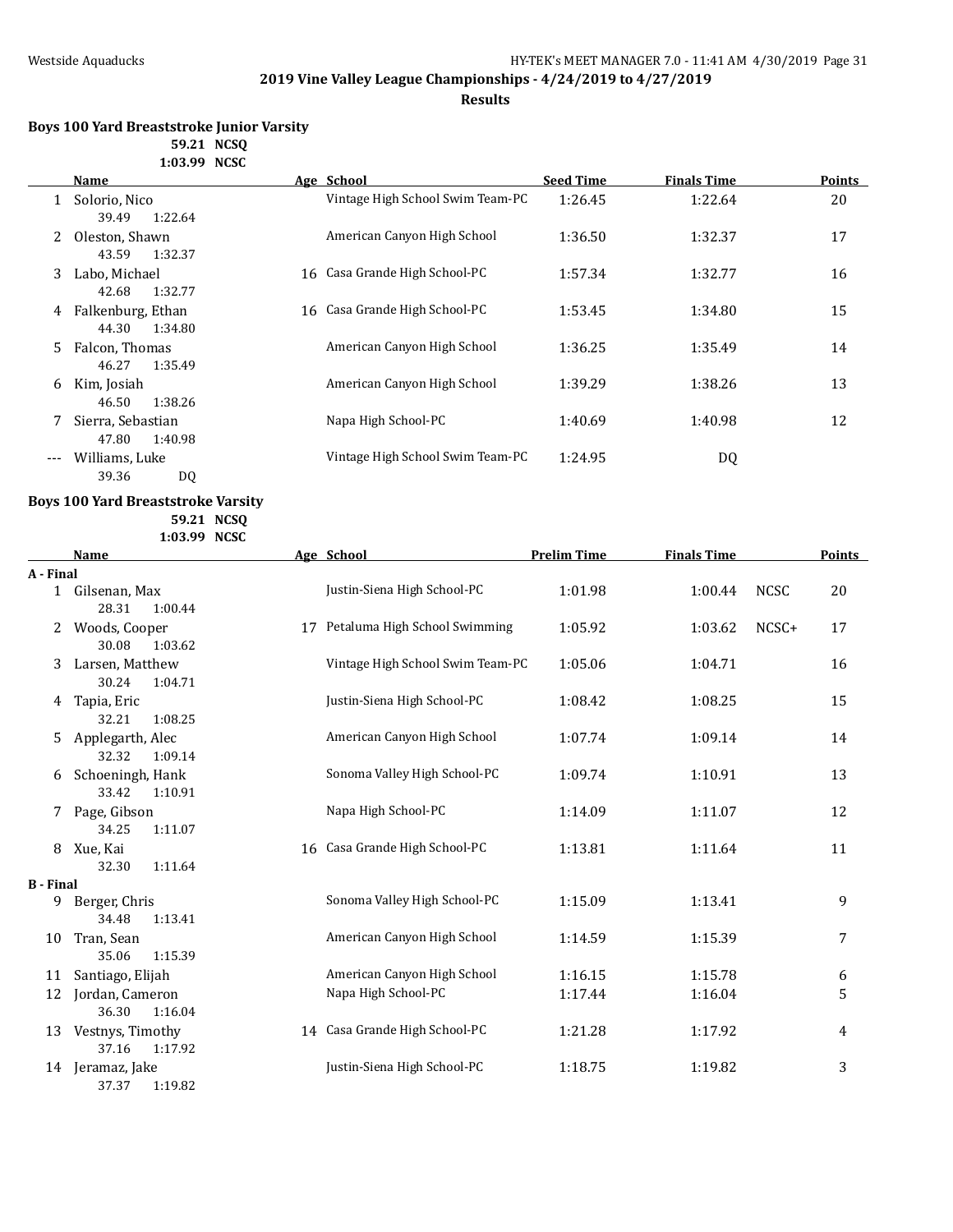|    | B - Final  (Boys 100 Yard Breaststroke Varsity)<br>Name |    | Age School                       | <b>Prelim Time</b> | <b>Finals Time</b> | <b>Points</b> |
|----|---------------------------------------------------------|----|----------------------------------|--------------------|--------------------|---------------|
| 15 | Bacci, Carson<br>37.76<br>1:20.98                       |    | Vintage High School Swim Team-PC | 1:22.04            | 1:20.98            | 2             |
| 16 | Box, Robert<br>37.72<br>1:22.08                         |    | 18 Petaluma High School Swimming | 1:23.99            | 1:22.08            | $\mathbf{1}$  |
|    | <b>Boys 100 Yard Breaststroke Varsity</b><br>59.21 NCSQ |    |                                  |                    |                    |               |
|    | 1:03.99 NCSC                                            |    |                                  |                    |                    |               |
|    | Name                                                    |    | Age School                       | <b>Seed Time</b>   | <b>Prelim Time</b> |               |
|    | <b>Preliminaries</b><br>1 Gilsenan, Max                 |    | Justin-Siena High School-PC      | 1:02.44            | 1:01.98            | qNCSC         |
|    | 29.47<br>1:01.98<br>Larsen, Matthew                     |    | Vintage High School Swim Team-PC | 1:09.95            | 1:05.06            | $\mathbf q$   |
|    | 30.86<br>1:05.06                                        |    |                                  |                    |                    |               |
| 3  | Woods, Cooper<br>31.52<br>1:05.92                       |    | 17 Petaluma High School Swimming | 1:06.37            | 1:05.92            | q             |
|    | Applegarth, Alec<br>31.75<br>1:07.74                    |    | American Canyon High School      | 1:09.54            | 1:07.74            | q             |
| 5  | Tapia, Eric                                             |    | Justin-Siena High School-PC      | 1:08.80            | 1:08.42            | q             |
| 6  | 32.76<br>1:08.42<br>Schoeningh, Hank                    |    | Sonoma Valley High School-PC     | 1:11.23            | 1:09.74            | q             |
| 7. | 33.10<br>1:09.74<br>Xue, Kai                            |    | 16 Casa Grande High School-PC    | 1:13.18            | 1:13.81            | q             |
| 8  | 34.50<br>1:13.81<br>Page, Gibson                        |    | Napa High School-PC              | 1:15.50            | 1:14.09            | q             |
| 9. | 35.20<br>1:14.09<br>Tran, Sean                          |    | American Canyon High School      | 1:16.40            | 1:14.59            | q             |
|    | 35.74<br>1:14.59                                        |    |                                  |                    |                    |               |
| 10 | Berger, Chris<br>35.26<br>1:15.09                       |    | Sonoma Valley High School-PC     | 1:17.10            | 1:15.09            | q             |
|    | 11 Santiago, Elijah<br>35.99<br>1:16.15                 |    | American Canyon High School      | 1:16.12            | 1:16.15            | q             |
|    | 12 Jordan, Cameron<br>36.74<br>1:17.44                  |    | Napa High School-PC              | 1:17.65            | 1:17.44            | q             |
| 13 | Jeramaz, Jake<br>37.18<br>1:18.75                       |    | Justin-Siena High School-PC      | 1:18.75            | 1:18.75            | q             |
|    | 14 Vestnys, Timothy<br>39.30<br>1:21.28                 |    | 14 Casa Grande High School-PC    | 1:25.93            | 1:21.28 $q$        |               |
| 15 | Bacci, Carson                                           |    | Vintage High School Swim Team-PC | 1:24.47            | 1:22.04            | q             |
| 16 | 38.86<br>1:22.04<br>Wirth, James                        |    | 16 Petaluma High School Swimming | 1:22.68            | 1:22.99            | q             |
| 17 | 1:22.99<br>36.71<br>Box, Robert                         |    | 18 Petaluma High School Swimming | 1:26.90            | 1:23.99            |               |
| 18 | 38.59<br>1:23.99<br>Pierce, Korbin                      |    | Vintage High School Swim Team-PC | 1:28.35            | 1:25.21            |               |
| 19 | 40.74<br>1:25.21<br>Garrity, Kyle                       |    | 16 Casa Grande High School-PC    | 1:27.37            | 1:25.94            |               |
|    | 39.77<br>1:25.94                                        |    | Petaluma High School Swimming    |                    |                    |               |
| 20 | Honey, Derek<br>40.54<br>1:29.23                        | 17 |                                  | 1:27.00            | 1:29.23            |               |
| 21 | Tuan, Yu<br>43.84<br>1:34.84                            |    | 18 Casa Grande High School-PC    | 1:40.98            | 1:34.84            |               |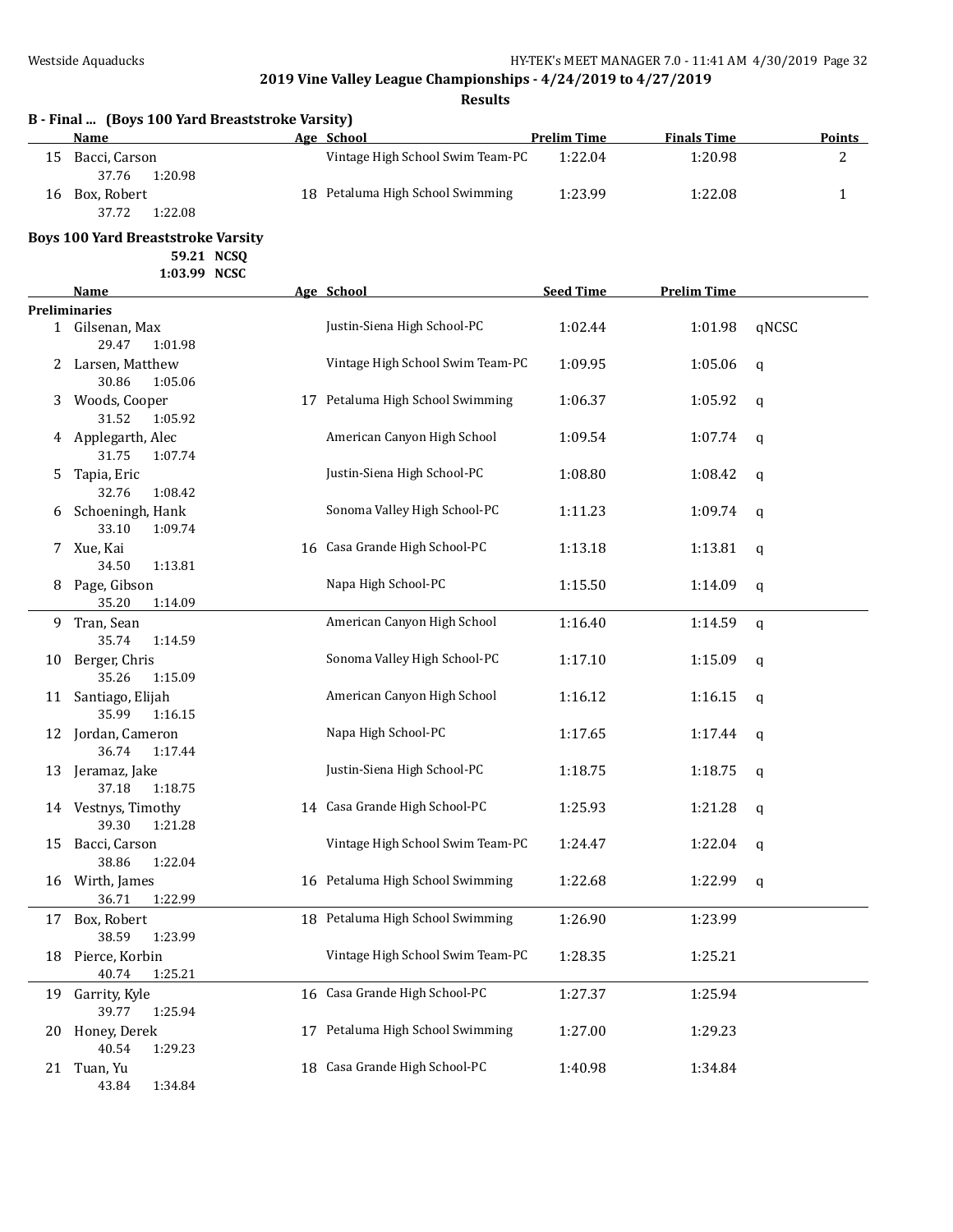**Results**

|                  | Name                                                               | Age School                       | <b>Seed Time</b>   | <b>Prelim Time</b> |             |               |
|------------------|--------------------------------------------------------------------|----------------------------------|--------------------|--------------------|-------------|---------------|
|                  | Cepoi, Gabriel<br>38.67<br>DQ                                      | Napa High School-PC              | 1:22.52            | DQ                 |             |               |
|                  | <b>Boys 50 Yard Butterfly Junior Varsity</b>                       |                                  |                    |                    |             |               |
|                  | Name                                                               | Age School                       | <b>Seed Time</b>   | <b>Finals Time</b> |             | <b>Points</b> |
|                  | 1 Opladen, Philipp                                                 | Petaluma High School Swimming    | 37.00              | 34.23              |             | 20            |
|                  | <b>Boys 100 Yard Butterfly Varsity</b><br>51.69 NCSQ<br>55.55 NCSC |                                  |                    |                    |             |               |
|                  | Name                                                               | Age School                       | <b>Prelim Time</b> | <b>Finals Time</b> |             | Points        |
| A - Final        |                                                                    |                                  |                    |                    |             |               |
|                  | 1 Grini, Carl<br>24.41                                             | 16 Casa Grande High School-PC    | 52.36              | 51.73              | <b>NCSC</b> | 20            |
| 2                | 51.73<br>Gilsenan, Max<br>26.40<br>55.07                           | Justin-Siena High School-PC      | 55.53              | 55.07              | <b>NCSC</b> | 17            |
| 3                | Tapia, Eric<br>26.20<br>55.70                                      | Justin-Siena High School-PC      | 55.12              | 55.70              |             | 16            |
| 4                | Kortie, Tyler<br>26.12<br>55.88                                    | Vintage High School Swim Team-PC | 56.68              | 55.88              |             | 15            |
| 5.               | Smith, Ethan<br>26.39<br>57.21                                     | 18 Sonoma Valley High School-PC  | 57.30              | 57.21              |             | 14            |
| 6                | Wood, Caleb<br>27.10<br>59.38                                      | 18 Casa Grande High School-PC    | 1:00.30            | 59.38              |             | 13            |
|                  | Wachendorfer, Garrett<br>28.03<br>1:00.69                          | Napa High School-PC              | 1:00.19            | 1:00.69            |             | 12            |
| 8                | Steiger, Bennett<br>29.58<br>1:03.91                               | 15 Sonoma Valley High School-PC  | 1:04.55            | 1:03.91            |             | 11            |
| <b>B</b> - Final |                                                                    |                                  |                    |                    |             |               |
| 9                | McMahon, Brendan<br>29.12<br>1:03.43                               | 16 Petaluma High School Swimming | 1:04.71            | 1:03.43            |             | 9             |
| 10               | Davis, Aiden<br>29.95<br>1:06.49                                   | Vintage High School Swim Team-PC | 1:08.33            | 1:06.49            |             | 7             |
|                  | 11 Raymond, Zakary<br>30.68<br>1:06.64                             | American Canyon High School      | 1:07.39            | 1:06.64            |             | 6             |
| 12               | Ingram, Reese<br>32.03<br>1:07.86                                  | Justin-Siena High School-PC      | 1:06.23            | 1:07.86            |             | 5             |
|                  | 13 Dandini, Dominic<br>1:08.66<br>31.65                            | Vintage High School Swim Team-PC | 1:07.35            | 1:08.66            |             |               |
|                  | 14 Santiago, Elijah<br>31.38<br>1:10.38                            | American Canyon High School      | 1:11.13            | 1:10.38            |             | 3             |
|                  | 15 Duffy, Michael<br>30.00<br>1:11.89                              | 16 Petaluma High School Swimming | 1:08.92            | 1:11.89            |             | 2             |
|                  | <b>Boys 100 Yard Butterfly Varsity</b>                             |                                  |                    |                    |             |               |

**51.69 NCSQ 55.55 NCSC**

|                      | <b>Name</b> |       | Age School                    | <b>Seed Time</b> | <b>Prelim Time</b> |       |
|----------------------|-------------|-------|-------------------------------|------------------|--------------------|-------|
| <b>Preliminaries</b> |             |       |                               |                  |                    |       |
|                      | Grini, Carl |       | 16 Casa Grande High School-PC | 52.87            | 52.36              | aNCSC |
|                      | 24.56       | 52.36 |                               |                  |                    |       |
|                      | Tapia, Eric |       | Justin-Siena High School-PC   | 55.53            | 55.12              | aNCSC |
|                      | 25.77       | 55.12 |                               |                  |                    |       |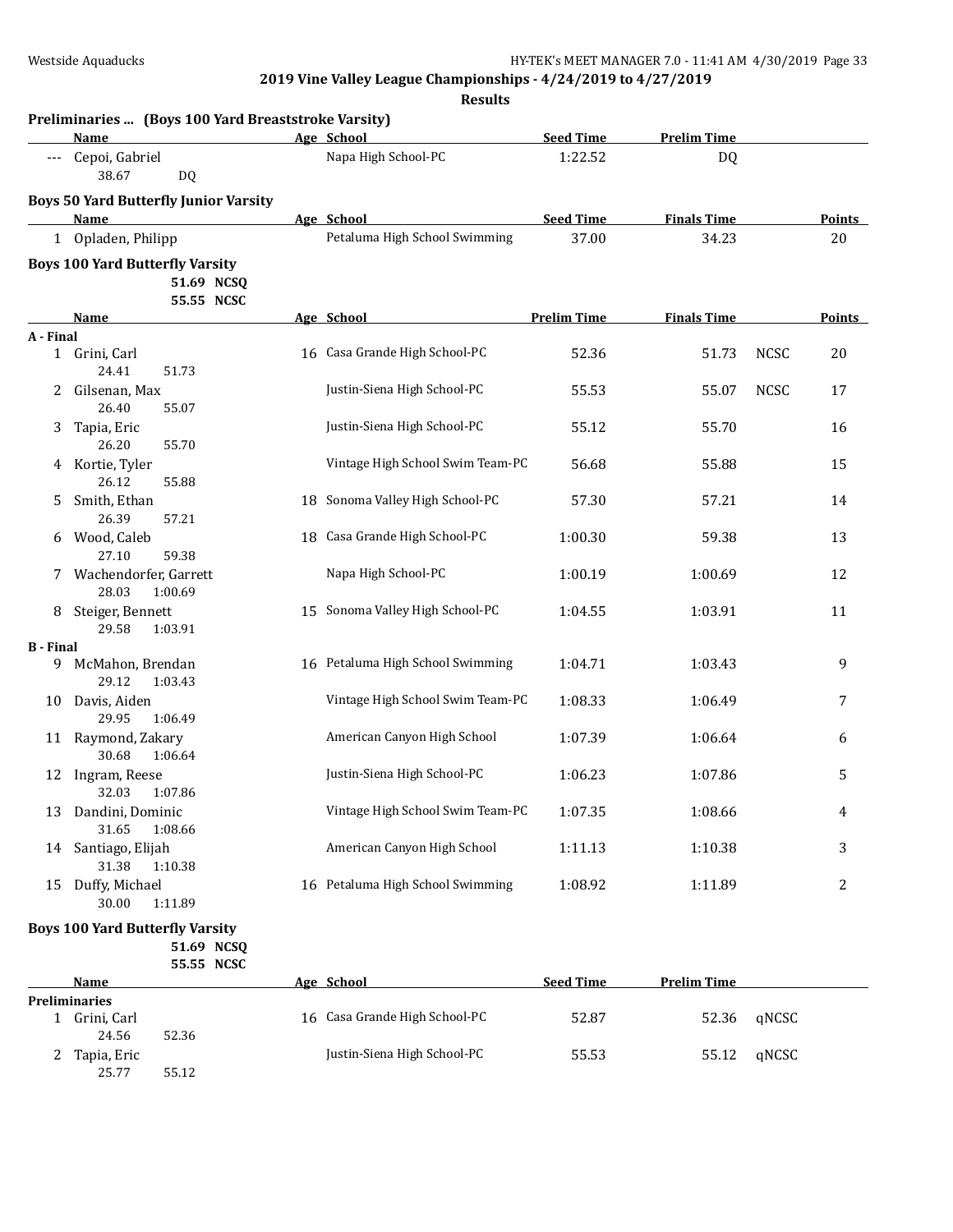|           | Preliminaries  (Boys 100 Yard Butterfly Varsity)       |         |                                  |                    |                    |             |               |
|-----------|--------------------------------------------------------|---------|----------------------------------|--------------------|--------------------|-------------|---------------|
|           | Name                                                   |         | Age School                       | <b>Seed Time</b>   | <b>Prelim Time</b> |             |               |
| 3         | Gilsenan, Max<br>26.02<br>55.53                        |         | Justin-Siena High School-PC      | 55.22              | 55.53              | qNCSC       |               |
| 4         | Kortie, Tyler<br>25.53<br>56.68                        |         | Vintage High School Swim Team-PC | 56.10              | 56.68              | q           |               |
| 5.        | Smith, Ethan<br>26.63<br>57.30                         |         | 18 Sonoma Valley High School-PC  | 1:00.31            | 57.30              | q           |               |
| 6         | Mora, Joshua<br>26.62<br>57.86                         |         | American Canyon High School      | 1:00.19            | 57.86              | q           |               |
| 7.        | Wachendorfer, Garrett<br>27.58<br>1:00.19              |         | Napa High School-PC              | 1:01.09            | 1:00.19            | q           |               |
| 8         | Wood, Caleb<br>27.26<br>1:00.30                        |         | 18 Casa Grande High School-PC    | 1:00.81            | 1:00.30            | q           |               |
| 9         | Cisco, Keoni<br>29.42<br>1:03.08                       |         | Napa High School-PC              | 1:05.12            | 1:03.08            | q           |               |
| 10        | Steiger, Bennett<br>28.96<br>1:04.55                   |         | 15 Sonoma Valley High School-PC  | 1:05.45            | 1:04.55            | q           |               |
|           | 11 McMahon, Brendan<br>30.46<br>1:04.71                |         | 16 Petaluma High School Swimming | 1:04.49            | 1:04.71            | q           |               |
| 12        | Ingram, Reese                                          |         | Justin-Siena High School-PC      | 1:10.48            | 1:06.23            | q           |               |
| 13        | Dandini, Dominic<br>30.53<br>1:07.35                   |         | Vintage High School Swim Team-PC | 1:12.34            | 1:07.35            | q           |               |
| 14        | Raymond, Zakary<br>31.54<br>1:07.39                    |         | American Canyon High School      | 1:08.56            | 1:07.39            | q           |               |
| 15        | Davis, Aiden<br>30.54<br>1:08.33                       |         | Vintage High School Swim Team-PC | 1:11.37            | 1:08.33            | q           |               |
| 16        | Duffy, Michael<br>28.87<br>1:08.92                     |         | 16 Petaluma High School Swimming | 1:09.61            | 1:08.92            | q           |               |
| 17        | Santiago, Elijah<br>30.43<br>1:11.13                   |         | American Canyon High School      | 1:10.00            | 1:11.13            |             |               |
|           | <b>Boys 100 Yard IM Junior Varsity</b>                 |         |                                  |                    |                    |             |               |
|           | <b>Name</b>                                            |         | Age School                       | <b>Seed Time</b>   | <b>Finals Time</b> |             | <b>Points</b> |
|           | 1 Opladen, Philipp<br>37.75<br>1:23.85                 |         | Petaluma High School Swimming    | 1:30.07            | 1:23.85            |             | 20            |
|           | <b>Boys 200 Yard IM Varsity</b><br>1:57.15 NCSQ        |         |                                  |                    |                    |             |               |
|           | 2:05.99 NCSC                                           |         |                                  |                    |                    |             |               |
|           | Name                                                   |         | Age School                       | <b>Prelim Time</b> | <b>Finals Time</b> |             | <b>Points</b> |
| A - Final |                                                        |         |                                  |                    |                    |             |               |
|           | 1 Pascual, Iona<br>25.36<br>54.55<br>1:28.32           | 1:55.21 | Justin-Siena High School-PC      | 1:55.66            | 1:55.21            | $NCSQ+$     | 20            |
| 2         | Grini, Carl<br>24.67<br>54.72<br>1:29.46               | 1:57.74 | 16 Casa Grande High School-PC    | 2:00.07            | 1:57.74            | <b>NCSC</b> | 17            |
| 3         | Kortie, Tyler<br>26.69<br>59.81<br>1:37.45             | 2:08.22 | Vintage High School Swim Team-PC | 2:08.12            | 2:08.22            |             | 16            |
| 4         | Barsotti-Flanders, Will<br>27.81<br>1:00.42<br>1:39.42 | 2:09.61 | Napa High School-PC              | 2:13.90            | 2:09.61            |             | 15            |
| 5.        | Applegarth, Duncan<br>27.75<br>59.60<br>1:39.96        | 2:10.35 | American Canyon High School      | 2:10.60            | 2:10.35            |             | 14            |
| 6         | Woods, Cooper<br>27.21<br>1:02.27<br>1:38.85           | 2:10.53 | 17 Petaluma High School Swimming | 2:17.53            | 2:10.53            |             | 13            |
|           |                                                        |         |                                  |                    |                    |             |               |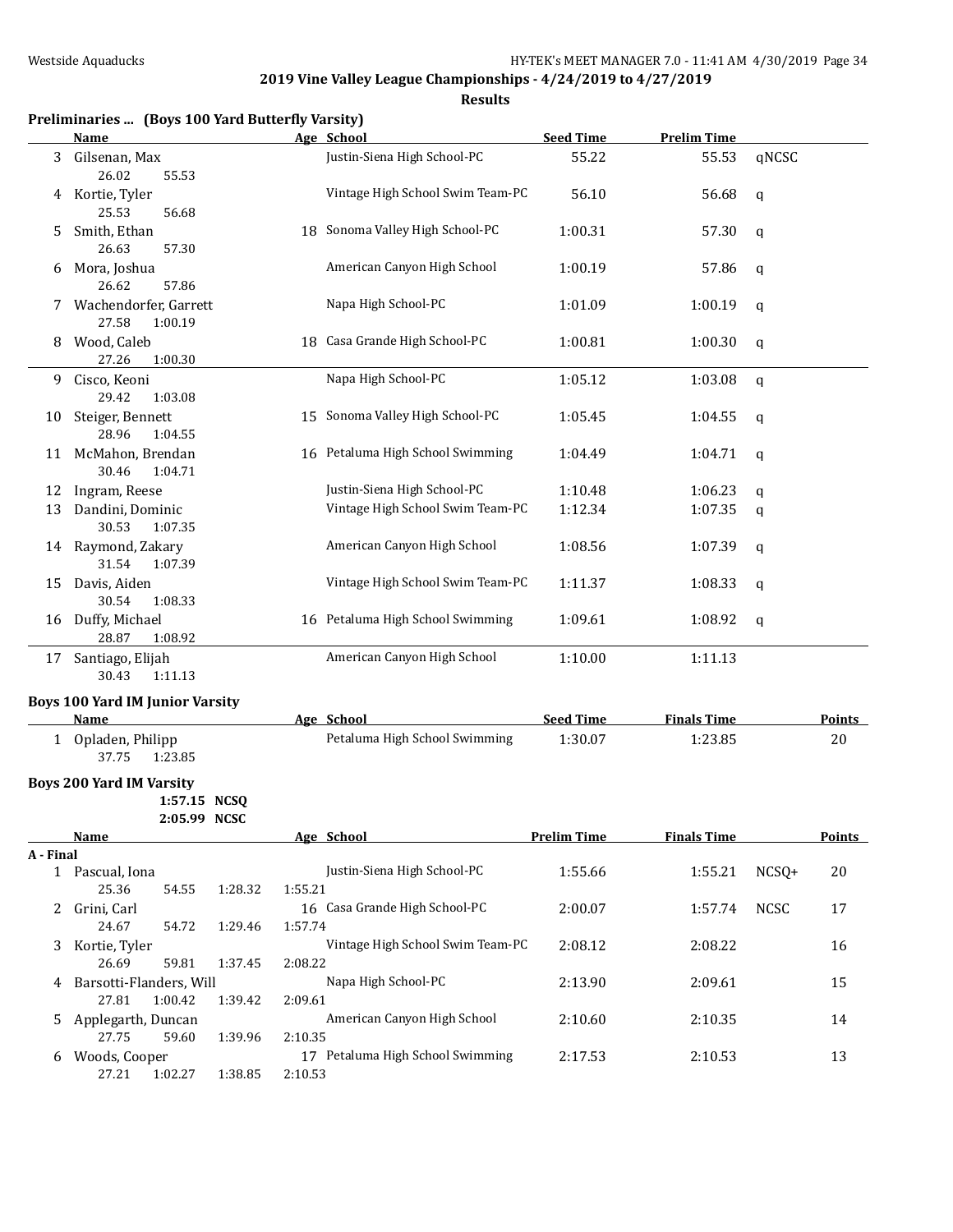**Results**

## **A - Final ... (Boys 200 Yard IM Varsity)**

|                  | <b>Name</b>         |         |         | Age School                       | <b>Prelim Time</b> | <b>Finals Time</b> | <b>Points</b> |
|------------------|---------------------|---------|---------|----------------------------------|--------------------|--------------------|---------------|
|                  | Larsen, Matthew     |         |         | Vintage High School Swim Team-PC | 2:12.86            | 2:15.74            | 12            |
|                  | 28.22               | 1:03.38 | 1:42.90 | 2:15.74                          |                    |                    |               |
| 8                | Raymond, Zakary     |         |         | American Canyon High School      | 2:22.11            | 2:22.77            | 11            |
|                  | 30.16               | 1:05.33 | 1:48.10 | 2:22.77                          |                    |                    |               |
| <b>B</b> - Final |                     |         |         |                                  |                    |                    |               |
| 9                | Applegarth, Alec    |         |         | American Canyon High School      | 2:27.30            | 2:21.26            | 9             |
|                  | 30.59               | 1:07.22 | 1:46.62 | 2:21.26                          |                    |                    |               |
| 10               | Magee, Aidan        |         |         | Vintage High School Swim Team-PC | 2:30.73            | 2:32.75            | 7             |
|                  | 33.90               | 1:11.67 | 1:59.24 | 2:32.75                          |                    |                    |               |
| 11               | Jeramaz, Jake       |         |         | Justin-Siena High School-PC      | 2:36.47            | 2:39.46            | 6             |
|                  | 33.74               | 1:18.32 | 2:03.43 | 2:39.46                          |                    |                    |               |
| 12               | Starling, Alexander |         |         | 16 Petaluma High School Swimming | 2:37.84            | 2:42.66            | 5             |
|                  | 33.55               | 1:15.01 | 2:03.94 | 2:42.66                          |                    |                    |               |
| $---$            | Goodman. Ben        |         |         | Sonoma Valley High School-PC     | 2:35.44            | DQ                 |               |
|                  | 32.46               | 1:10.96 | 2:03.05 | DQ                               |                    |                    |               |

**Boys 200 Yard IM Varsity**

**1:57.15 NCSQ**

**2:05.99 NCSC**

|    | <b>Name</b>             |         | Age School                       | <b>Seed Time</b> | <b>Prelim Time</b> |        |
|----|-------------------------|---------|----------------------------------|------------------|--------------------|--------|
|    | <b>Preliminaries</b>    |         |                                  |                  |                    |        |
|    | 1 Pascual, Iona         |         | Justin-Siena High School-PC      | 2:00.19          | 1:55.66            | qNCSQ+ |
|    | 24.91<br>54.18          | 1:28.27 | 1:55.66                          |                  |                    |        |
|    | Grini, Carl             |         | 16 Casa Grande High School-PC    | 2:01.31          | 2:00.07            | qNCSC  |
|    | 24.62<br>54.84          | 1:30.61 | 2:00.07                          |                  |                    |        |
| 3  | Kortie, Tyler           |         | Vintage High School Swim Team-PC | 2:06.85          | 2:08.12            | q      |
|    | 26.52<br>59.71          | 1:37.04 | 2:08.12                          |                  |                    |        |
|    | Applegarth, Duncan      |         | American Canyon High School      | 2:13.33          | 2:10.60            | q      |
|    | 27.80<br>1:01.35        | 1:40.43 | 2:10.60                          |                  |                    |        |
| 5  | Larsen, Matthew         |         | Vintage High School Swim Team-PC | 2:15.67          | 2:12.86            | q      |
|    | 28.38<br>1:02.85        | 1:40.82 | 2:12.86                          |                  |                    |        |
|    | Barsotti-Flanders, Will |         | Napa High School-PC              | 2:07.70          | 2:13.90            | q      |
|    | 28.19<br>1:02.35        | 1:41.46 | 2:13.90                          |                  |                    |        |
| 7  | Woods, Cooper           |         | 17 Petaluma High School Swimming | 2:11.23          | 2:17.53            | q      |
|    | 29.17<br>1:04.12        | 1:43.68 | 2:17.53                          |                  |                    |        |
| 8  | Cisco, Keoni            |         | Napa High School-PC              | 2:24.21          | 2:19.50            | q      |
|    | 29.30<br>1:04.17        | 1:47.98 | 2:19.50                          |                  |                    |        |
|    | 9 Raymond, Zakary       |         | American Canyon High School      | 2:26.59          | 2:22.11            | q      |
|    | 30.20<br>1:05.68        | 1:49.16 | 2:22.11                          |                  |                    |        |
| 10 | Applegarth, Alec        |         | American Canyon High School      | 2:31.06          | 2:27.30            | q      |
|    | 31.58<br>1:09.98        | 1:52.15 | 2:27.30                          |                  |                    |        |
| 11 | Magee, Aidan            |         | Vintage High School Swim Team-PC | 2:33.41          | 2:30.73            | q      |
|    | 32.51<br>1:10.19        | 1:56.68 | 2:30.73                          |                  |                    |        |
| 12 | Goodman, Ben            |         | Sonoma Valley High School-PC     | 2:44.70          | 2:35.44            | q      |
|    | 31.94<br>1:10.51        | 1:59.40 | 2:35.44                          |                  |                    |        |
| 13 | Jeramaz, Jake           |         | Justin-Siena High School-PC      | 2:38.99          | 2:36.47            | q      |
|    | 32.41<br>1:14.93        | 2:03.08 | 2:36.47                          |                  |                    |        |
|    | 14 Starling, Alexander  |         | 16 Petaluma High School Swimming | 2:37.89          | 2:37.84            | q      |
|    | 33.59<br>1:12.68        | 2:00.28 | 2:37.84                          |                  |                    |        |
| 15 | Binsfeld-Debus, Luca    |         | 16 Petaluma High School Swimming | 2:44.47          | 2:59.84            | q      |
|    | 36.12<br>1:20.37        | 2:15.80 | 2:59.84                          |                  |                    |        |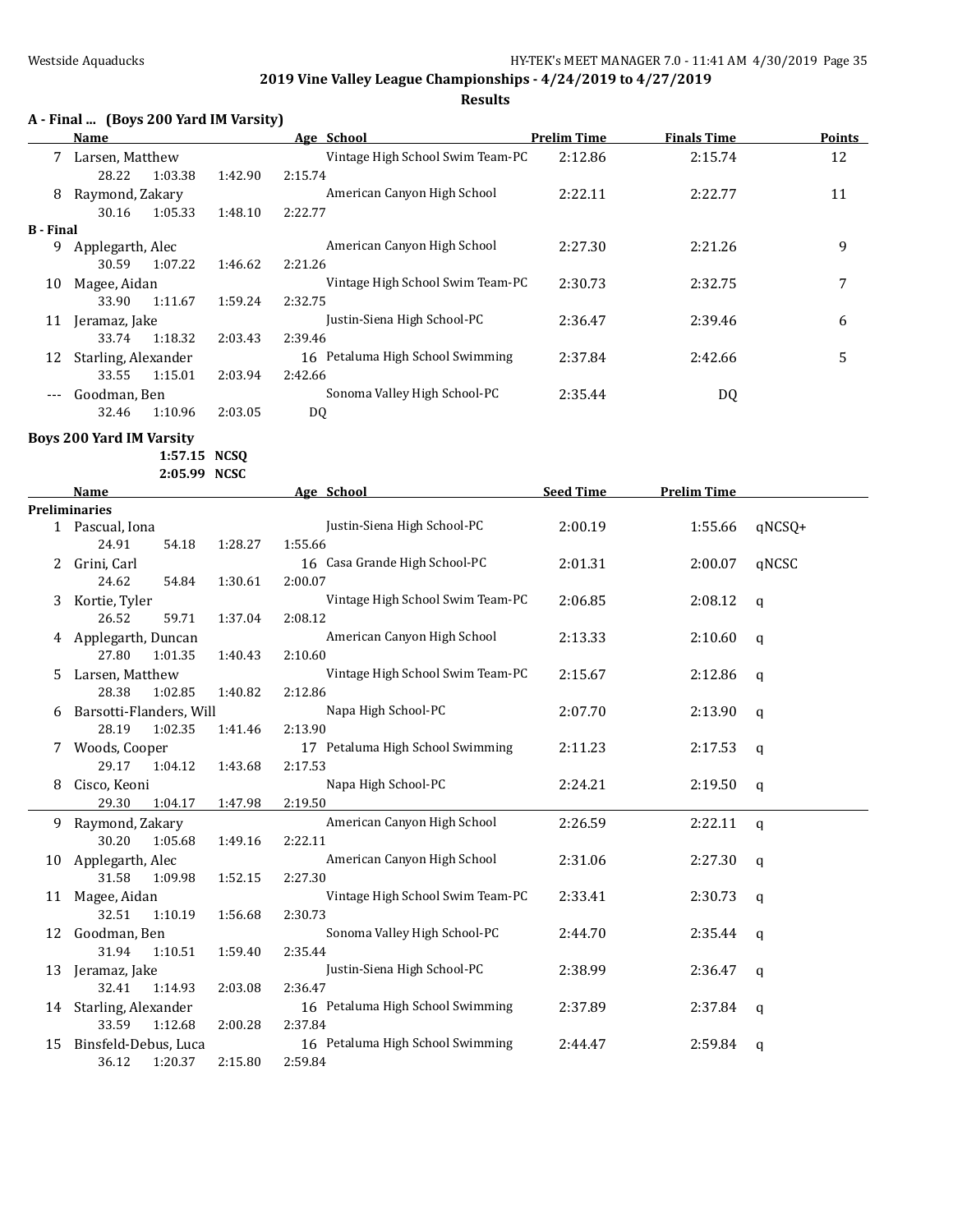|           | <b>Boys 1 mtr Diving Varsity</b><br>Name                                            | Age School                           |                             | <b>Finals Score</b>           | <b>Points</b>       |
|-----------|-------------------------------------------------------------------------------------|--------------------------------------|-----------------------------|-------------------------------|---------------------|
|           | Navarette, Roberto                                                                  | 18 Napa High School-PC               | <b>NP</b>                   | <b>XDQ</b>                    |                     |
|           | <b>Boys 1 mtr Diving Varsity</b>                                                    |                                      |                             |                               |                     |
|           | Name                                                                                | Age School                           |                             | <b>Finals Score</b>           | <b>Points</b>       |
|           | 1 Davis, Aiden                                                                      | Vintage High School Swim Team-PC     | <b>NP</b>                   | 336.30                        | 20                  |
|           | 2 Castro, Emilio                                                                    | Vintage High School Swim Team-PC     | <b>NP</b>                   | 219.60                        | 17                  |
|           | <b>Boys 200 Yard Freestyle Relay Junior Varsity</b><br>1:30.61 NCSQ<br>1:38.99 NCSC |                                      |                             |                               |                     |
|           | <b>Team</b>                                                                         | Relay                                | <b>Seed Time</b>            | <b>Finals Time</b>            | <b>Points</b>       |
|           | 1 Vintage High School Swim Team-                                                    | A                                    | 2:05.28                     | 1:49.84                       | 40                  |
|           | 1) Williams, Luke                                                                   | 2) Davis, Mason                      | 3) Solorio, Nico            | 4) Vandenburg, Michael        |                     |
|           | 1:21.36<br>27.18<br>52.61                                                           | 1:49.84                              |                             |                               |                     |
|           | 2 Petaluma High School Swimming                                                     | A                                    | 2:37.48                     | 2:23.31                       | 34                  |
|           | 1) Dunlap, Derrick<br>1:18.05<br>1:52.25<br>42.08                                   | 2) Vasquez Lopez, Rodrigo<br>2:23.31 | 3) Ruiz, Tyler              | 4) Opladen, Philipp           |                     |
|           | Casa Grande High School-PC                                                          | A                                    | <b>NT</b>                   | DQ                            |                     |
|           | 1) Corwin, Nathan 15                                                                | 2) Pelzl, Tedrowos 16                | 3) Nguyen, Timothy 18       | 4) Falkenburg, Ethan 16       |                     |
|           | 29.05<br>1:01.01<br>1:43.83                                                         | DQ                                   |                             |                               |                     |
|           | <b>Boys 200 Yard Freestyle Relay Varsity</b><br>1:30.61 NCSQ                        |                                      |                             |                               |                     |
|           | 1:38.99 NCSC                                                                        |                                      |                             |                               |                     |
|           | Team                                                                                | Relay                                | <b>Seed Time</b>            | <b>Finals Time</b>            | <b>Points</b>       |
| A - Final |                                                                                     |                                      |                             |                               |                     |
|           | 1 Sonoma Valley High School-PC                                                      | A                                    | 1:36.22                     | 1:33.20<br><b>NCSC</b>        | 40                  |
|           | 1) Smith, Ethan 18                                                                  | 2) Steiger, Bennett 15               | 3) Pine, Jason 16           | 4) Fiorito, Dominic 17        |                     |
|           | 48.06<br>1:10.18<br>22.22                                                           | 1:33.20                              |                             |                               |                     |
| 2         | Napa High School-PC                                                                 | A                                    | 1:36.21                     | 1:33.46<br><b>NCSC</b>        | 34                  |
|           | 1) Ramblas, Aidan<br>47.44<br>1:11.09<br>23.78                                      | 2) Cisco, Nico<br>1:33.46            | 3) Barsotti-Flanders, Will  | 4) Wachendorfer, Garrett      |                     |
|           | 3 Vintage High School Swim Team-                                                    | A                                    | 1:52.60                     | 1:34.71<br>NCSC+              | 32                  |
|           | 1) Galles, Luke                                                                     | 2) McClintick, Carson                | 3) Kastner, Stephen         | 4) Kortie, Tyler              |                     |
|           | 24.31<br>48.15<br>1:12.12                                                           | 1:34.71                              |                             |                               |                     |
|           | 4 Petaluma High School Swimming                                                     | A                                    | 1:40.84                     | 1:40.75                       | 30                  |
|           | 1) Prieto, Colton 18                                                                | 2) Duffy, Michael 16                 | 3) Woods, Cooper 17         | 4) Clark, Myles               |                     |
|           | 26.55<br>52.20<br>1:16.71                                                           | 1:40.75                              |                             |                               |                     |
|           | 5 American Canyon High School                                                       | A                                    | 1:40.00                     | 1:43.00                       | 28                  |
|           | 1) Santiago, Elijah                                                                 | 2) Rosario, Ethan                    | 3) Mora, Joshua             | 4) Raymond, Zakary            |                     |
|           | 25.44<br>50.59<br>1:17.01                                                           | 1:43.00                              |                             |                               |                     |
|           | 6 Justin-Siena High School-PC                                                       | $\boldsymbol{\mathsf{A}}$            | 2:04.57                     | 1:43.86                       | 26                  |
|           | 1) Jeramaz, Jake                                                                    | 2) Ingram, Reese                     | 3) Kleis, Casey             | 4) Baskerville, Andrew        |                     |
|           | 25.65<br>53.94<br>1:20.47                                                           | 1:43.86                              |                             |                               |                     |
|           | Boys 400 Yard Freestyle Relay Junior Varsity<br>3:16.97 NCSQ                        |                                      |                             |                               |                     |
|           | 3:43.99 NCSC                                                                        |                                      |                             |                               |                     |
|           | <b>Team</b><br>1 Vintage High School Swim Team-                                     | <b>Relay</b><br>A                    | <b>Seed Time</b><br>4:30.00 | <b>Finals Time</b><br>4:15.54 | <b>Points</b><br>40 |
|           | 1) Davis, Mason                                                                     | 2) Solorio, Nico                     | 3) Williams, Luke           | 4) Vandenburg, Michael        |                     |
|           | 30.38<br>1:03.98<br>1:32.65                                                         | 2:04.21<br>2:36.72<br>3:19.56        | 3:41.48<br>4:15.54          |                               |                     |
|           |                                                                                     |                                      |                             |                               |                     |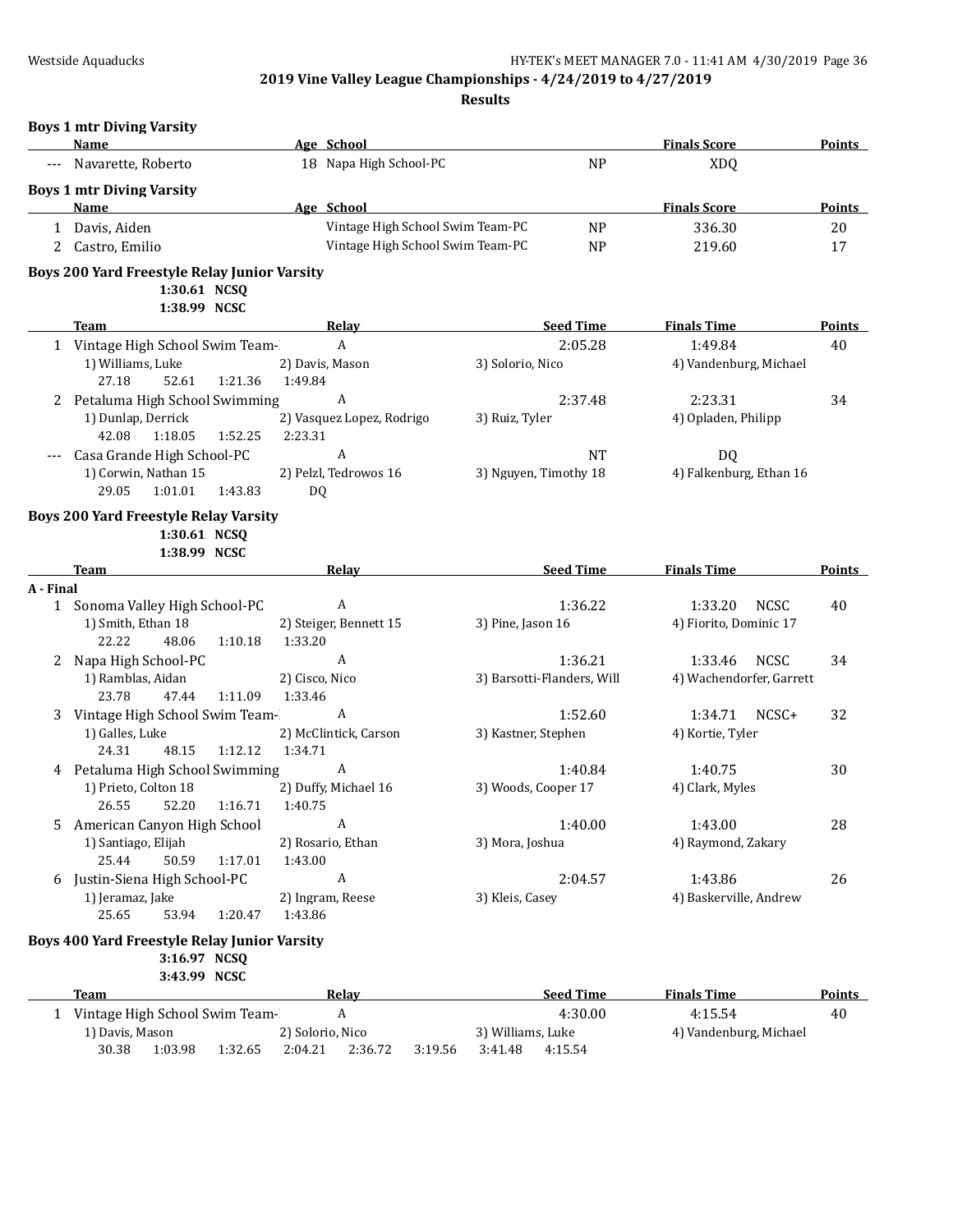**Results**

## **Boys 400 Yard Freestyle Relay Varsity**

**3:16.97 NCSQ 3:43.99 NCSC**

|           | <b>Team</b>                                                               | Relay                         | <b>Seed Time</b>         | <b>Finals Time</b>     | <b>Points</b> |
|-----------|---------------------------------------------------------------------------|-------------------------------|--------------------------|------------------------|---------------|
| A - Final |                                                                           |                               |                          |                        |               |
|           | 1 Sonoma Valley High School-PC                                            | A                             | 3:30.36                  | 3:23.79<br><b>NCSC</b> | 40            |
|           | 1) Smith, Ethan 18                                                        | 2) Pine, Jason 16             | 3) McCaw, Greyson 14     | 4) Fiorito, Dominic 17 |               |
|           | 51.82<br>24.69<br>1:15.96                                                 | 1:43.18<br>2:08.09<br>2:35.20 | 3:23.79<br>2:58.44       |                        |               |
|           | 2 Justin-Siena High School-PC                                             | $\boldsymbol{A}$              | 3:30.04                  | 3:24.71<br><b>NCSC</b> | 34            |
|           | 1) Pascual, Iona                                                          | 2) Krieter, Anthony           | 3) Tapia, Eric           | 4) Gilsenan, Max       |               |
|           | 22.39<br>47.06<br>1:13.05                                                 | 1:41.51<br>2:06.51<br>2:34.09 | 2:58.21<br>3:24.71       |                        |               |
| 3         | Vintage High School Swim Team-                                            | $\boldsymbol{A}$              | 3:35.30                  | 3:31.58<br><b>NCSC</b> | 32            |
|           | 1) Kastner, Stephen                                                       | 2) Larsen, Matthew            | 3) Kortie, Tyler         | 4) Carmichael, Jackson |               |
|           | 23.88<br>50.05<br>1:15.10                                                 | 1:43.85<br>2:09.25<br>2:38.45 | 3:03.15<br>3:31.58       |                        |               |
|           | 4 American Canyon High School                                             | A                             | 3:45.00                  | 3:42.28<br>NCSC+       | 30            |
|           |                                                                           |                               |                          |                        |               |
|           | 1) Applegarth, Duncan                                                     | 2) Rosario, Ethan             | 3) Santiago, Elijah      | 4) Madrigal, Juan      |               |
|           | 53.21<br>1:21.45<br>25.45                                                 | 1:53.21<br>2:49.67<br>2:19.91 | 3:14.47<br>3:42.28       |                        |               |
| 5         | Casa Grande High School-PC                                                | $\boldsymbol{A}$              | 3:47.59                  | 3:44.01                | 28            |
|           | 1) Cadle, Kevin 17                                                        | 2) Xue, Kai 16                | 3) Wood, Caleb 18        | 4) Grini, Carl 16      |               |
|           | 26.69<br>55.79<br>1:23.95                                                 | 1:55.00<br>2:23.32<br>2:54.86 | 3:18.30<br>3:44.01       |                        |               |
| 6         | Napa High School-PC                                                       | $\boldsymbol{A}$              | 3:43.07                  | 3:50.66                | 26            |
|           | 1) O'Connor, Jake                                                         | 2) Cisco, Nico                | 3) Hock, Kadel           | 4) Page, Gibson        |               |
|           | 27.10<br>55.81<br>1:24.85                                                 | 2:04.00<br>2:25.29<br>2:57.56 | 3:22.11<br>3:50.66       |                        |               |
|           | 7 Petaluma High School Swimming                                           | $\boldsymbol{A}$              | 4:19.78                  | 4:11.31                | 24            |
|           | 1) McMahon, Brendan 16                                                    | 2) Starling, Alexander 16     | 3) Harris, Dylan 16      | 4) Newell, Gavin 17    |               |
|           | 28.69<br>1:00.06<br>1:28.95                                               | 2:01.41<br>2:30.39<br>3:04.45 | 3:35.71<br>4:11.31       |                        |               |
|           | <b>Boys 200 Yard Medley Relay Varsity</b><br>1:38.79 NCSQ<br>1:52.99 NCSC |                               |                          |                        |               |
|           | <b>Team</b>                                                               | Relay                         | <b>Seed Time</b>         | <b>Finals Time</b>     | <b>Points</b> |
| A - Final |                                                                           |                               |                          |                        |               |
|           | 1 Justin-Siena High School-PC                                             | $\boldsymbol{A}$              | 1:45.00                  | 1:41.23<br><b>NCSC</b> | 40            |
|           | 1) Pascual, Iona                                                          | 2) Gilsenan, Max              | 3) Baskerville, Andrew   | 4) Krieter, Anthony    |               |
|           | 28.21<br>1:25.74<br>1:00.44                                               | 1:41.23                       |                          |                        |               |
|           | 2 Casa Grande High School-PC                                              | $\boldsymbol{A}$              | 1:51.62                  | 1:49.31<br><b>NCSC</b> | 34            |
|           | 1) Cadle, Kevin 17                                                        | 2) Xue, Kai 16                | 3) Wood, Caleb 18        | 4) Grini, Carl 16      |               |
|           | 33.00<br>58.74<br>1:24.04                                                 | 1:49.31                       |                          |                        |               |
|           |                                                                           | A                             |                          |                        |               |
| 3         | Napa High School-PC                                                       |                               | 1:48.89                  | 1:49.71<br><b>NCSC</b> | 32            |
|           | 1) Barsotti-Flanders, Will                                                | 2) Page, Gibson               | 3) Wachendorfer, Garrett | 4) Ramblas, Aidan      |               |
|           | 27.99<br>1:00.63<br>1:26.19                                               | 1:49.71                       |                          |                        |               |
|           | 4 Sonoma Valley High School-PC                                            | A                             | 1:50.37                  | <b>NCSC</b><br>1:50.92 | 30            |
|           | 1) Steiger, Bennett 15                                                    | 2) Schoeningh, Hank           | 3) McCaw, Greyson 14     | 4) Greenslade, James   |               |
|           | 28.52<br>59.91<br>1:26.32                                                 | 1:50.92                       |                          |                        |               |
| 5.        | Vintage High School Swim Team-                                            | A                             | 1:49.51                  | 1:51.93<br><b>NCSC</b> | 28            |
|           | 1) Galles, Luke                                                           | 2) Larsen, Matthew            | 3) Flint, Will           | 4) Davis, Aiden        |               |
|           | 29.52<br>1:01.04<br>1:30.82                                               | 1:51.93                       |                          |                        |               |
|           | 6 American Canyon High School                                             | A                             | 1:45.00                  | <b>NCSC</b><br>1:51.95 | 26            |
|           | 1) Applegarth, Duncan                                                     | 2) Applegarth, Alec           | 3) Mora, Joshua          | 4) Madrigal, Juan      |               |
|           | 25.14<br>52.89<br>1:18.18                                                 | 1:51.95                       |                          |                        |               |
| 7         | Petaluma High School Swimming                                             | A                             | 1:54.64                  | 1:54.36                | 24            |
|           | 1) Duffy, Michael 16                                                      | 2) Woods, Cooper 17           | 3) Clark, Myles          | 4) Prieto, Colton 18   |               |
|           | 1:28.69<br>31.78<br>1:01.49                                               | 1:54.36                       |                          |                        |               |